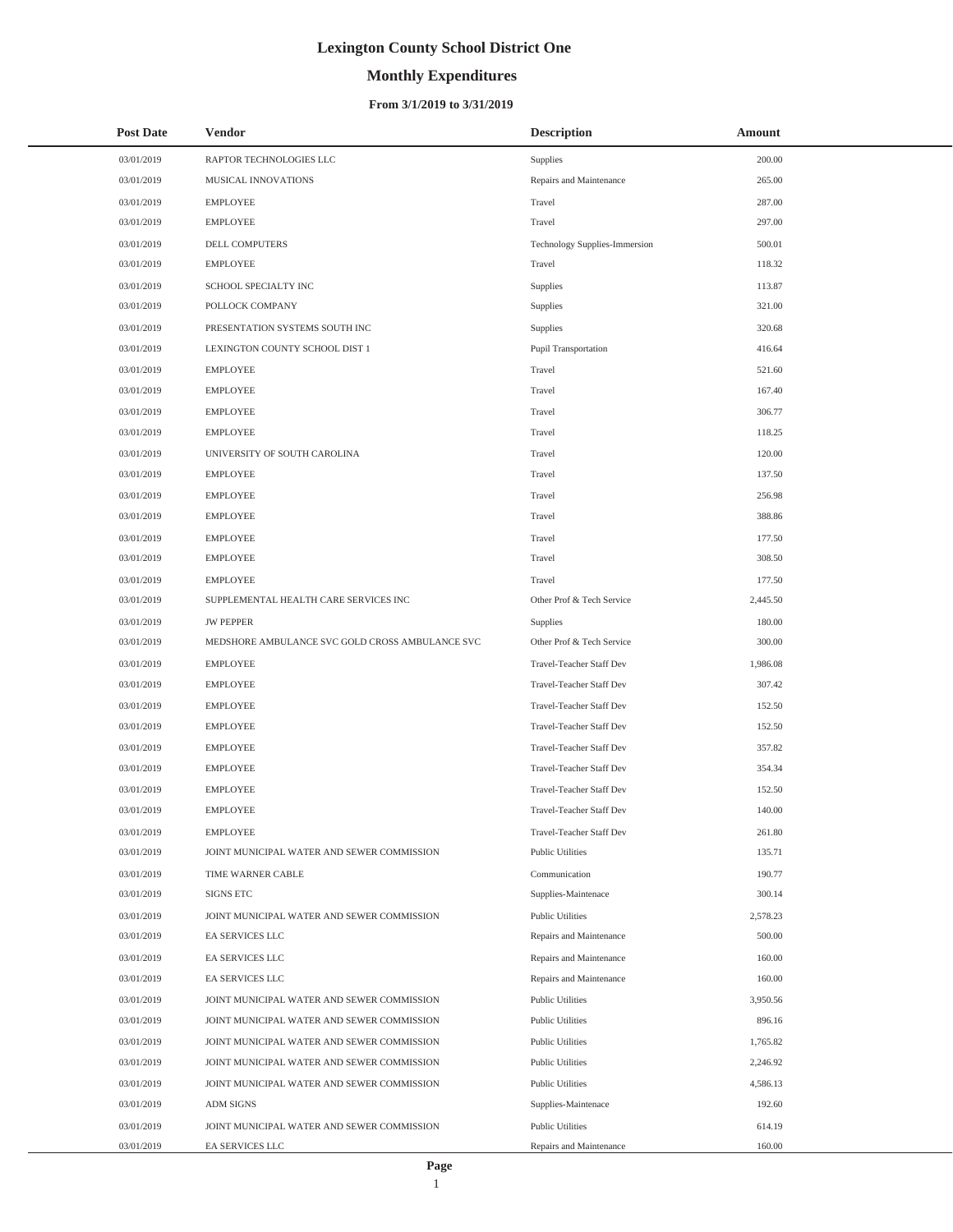# **Monthly Expenditures**

### **From 3/1/2019 to 3/31/2019**

| <b>Post Date</b> | <b>Vendor</b>                                | <b>Description</b>            | Amount    |
|------------------|----------------------------------------------|-------------------------------|-----------|
| 03/01/2019       | JOINT MUNICIPAL WATER AND SEWER COMMISSION   | <b>Public Utilities</b>       | 596.70    |
| 03/01/2019       | EA SERVICES LLC                              | Repairs and Maintenance       | 2,430.00  |
| 03/01/2019       | JOINT MUNICIPAL WATER AND SEWER COMMISSION   | <b>Public Utilities</b>       | 709.47    |
| 03/01/2019       | EA SERVICES LLC                              | Repairs and Maintenance       | 200.00    |
| 03/01/2019       | JOINT MUNICIPAL WATER AND SEWER COMMISSION   | <b>Public Utilities</b>       | 623.55    |
| 03/01/2019       | OSWALD WHOLESALE LUMBER INC                  | Supplies-Maintenace           | 1,616.88  |
| 03/01/2019       | JOINT MUNICIPAL WATER AND SEWER COMMISSION   | <b>Public Utilities</b>       | 1,261.28  |
| 03/01/2019       | <b>WW GRAINGER</b>                           | Supplies-Maintenace           | 297.63    |
| 03/01/2019       | JOINT MUNICIPAL WATER AND SEWER COMMISSION   | <b>Public Utilities</b>       | 1,672.41  |
| 03/01/2019       | EA SERVICES LLC                              | Repairs and Maintenance       | 400.00    |
| 03/01/2019       | JOINT MUNICIPAL WATER AND SEWER COMMISSION   | <b>Public Utilities</b>       | 746.63    |
| 03/01/2019       | JOINT MUNICIPAL WATER AND SEWER COMMISSION   | <b>Public Utilities</b>       | 666.67    |
| 03/01/2019       | EA SERVICES LLC                              | Repairs and Maintenance       | 400.00    |
| 03/01/2019       | JOINT MUNICIPAL WATER AND SEWER COMMISSION   | <b>Public Utilities</b>       | 215.00    |
| 03/01/2019       | EA SERVICES LLC                              | Repairs and Maintenance       | 200.00    |
| 03/01/2019       | <b>EA SERVICES LLC</b>                       | Repairs and Maintenance       | 325.00    |
| 03/01/2019       | JOINT MUNICIPAL WATER AND SEWER COMMISSION   | <b>Public Utilities</b>       | 1,611.06  |
| 03/01/2019       | EA SERVICES LLC                              | Repairs and Maintenance       | 200.00    |
| 03/01/2019       | SPLASH OMNIMEDIA LLC                         | Other Prof & Tech Service     | 1,800.00  |
| 03/01/2019       | RAPTOR TECHNOLOGIES LLC                      | Other Prof & Tech Service     | 345.00    |
| 03/01/2019       | POWER SCHOOL GROUP LLC                       | Software Renewal/Agreemen     | 1,966.38  |
| 03/01/2019       | CAMCOR                                       | <b>Technology Supplies</b>    | 7,941.06  |
| 03/01/2019       | TELCOM OF SOUTH CAROLINA INC                 | <b>Technology Supplies</b>    | 330.00    |
| 03/01/2019       | PINE PRESS OF LEXINGTON INC                  | Supplies                      | 182.81    |
| 03/01/2019       | <b>EMPLOYEE</b>                              | Travel                        | 268.72    |
| 03/01/2019       | FORMS AND SUPPLY INC (FSI)                   | Supplies                      | 267.26    |
| 03/01/2019       | <b>LEARNING LABS INC</b>                     | Supplies                      | 1,754.67  |
| 03/01/2019       | NANCY K PERRY CHILDREN'S SHELTER             | <b>Instructional Services</b> | 915.00    |
| 03/01/2019       | <b>EMPLOYEE</b>                              | Travel                        | 129.92    |
| 03/01/2019       | PIVOT POINT INTERNATIONAL                    | Software Renewal/Agreemen     | 1,602.69  |
| 03/01/2019       | PIVOT POINT INTERNATIONAL                    | Supplies                      | 5,560.00  |
| 03/01/2019       | PIVOT POINT INTERNATIONAL                    | Software Renewal/Agreemen     | 2,838.60  |
| 03/01/2019       | LEXINGTON COUNTY SCHOOL DIST 1               | Pupil Transportation          | 163.68    |
| 03/01/2019       | <b>SCHOLASTIC INC</b>                        | Supplies                      | 220.00    |
| 03/01/2019       | TEACHERS COLLEGE READING AND WRITING PROJECT | Travel                        | 1,300.00  |
| 03/01/2019       | GS2 ENGINEERING INC                          | Building                      | 2,667.50  |
| 03/01/2019       | MOBILE COMMUNICATIONS AMERICA INC            | <b>Technology Supplies</b>    | 35,569.83 |
| 03/01/2019       | ANOTHER PRINTER                              | Printing and Binding          | 329.77    |
| 03/01/2019       | HERSHEYS ICE CREAM                           | Food                          | 126.72    |
| 03/01/2019       | SMARTPHONE MEDIC LLC                         | Pupil Activity                | 199.00    |
| 03/01/2019       | SMARTPHONE MEDIC LLC                         | Pupil Activity                | 398.00    |
| 03/01/2019       | SMARTPHONE MEDIC LLC                         | Pupil Activity                | 199.00    |
| 03/01/2019       | SMARTPHONE MEDIC LLC                         | Pupil Activity                | 396.00    |
| 03/01/2019       | LEXINGTON COUNTY SCHOOL DIST 1               | Pupil Activity                | 418.50    |
| 03/01/2019       | ATHENS PAPER COMPANY                         | Pupil Activity                | 5,981.38  |
| 03/01/2019       | LEXINGTON COUNTY SCHOOL DIST 1               | Pupil Activity                | 221.34    |
| 03/01/2019       | CAROLINA BIOLOGICAL SUPPLY CO                | Pupil Activity                | 619.87    |
| 03/01/2019       | GWYN, KRISTY                                 | Pupil Activity                | 108.00    |

 $\overline{\phantom{a}}$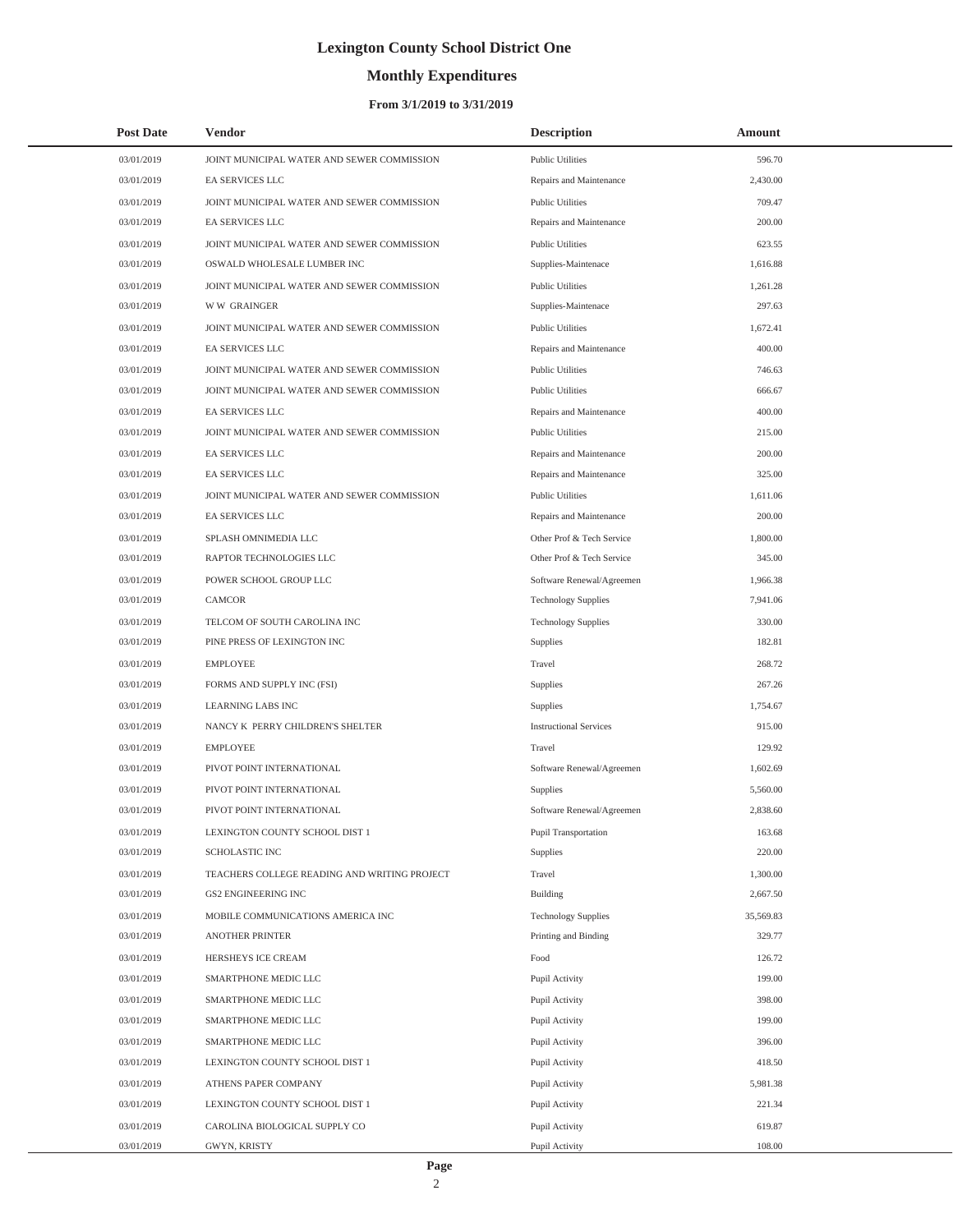# **Monthly Expenditures**

### **From 3/1/2019 to 3/31/2019**

| <b>Post Date</b> | Vendor                                          | <b>Description</b>        | Amount    |
|------------------|-------------------------------------------------|---------------------------|-----------|
| 03/01/2019       | <b>BSN SPORTS</b>                               | Pupil Activity            | 513.57    |
| 03/01/2019       | MODERN TURF INC                                 | Pupil Activity            | 275.00    |
| 03/01/2019       | <b>BSN SPORTS</b>                               | Pupil Activity            | 107.00    |
| 03/01/2019       | NINETY SIX HIGH SCHOOL                          | Pupil Activity            | 200.00    |
| 03/01/2019       | MODERN TURF INC                                 | Pupil Activity            | 511.00    |
| 03/01/2019       | <b>BSN SPORTS</b>                               | Pupil Activity            | 321.00    |
| 03/01/2019       | <b>BSN SPORTS</b>                               | Pupil Activity            | 160.50    |
| 03/04/2019       | PSAT/NMSQT                                      | Other Prof & Tech Service | 2,967.00  |
| 03/04/2019       | FORMS AND SUPPLY INC (FSI)                      | Supplies                  | 207.85    |
| 03/04/2019       | SCHOOL SPECIALTY INC                            | Supplies-Immersion        | 359.61    |
| 03/04/2019       | FORMS AND SUPPLY INC (FSI)                      | Supplies                  | 155.79    |
| 03/04/2019       | FORMS AND SUPPLY INC (FSI)                      | Supplies                  | 2,521.78  |
| 03/04/2019       | INTERNATIONAL BACCALAUREATE ORGANIZATION        | Dues and Fees             | 4,000.00  |
| 03/04/2019       | <b>EMPLOYEE</b>                                 | Supplies                  | 109.93    |
| 03/04/2019       | LITTLE JOHNNY LLC                               | Other Prof & Tech Service | 2,875.00  |
| 03/04/2019       | FOLLETT SCHOOL SOLUTIONS INC                    | Library Books             | 281.59    |
| 03/04/2019       | FOLLETT SCHOOL SOLUTIONS INC                    | Library Books             | 404.09    |
| 03/04/2019       | FOLLETT SCHOOL SOLUTIONS INC                    | <b>Library Books</b>      | 410.30    |
| 03/04/2019       | SALSARITA'S                                     | Other Objects             | 272.53    |
| 03/04/2019       | ACADEMIC SUPPLIER DBA RASIX COMPUTER CENTER INC | Supplies                  | 522.39    |
| 03/04/2019       | MANAGEDPRINT                                    | Supplies                  | 186.18    |
| 03/04/2019       | SOUTHEASTERN PAPER GROUP                        | Supplies-Maintenace       | 308.16    |
| 03/04/2019       | SCE&G                                           | <b>Public Utilities</b>   | 8,159.42  |
| 03/04/2019       | SCE&G                                           | <b>Public Utilities</b>   | 22,689.23 |
| 03/04/2019       | SCE&G                                           | <b>Public Utilities</b>   | 5,328.41  |
| 03/04/2019       | SCE&G                                           | <b>Public Utilities</b>   | 3,322.17  |
| 03/04/2019       | <b>SCE&amp;G</b>                                | <b>Public Utilities</b>   | 9,152.52  |
| 03/04/2019       | <b>SCE&amp;G</b>                                | <b>Public Utilities</b>   | 11,402.00 |
| 03/04/2019       | <b>BLUE GRANITE WATER COMPANY</b>               | <b>Public Utilities</b>   | 252.08    |
| 03/04/2019       | <b>SCE&amp;G</b>                                | <b>Public Utilities</b>   | 4,559.30  |
| 03/04/2019       | <b>SCE&amp;G</b>                                | <b>Public Utilities</b>   | 4,419.51  |
| 03/04/2019       | <b>SCE&amp;G</b>                                | <b>Public Utilities</b>   | 3.446.82  |
| 03/04/2019       | CITY OF WEST COLUMBIA                           | <b>Public Utilities</b>   | 991.50    |
| 03/04/2019       | LEBLEU ENTERPRISES                              | Rentals                   | 179.53    |
| 03/04/2019       | GATEWAY SUPPLY CO INC                           | Supplies-Maintenace       | 421.73    |
| 03/04/2019       | SCE&G                                           | <b>Public Utilities</b>   | 534.68    |
| 03/04/2019       | SCE&G                                           | <b>Public Utilities</b>   | 3,668.56  |
| 03/04/2019       | SCE&G                                           | <b>Public Utilities</b>   | 104.28    |
| 03/04/2019       | COOK & BOARDMAN LLC                             | Supplies-Maintenace       | 571.38    |
| 03/04/2019       | DEERE AND COMPANY                               | Equipment - Nonexpendable | 10,928.21 |
| 03/04/2019       | ASMAR, HAYA A                                   | Pupil Transportation      | 158.69    |
| 03/04/2019       | COLE, SUSAN                                     | Pupil Transportation      | 639.16    |
| 03/04/2019       | DUNN, EMILY                                     | Pupil Transportation      | 765.60    |
| 03/04/2019       | FOGLE, PAM                                      | Pupil Transportation      | 324.80    |
| 03/04/2019       | <b>EMPLOYEE</b>                                 | Pupil Transportation      | 1,201.18  |
| 03/04/2019       | PEARCE, TIM                                     | Pupil Transportation      | 517.82    |
| 03/04/2019       | SABBAGHA, THERESA                               | Pupil Transportation      | 245.92    |
| 03/04/2019       | SIMUEL, DEATRU                                  | Pupil Transportation      | 292.32    |

 $\overline{a}$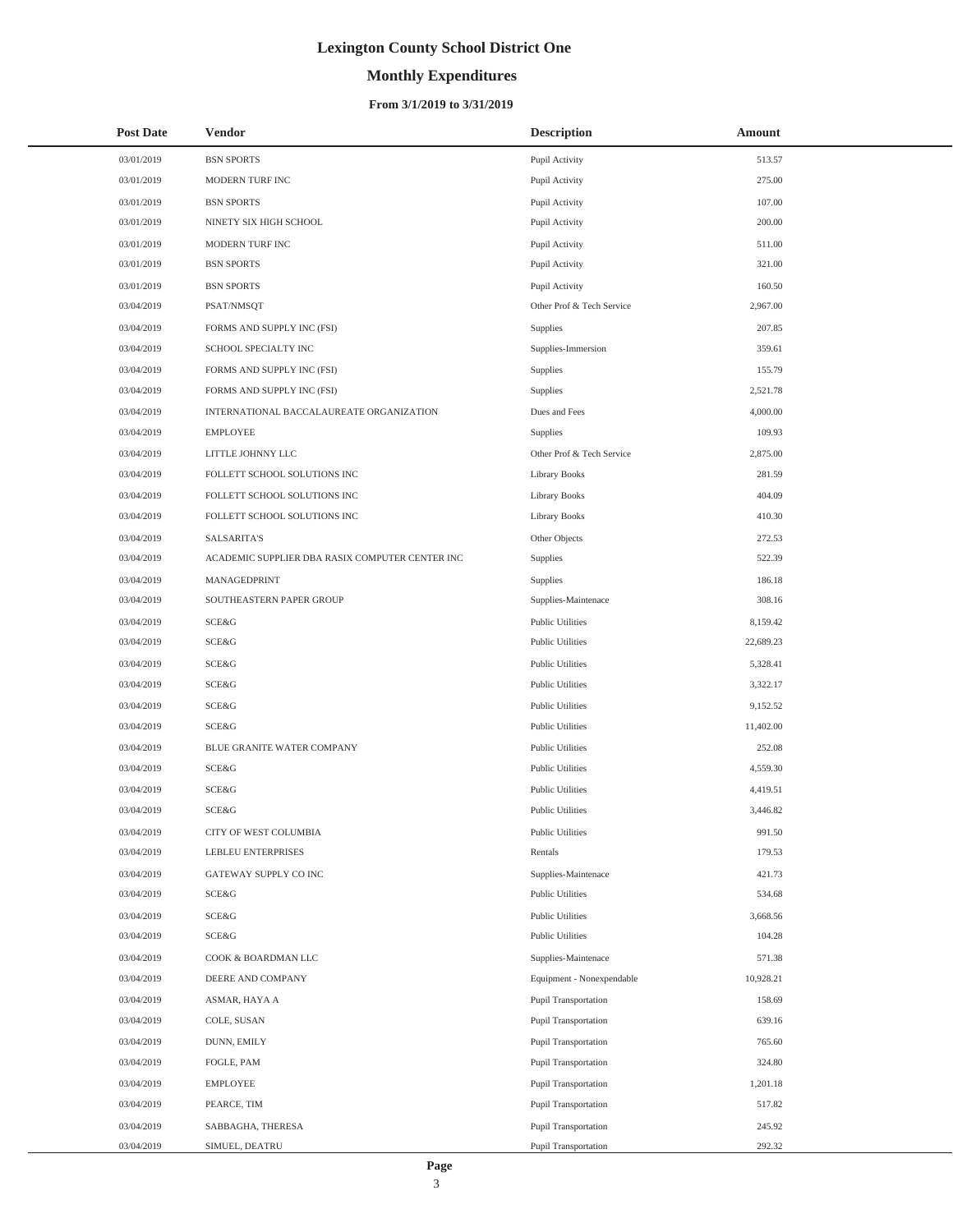### **Monthly Expenditures**

### **From 3/1/2019 to 3/31/2019**

| <b>Post Date</b> | <b>Vendor</b>                               | <b>Description</b>        | Amount    |
|------------------|---------------------------------------------|---------------------------|-----------|
| 03/04/2019       | <b>EMPLOYEE</b>                             | Pupil Transportation      | 128.18    |
| 03/04/2019       | STROUD, ANDREA                              | Pupil Transportation      | 753.77    |
| 03/04/2019       | <b>EMPLOYEE</b>                             | Pupil Transportation      | 247.95    |
| 03/04/2019       | VAUGHN, DANA                                | Pupil Transportation      | 793.44    |
| 03/04/2019       | <b>CLARK BERRY PHOTOGRAPHY</b>              | Other Prof & Tech Service | 706.20    |
| 03/04/2019       | LEXINGTON PRINTING LLC                      | Printing and Binding      | 1,745.17  |
| 03/04/2019       | COMPORIUM                                   | Communication             | 15,196.32 |
| 03/04/2019       | SPIRIT COMMUNICATIONS                       | Communication             | 155.43    |
| 03/04/2019       | NWN CORPORATION                             | Software Renewal/Agreemen | 24,960.00 |
| 03/04/2019       | SC DEPARTMENT OF REVENUE (SALES TAX RETURN) | Software Renewal/Agreemen | 1,747.20  |
| 03/04/2019       | COMPORIUM                                   | Communication             | 6,030.56  |
| 03/04/2019       | <b>COMPORIUM</b>                            | Communication             | 1,979.33  |
| 03/04/2019       | <b>COMPORIUM</b>                            | Communication             | 3,762.44  |
| 03/04/2019       | <b>COMPORIUM</b>                            | Communication             | 2,027.40  |
| 03/04/2019       | COMPORIUM                                   | Communication             | 3,047.32  |
| 03/04/2019       | <b>COMPORIUM</b>                            | Communication             | 2.099.24  |
| 03/04/2019       | <b>COMPORIUM</b>                            | Communication             | 1,311.51  |
| 03/04/2019       | <b>COMPORIUM</b>                            | Communication             | 2,739.80  |
| 03/04/2019       | COMPORIUM                                   | Communication             | 2,036.52  |
| 03/04/2019       | <b>COMPORIUM</b>                            | Communication             | 2,015.40  |
| 03/04/2019       | <b>COMPORIUM</b>                            | Communication             | 2,074.09  |
| 03/04/2019       | <b>COMPORIUM</b>                            | Communication             | 2,204.70  |
| 03/04/2019       | COMPORIUM                                   | Communication             | 2,320.27  |
| 03/04/2019       | <b>COMPORIUM</b>                            | Communication             | 2,835.27  |
| 03/04/2019       | <b>COMPORIUM</b>                            | Communication             | 5,557.63  |
| 03/04/2019       | <b>COMPORIUM</b>                            | Communication             | 2,308.00  |
| 03/04/2019       | <b>COMPORIUM</b>                            | Communication             | 2,434.40  |
| 03/04/2019       | <b>COMPORIUM</b>                            | Communication             | 2,433.01  |
| 03/04/2019       | <b>COMPORIUM</b>                            | Communication             | 2,123.77  |
| 03/04/2019       | <b>COMPORIUM</b>                            | Communication             | 2,509.69  |
| 03/04/2019       | <b>COMPORIUM</b>                            | Communication             | 3,049.26  |
| 03/04/2019       | <b>COMPORIUM</b>                            | Communication             | 2,448.59  |
| 03/04/2019       | COMPORIUM                                   | Communication             | 2,615.33  |
| 03/04/2019       | <b>COMPORIUM</b>                            | Communication             | 2,297.62  |
| 03/04/2019       | COMPORIUM                                   | Communication             | 1,892.28  |
| 03/04/2019       | COMPORIUM                                   | Communication             | 1,862.46  |
| 03/04/2019       | COMPORIUM                                   | Communication             | 2.260.04  |
| 03/04/2019       | COMPORIUM                                   | Communication             | 2,396.47  |
| 03/04/2019       | COMPORIUM                                   | Communication             | 2,960.02  |
| 03/04/2019       | COMPORIUM                                   | Communication             | 7.050.54  |
| 03/04/2019       | COMPORIUM                                   | Communication             | 2,843.41  |
| 03/04/2019       | <b>COMPORIUM</b>                            | Communication             | 190.71    |
| 03/04/2019       | SC DEPARTMENT OF REVENUE (SALES TAX RETURN) | Supplies                  | 203.00    |
| 03/04/2019       | <b>STEMFINITY</b>                           | Supplies                  | 3,160.95  |
| 03/04/2019       | THE PARENT INSTITUTE                        | Supplies                  | 942.00    |
| 03/04/2019       | SCHOOL SPECIALTY INC                        | Supplies                  | 304.57    |
| 03/04/2019       | LAKESHORE LEARNING MATERIALS                | Supplies                  | 303.93    |
| 03/04/2019       | THE PITTER PLATTER LLC                      | Inst Prog Improvement     | 179.76    |

L,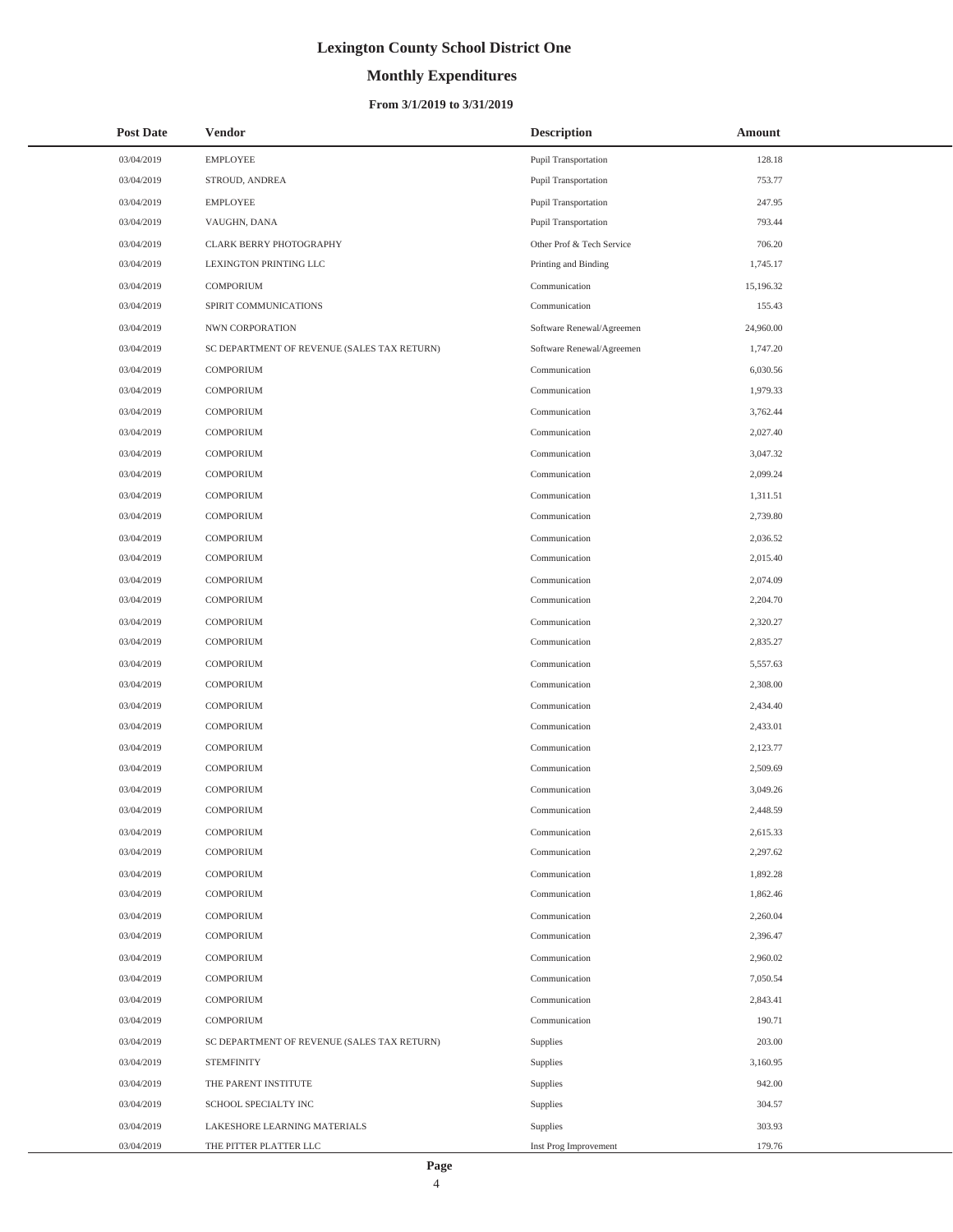# **Monthly Expenditures**

### **From 3/1/2019 to 3/31/2019**

| <b>Post Date</b> | Vendor                                          | <b>Description</b>             | Amount   |
|------------------|-------------------------------------------------|--------------------------------|----------|
| 03/04/2019       | SENN BROTHERS INC                               | Produce                        | 1,136.00 |
| 03/04/2019       | SENN BROTHERS INC                               | Produce                        | 783.65   |
| 03/04/2019       | SENN BROTHERS INC                               | Produce                        | 826.01   |
| 03/04/2019       | SENN BROTHERS INC                               | Produce                        | 560.22   |
| 03/04/2019       | SENN BROTHERS INC                               | Produce                        | 665.56   |
| 03/04/2019       | SENN BROTHERS INC                               | Produce                        | 1,117.30 |
| 03/04/2019       | SENN BROTHERS INC                               | Produce                        | 1,127.00 |
| 03/04/2019       | SENN BROTHERS INC                               | Produce                        | 497.62   |
| 03/04/2019       | SENN BROTHERS INC                               | Produce                        | 1,350.55 |
| 03/04/2019       | SENN BROTHERS INC                               | Produce                        | 1,255.29 |
| 03/04/2019       | SENN BROTHERS INC                               | Produce                        | 1,582.60 |
| 03/04/2019       | SENN BROTHERS INC                               | Produce                        | 554.36   |
| 03/04/2019       | SENN BROTHERS INC                               | Produce                        | 839.06   |
| 03/04/2019       | SENN BROTHERS INC                               | Produce                        | 451.50   |
| 03/04/2019       | SENN BROTHERS INC                               | Produce                        | 928.12   |
| 03/04/2019       | SENN BROTHERS INC                               | Produce                        | 243.38   |
| 03/04/2019       | SENN BROTHERS INC                               | Produce                        | 153.00   |
| 03/04/2019       | SENN BROTHERS INC                               | Produce                        | 1,105.30 |
| 03/04/2019       | SENN BROTHERS INC                               | Produce                        | 282.06   |
| 03/04/2019       | SENN BROTHERS INC                               | Produce                        | 364.70   |
| 03/04/2019       | SENN BROTHERS INC                               | Produce                        | 810.10   |
| 03/04/2019       | SENN BROTHERS INC                               | Produce                        | 983.56   |
| 03/04/2019       | SENN BROTHERS INC                               | Produce                        | 594.38   |
| 03/04/2019       | SENN BROTHERS INC                               | Produce                        | 232.50   |
| 03/04/2019       | SENN BROTHERS INC                               | Produce                        | 601.06   |
| 03/04/2019       | SENN BROTHERS INC                               | Produce                        | 1,443.20 |
| 03/04/2019       | SENN BROTHERS INC                               | Produce                        | 472.62   |
| 03/04/2019       | SENN BROTHERS INC                               | Produce                        | 816.50   |
| 03/04/2019       | SENN BROTHERS INC                               | Produce                        | 286.00   |
| 03/04/2019       | SCHOOL SPECIALTY INC                            | Pupil Activity                 | 547.26   |
| 03/04/2019       | GILBERT MIDDLE SCHOOL                           | Pupil Activity                 | 126.00   |
| 03/04/2019       | PROFESSIONAL CREDENTIAL SERVS                   | Pupil Act-Fee/Collection Refnd | 3,150.00 |
| 03/04/2019       | CAROLINA BIOLOGICAL SUPPLY CO                   | Pupil Activity                 | 105.58   |
| 03/04/2019       | HUDSON'S SMOKEHOUSE OF LEXINGTON LLC            | Pupil Activity                 | 1,231.04 |
| 03/05/2019       | SCHOOL SPECIALTY INC                            | Supplies                       | 151.50   |
| 03/05/2019       | HORIZON MOTOR COACH INC                         | Pupil Transportation           | 295.00   |
| 03/05/2019       | SCHOOL SPECIALTY INC                            | Supplies                       | 130.46   |
| 03/05/2019       | MUSICIAN SUPPLY                                 | Repairs and Maintenance        | 331.70   |
| 03/05/2019       | DELL COMPUTERS                                  | Supplies                       | 152.44   |
| 03/05/2019       | FORMS AND SUPPLY INC (FSI)                      | Supplies                       | 124.42   |
| 03/05/2019       | SCHOOL NURSE SUPPLY INC                         | Supplies                       | 219.00   |
| 03/05/2019       | FOLLETT SCHOOL SOLUTIONS INC                    | Library Books                  | 311.39   |
| 03/05/2019       | CERTIFIED TRANSLATION SERVICES                  | Other Prof & Tech Service      | 280.00   |
| 03/05/2019       | ACADEMIC SUPPLIER DBA RASIX COMPUTER CENTER INC | Supplies                       | 349.20   |
| 03/05/2019       | MILONE AND MACBROOM INC                         | Other Prof & Tech Service      | 4,680.50 |
| 03/05/2019       | MANSFIELD OIL CO OF GAINESVILLE INC             | Supplies-Maintenace            | 4,809.89 |
| 03/05/2019       | <b>SUPPLYWORKS</b>                              | Supplies-Maintenace            | 953.05   |
| 03/05/2019       | GATEWAY SUPPLY CO INC                           | Supplies-Maintenace            | 1,005.45 |

÷,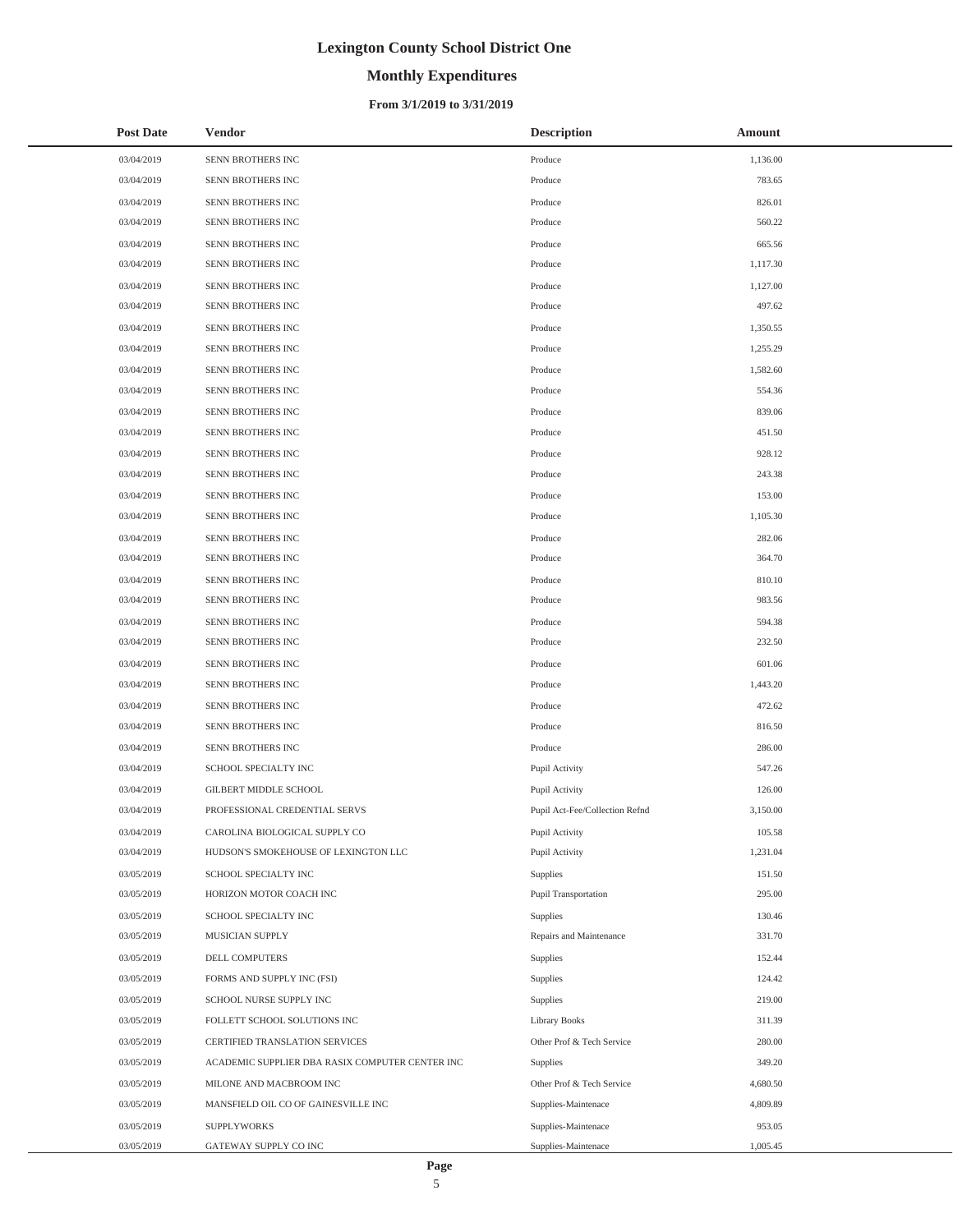# **Monthly Expenditures**

| <b>Post Date</b>         | <b>Vendor</b>                                   | <b>Description</b>               | Amount           |
|--------------------------|-------------------------------------------------|----------------------------------|------------------|
| 03/05/2019               | RUFUS ORNDUFF REF INC                           | Repairs and Maintenance          | 232.42           |
| 03/05/2019               | A Z LAWN MOWER PARTS                            | Supplies                         | 462.20           |
| 03/05/2019               | GATEWAY SUPPLY CO INC                           | Supplies-Maintenace              | 1,005.44         |
| 03/05/2019               | SHERWIN WILLIAMS CO                             | Supplies-Maintenace              | 192.87           |
| 03/05/2019               | GATEWAY SUPPLY CO INC                           | Supplies-Maintenace              | 1,005.45         |
| 03/05/2019               | GATEWAY SUPPLY CO INC                           | Supplies-Maintenace              | 1,005.45         |
| 03/05/2019               | GATEWAY SUPPLY CO INC                           | Supplies-Maintenace              | 1,952.75         |
| 03/05/2019               | GATEWAY SUPPLY CO INC                           | Supplies-Maintenace              | 2,010.89         |
| 03/05/2019               | ESTATE MANAGEMENT SERVICES INC                  | Repairs and Maintenance          | 136.24           |
| 03/05/2019               | GATEWAY SUPPLY CO INC                           | Supplies-Maintenace              | 1,005.45         |
| 03/05/2019               | CITY ELECTRIC SUPPLY CO                         | Supplies-Maintenace              | 689.26           |
| 03/05/2019               | CITY ELECTRIC SUPPLY CO                         | Supplies-Maintenace              | 689.27           |
| 03/05/2019               | MASTERCRAFT RENOVATION SYSTEMS LLC              | Supplies-Maintenace              | 612.04           |
| 03/05/2019               | MAYER ELECTRIC SUPPLY COMPANY INC               | Supplies-Maintenace              | 1,550.50         |
| 03/05/2019               | MANSFIELD OIL CO OF GAINESVILLE INC             | Pupil Transportation             | 5,261.53         |
| 03/05/2019               | <b>CAMCOR</b>                                   | <b>Technology Supplies</b>       | 334.86           |
| 03/05/2019               | DELL COMPUTERS                                  | <b>Technology Supplies</b>       | 749.00           |
| 03/05/2019               | DELL COMPUTERS                                  | <b>Technology Supplies</b>       | 749.00           |
| 03/05/2019               | DELL COMPUTERS                                  | <b>Technology Supplies</b>       | 749.00           |
| 03/05/2019               | LAKESHORE LEARNING MATERIALS                    | Supplies                         | 1,014.46         |
| 03/05/2019               | THE OFFICE PAL INC                              | Supplies                         | 413.36           |
| 03/05/2019               | FRANCIS MARION UNIVERSITY                       | Inst Prog Improvement            | 14,400.00        |
| 03/05/2019               | GENERAL SALES COMPANY                           | Supplies                         | 18,349.21        |
| 03/05/2019               | ACADEMIC SUPPLIER DBA RASIX COMPUTER CENTER INC | Pupil Activity                   | 653.76           |
| 03/05/2019               | <b>BSN SPORTS</b>                               | Pupil Activity                   | 200.63           |
| 03/05/2019               | COOKE, JAMES MORGAN                             | Pupil Activity                   | 108.80           |
| 03/05/2019               | CAROLINA SPORTS INC                             | Pupil Activity                   | 150.50           |
| 03/05/2019               | <b>GRAY, CHRISTOPHER W</b>                      | Pupil Activity                   | 103.00           |
| 03/05/2019               | MCGINTY, CHAD                                   | Pupil Activity                   | 128.90           |
| 03/05/2019               | <b>OSBORNE, ARTHUR</b>                          | Pupil Activity                   | 138.70           |
| 03/05/2019               | WILLIAMS, EARL                                  | Pupil Activity                   | 109.00           |
| 03/05/2019               | WILSON AND ASSOCIATES                           | Pupil Activity                   | 500.00           |
| 03/05/2019               | ALEXEEV, OLEG                                   | Pupil Activity                   | 213.00           |
| 03/05/2019               | AZAD, KAMRAN                                    | Pupil Activity                   | 112.70           |
| 03/05/2019               | AZIZZADEH, NAVID                                | Pupil Activity                   | 105.70           |
| 03/05/2019               | DAY, JAMES                                      | Pupil Activity                   | 112.70           |
| 03/05/2019               | FLICKER, SCOTT                                  | Pupil Activity                   | 106.60           |
| 03/05/2019               | NEWTON, ROBERT                                  | Pupil Activity                   | 105.70           |
| 03/05/2019               | TANVERDI, JOHN                                  | Pupil Activity                   | 105.70           |
| 03/05/2019               | <b>BSN SPORTS</b>                               | Pupil Activity                   | 171.20           |
| 03/05/2019               | DOLAN, RICK W                                   | Pupil Activity                   | 129.00           |
| 03/05/2019               | SAUNDERS, LARRY J                               | Pupil Activity                   | 129.00           |
| 03/05/2019               | PIONEER MANUFACTURING CO                        | Pupil Activity                   | 186.72<br>186.72 |
| 03/05/2019<br>03/05/2019 | PIONEER MANUFACTURING CO                        | Pupil Activity<br>Pupil Activity | 104.86           |
| 03/05/2019               | THE TROPHY & AWARDS CENTER<br>CAUGHMAN, MICHAEL | Pupil Activity                   | 150.60           |
| 03/05/2019               | HAIR, ALLEN                                     | Pupil Activity                   | 138.90           |
| 03/05/2019               | HIGGINS, TOME A                                 | Pupil Activity                   | 141.60           |
|                          |                                                 |                                  |                  |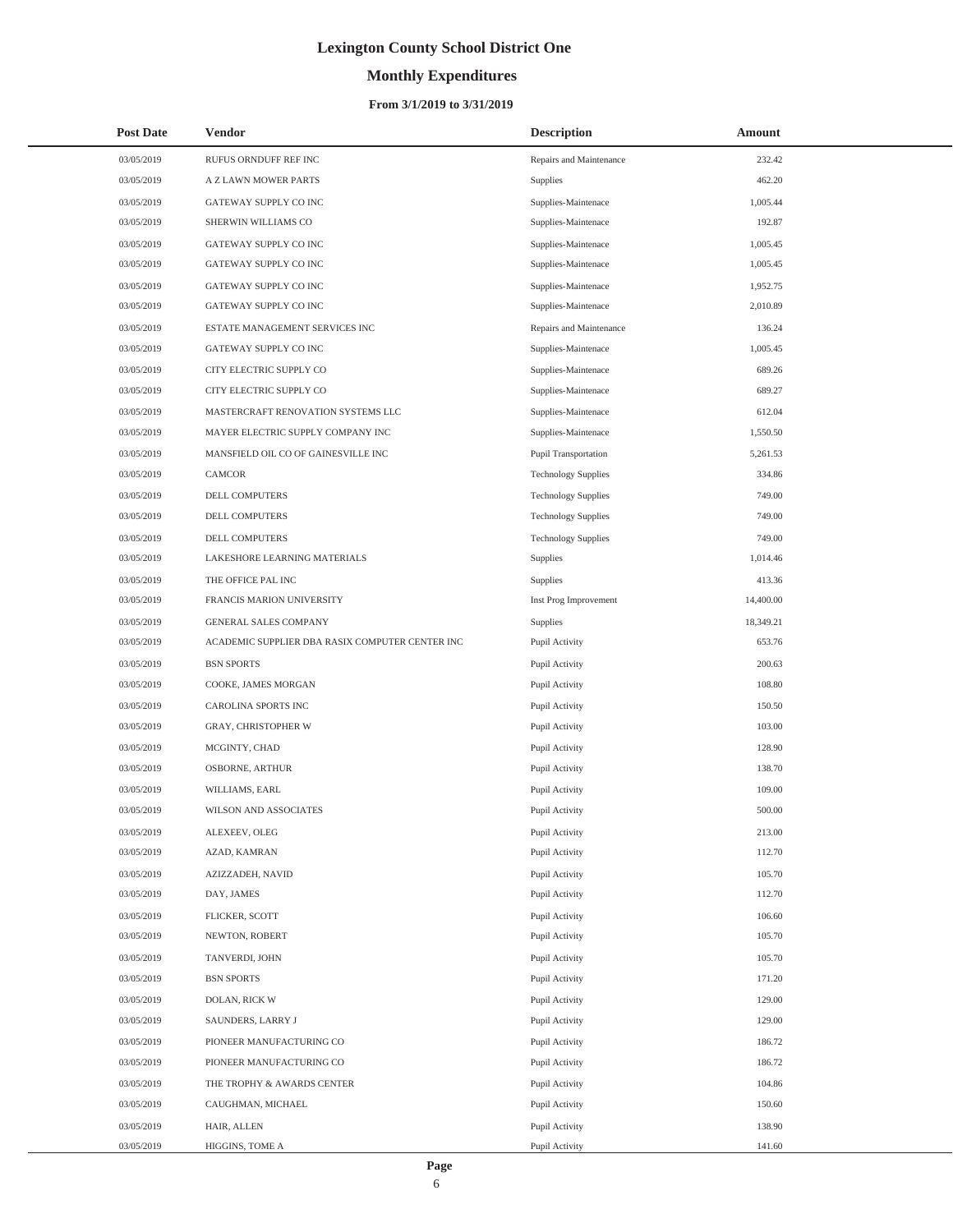# **Monthly Expenditures**

### **From 3/1/2019 to 3/31/2019**

| <b>Post Date</b> | <b>Vendor</b>                                   | <b>Description</b>               | Amount   |
|------------------|-------------------------------------------------|----------------------------------|----------|
| 03/05/2019       | JAMES, JASON L                                  | Pupil Activity                   | 145.20   |
| 03/05/2019       | RAMIREZ, JESSE J                                | Pupil Activity                   | 143.40   |
| 03/05/2019       | SCHLAGETER, ALAN                                | Pupil Activity                   | 142.50   |
| 03/05/2019       | WIMBERLY, KEVIN                                 | Pupil Activity                   | 150.60   |
| 03/05/2019       | WOODRING, STEVE                                 | Pupil Activity                   | 142.50   |
| 03/05/2019       | HIGGINS, TOME A                                 | Pupil Activity                   | 253.50   |
| 03/05/2019       | <b>RABON, JAMES</b>                             | Pupil Activity                   | 168.00   |
| 03/05/2019       | RICHARDSON, PERRY                               | Pupil Activity                   | 170.70   |
| 03/05/2019       | SCOTT, DAMON                                    | Pupil Activity                   | 429.60   |
| 03/05/2019       | SHOBERT, BRENT                                  | Pupil Activity                   | 161.70   |
| 03/05/2019       | WOODRING, JIM                                   | Pupil Activity                   | 159.00   |
| 03/05/2019       | THE TROPHY & AWARDS CENTER                      | Pupil Activity                   | 111.28   |
| 03/05/2019       | CRITICAL RELOAD LLC                             | Pupil Activity                   | 519.80   |
| 03/05/2019       | RESOURCES FOR EDUCATORS                         | Supplies                         | 192.60   |
| 03/06/2019       | <b>EMPLOYEE</b>                                 | Travel                           | 352.02   |
| 03/06/2019       | <b>EMPLOYEE</b>                                 | Travel                           | 417.66   |
| 03/06/2019       | <b>US LASER INC</b>                             | Repairs and Maintenance          | 105.00   |
| 03/06/2019       | <b>EMPLOYEE</b>                                 | Travel                           | 113.50   |
| 03/06/2019       | <b>EMPLOYEE</b>                                 | Travel                           | 113.50   |
| 03/06/2019       | FORMS AND SUPPLY INC (FSI)                      | Supplies                         | 135.44   |
| 03/06/2019       | ACADEMIC SUPPLIER DBA RASIX COMPUTER CENTER INC | Supplies                         | 679.92   |
| 03/06/2019       | BUSINESS MACHINE EXCHANGE LLC                   | Repairs and Maintenance          | 175.00   |
| 03/06/2019       | <b>LEWIS BUS LINE</b>                           | <b>Pupil Transportation-Inst</b> | 7,050.00 |
| 03/06/2019       | BLICK ART MATERIALS LLC                         | Supplies                         | 121.31   |
| 03/06/2019       | CAMCOR                                          | Supplies                         | 481.49   |
| 03/06/2019       | DISCOUNT DANCE LLC                              | Supplies                         | 1,163.10 |
| 03/06/2019       | GATEWAY SUPPLY CO INC                           | Supplies                         | 4,925.21 |
| 03/06/2019       | POLLOCK COMPANY                                 | Supplies                         | 321.00   |
| 03/06/2019       | SC DEPARTMENT OF CORRECTIONS                    | Supplies                         | 308.00   |
| 03/06/2019       | CAMCOR                                          | <b>Technology Supplies</b>       | 133.75   |
| 03/06/2019       | BLICK ART MATERIALS LLC                         | Supplies                         | 425.15   |
| 03/06/2019       | SCHOOL SPECIALTY INC                            | Supplies                         | 221.37   |
| 03/06/2019       | TROXELL COMMUNICATIONS INC                      | Supplies                         | 967.28   |
| 03/06/2019       | <b>EMPLOYEE</b>                                 | Travel                           | 177.50   |
| 03/06/2019       | <b>EMPLOYEE</b>                                 | Travel                           | 177.50   |
| 03/06/2019       | <b>EMPLOYEE</b>                                 | Travel                           | 177.50   |
| 03/06/2019       | FLORIDA LEAGUE OF IB SCHOOLS (FLIBS)            | Other Prof & Tech Service        | 925.00   |
| 03/06/2019       | BOUND TO STAY BOUND BOOKS INC                   | <b>Library Books</b>             | 459.31   |
| 03/06/2019       | <b>EMPLOYEE</b>                                 | Travel                           | 120.99   |
| 03/06/2019       | <b>EMPLOYEE</b>                                 | Travel                           | 334.62   |
| 03/06/2019       | <b>EMPLOYEE</b>                                 | Travel-MMGW/HSTW Staff Dev       | 106.72   |
| 03/06/2019       | <b>TRAVEL</b>                                   | Travel                           | 1,854.53 |
| 03/06/2019       | <b>TRAVEL</b>                                   | Travel                           | 978.67   |
| 03/06/2019       | <b>EMPLOYEE</b>                                 | Travel                           | 231.00   |
| 03/06/2019       | FORMS AND SUPPLY INC (FSI)                      | Supplies                         | 107.48   |
| 03/06/2019       | <b>EMPLOYEE</b>                                 | Travel                           | 251.14   |
| 03/06/2019       | <b>EMPLOYEE</b>                                 | Travel                           | 346.08   |
| 03/06/2019       | SOUTHEASTERN PAPER GROUP                        | Supplies-Maintenace              | 513.33   |

÷,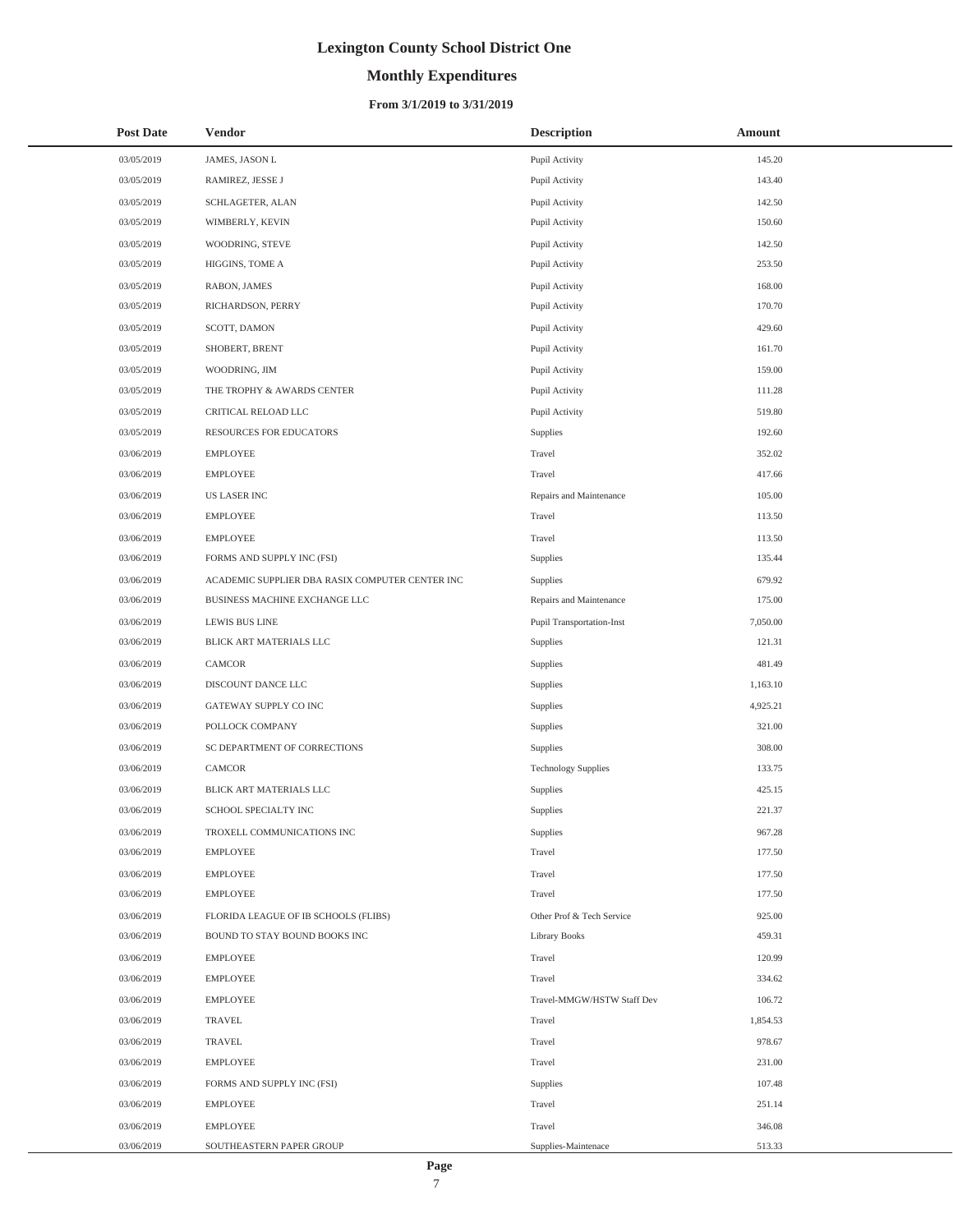# **Monthly Expenditures**

| <b>Post Date</b> | <b>Vendor</b>                                      | <b>Description</b>          | Amount    |
|------------------|----------------------------------------------------|-----------------------------|-----------|
| 03/06/2019       | PALMETTO PROPANE                                   | Energy                      | 322.45    |
| 03/06/2019       | SMITH AND JONES JANITORIAL SUPPLIES AND EQUIP INC  | Repairs and Maintenance     | 130.00    |
| 03/06/2019       | <b>COX TIRE LLC</b>                                | Repairs and Maintenance     | 417.69    |
| 03/06/2019       | SC DEPARTMENT OF EDUCATION OFFICE OF TRANSPORTATIO | <b>Pupil Transportation</b> | 3,455.82  |
| 03/06/2019       | <b>BLACK SHEEP PROMOTIONS</b>                      | Supplies                    | 1,053.95  |
| 03/06/2019       | <b>EMPLOYEE</b>                                    | Travel                      | 103.24    |
| 03/06/2019       | CDWG ACCT 305089                                   | Software Renewal/Agreemen   | 107.00    |
| 03/06/2019       | <b>EMPLOYEE</b>                                    | Travel                      | 110.49    |
| 03/06/2019       | <b>NCS PEARSON</b>                                 | Software Renewal/Agreemen   | 710.49    |
| 03/06/2019       | <b>NCS PEARSON</b>                                 | Supplies                    | 3,804.87  |
| 03/06/2019       | HYATT REGENCY SAN ANTONIO                          | Travel                      | 1,550.52  |
| 03/06/2019       | <b>EMPLOYEE</b>                                    | Travel                      | 125.28    |
| 03/06/2019       | GYM SOURCE USA LLC                                 | Supplies                    | 2,513.43  |
| 03/06/2019       | <b>EMPLOYEE</b>                                    | Travel                      | 306.48    |
| 03/06/2019       | LAKESHORE LEARNING MATERIALS                       | Supplies                    | 536.67    |
| 03/06/2019       | PEARSON VUE                                        | Software Renewal/Agreemen   | 2,800.00  |
| 03/06/2019       | THE OFFICE PAL INC                                 | Supplies                    | 527.64    |
| 03/06/2019       | <b>EMPLOYEE</b>                                    | Travel                      | 361.42    |
| 03/06/2019       | <b>EMPLOYEE</b>                                    | Travel                      | 213.50    |
| 03/06/2019       | <b>EMPLOYEE</b>                                    | Travel                      | 401.42    |
| 03/06/2019       | <b>EMPLOYEE</b>                                    | Travel                      | 401.42    |
| 03/06/2019       | PALMETTO CONSTRUCTION SERVICES                     | Building                    | 400.00    |
| 03/06/2019       | <b>EMPLOYEE</b>                                    | Travel                      | 237.37    |
| 03/06/2019       | COMPORIUM                                          | Communication               | 1,253.37  |
| 03/06/2019       | SYSCO FOOD SERV OF COLUMBIA                        | Food                        | 41,441.78 |
| 03/06/2019       | EARTHGRAINS BAKING COMPANIES INC                   | <b>Bread</b>                | 314.50    |
| 03/06/2019       | SYSCO FOOD SERV OF COLUMBIA                        | Food                        | 14,465.81 |
| 03/06/2019       | TRIDENT BEVERAGE INC                               | Food                        | 102.00    |
| 03/06/2019       | SYSCO FOOD SERV OF COLUMBIA                        | Food                        | 36,340.78 |
| 03/06/2019       | SYSCO FOOD SERV OF COLUMBIA                        | Food                        | 32,152.12 |
| 03/06/2019       | SYSCO FOOD SERV OF COLUMBIA                        | Food                        | 18,982.44 |
| 03/06/2019       | EARTHGRAINS BAKING COMPANIES INC                   | <b>Bread</b>                | 107.70    |
| 03/06/2019       | SYSCO FOOD SERV OF COLUMBIA                        | Food                        | 26,121.59 |
| 03/06/2019       | SYSCO FOOD SERV OF COLUMBIA                        | Food                        | 16,954.10 |
| 03/06/2019       | SYSCO FOOD SERV OF COLUMBIA                        | Food                        | 11,613.40 |
| 03/06/2019       | EARTHGRAINS BAKING COMPANIES INC                   | <b>Bread</b>                | 160.90    |
| 03/06/2019       | <b>WW GRAINGER</b>                                 | Supplies                    | 283.76    |
| 03/06/2019       | EARTHGRAINS BAKING COMPANIES INC                   | <b>Bread</b>                | 115.00    |
| 03/06/2019       | EARTHGRAINS BAKING COMPANIES INC                   | <b>Bread</b>                | 552.25    |
| 03/06/2019       | SYSCO FOOD SERV OF COLUMBIA                        | Food                        | 2,064.23  |
| 03/06/2019       | EARTHGRAINS BAKING COMPANIES INC                   | <b>Bread</b>                | 100.40    |
| 03/06/2019       | SYSCO FOOD SERV OF COLUMBIA                        | Food                        | 20,392.07 |
| 03/06/2019       | SYSCO FOOD SERV OF COLUMBIA                        | Food                        | 8,333.52  |
| 03/06/2019       | SYSCO FOOD SERV OF COLUMBIA                        | Food                        | 16,694.28 |
| 03/06/2019       | SYSCO FOOD SERV OF COLUMBIA                        | Food                        | 34,112.25 |
| 03/06/2019       | SYSCO FOOD SERV OF COLUMBIA                        | Food                        | 34,076.63 |
| 03/06/2019       | EARTHGRAINS BAKING COMPANIES INC                   | <b>Bread</b>                | 441.90    |
| 03/06/2019       | SYSCO FOOD SERV OF COLUMBIA                        | Food                        | 21,833.42 |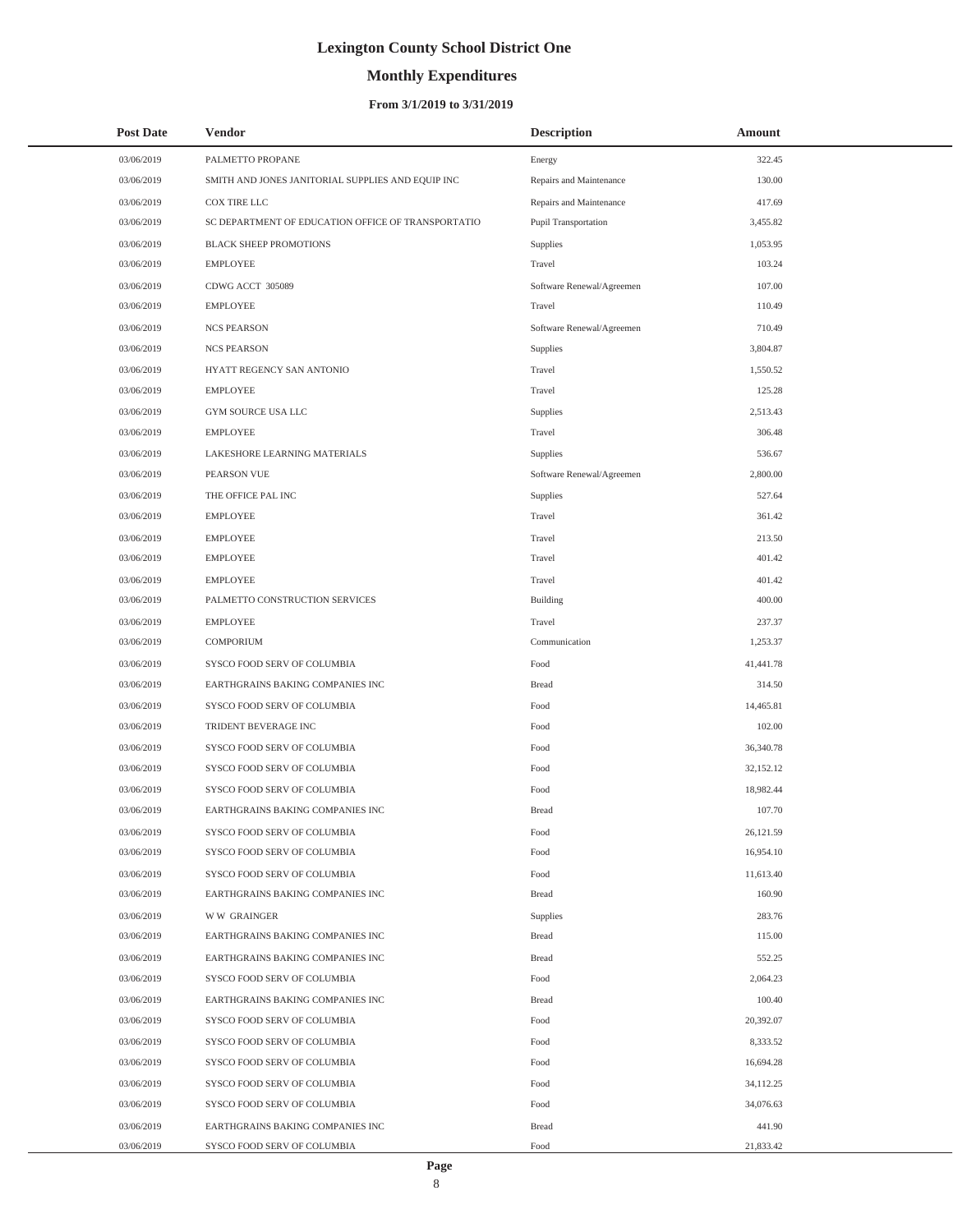### **Monthly Expenditures**

| <b>Post Date</b> | <b>Vendor</b>                     | <b>Description</b> | Amount    |
|------------------|-----------------------------------|--------------------|-----------|
| 03/06/2019       | SYSCO FOOD SERV OF COLUMBIA       | Food               | 23,601.54 |
| 03/06/2019       | SYSCO FOOD SERV OF COLUMBIA       | Food               | 10,825.25 |
| 03/06/2019       | EARTHGRAINS BAKING COMPANIES INC  | <b>Bread</b>       | 100.50    |
| 03/06/2019       | <b>USA SUPPLY</b>                 | Supplies           | 155.15    |
| 03/06/2019       | SYSCO FOOD SERV OF COLUMBIA       | Food               | 15,397.90 |
| 03/06/2019       | SYSCO FOOD SERV OF COLUMBIA       | Food               | 14,460.68 |
| 03/06/2019       | EARTHGRAINS BAKING COMPANIES INC  | <b>Bread</b>       | 130.00    |
| 03/06/2019       | SYSCO FOOD SERV OF COLUMBIA       | Food               | 20,734.75 |
| 03/06/2019       | PECKNEL MUSIC CO INC              | Pupil Activity     | 586.36    |
| 03/06/2019       | CDWG ACCT 305089                  | Pupil Activity     | 187.25    |
| 03/06/2019       | DELL COMPUTERS                    | Pupil Activity     | 1,512.98  |
| 03/06/2019       | THE OFFICE PAL INC                | Pupil Activity     | 128.14    |
| 03/06/2019       | <b>JW PEPPER</b>                  | Pupil Activity     | 353.59    |
| 03/06/2019       | PASS ASSURED                      | Pupil Activity     | 1,197.00  |
| 03/06/2019       | <b>SCRUB TRENDZ LLC</b>           | Pupil Activity     | 115.56    |
| 03/06/2019       | CONWAY HIGH SCHOOL                | Pupil Activity     | 1,499.40  |
| 03/06/2019       | GOOSE CREEK HIGH SCHOOL           | Pupil Activity     | 741.25    |
| 03/06/2019       | JAMES ISLAND CHARTER HIGH SCHOOL  | Pupil Activity     | 596.70    |
| 03/06/2019       | SC HIGH SCHOOL LEAGUE             | Pupil Activity     | 3,438.50  |
| 03/06/2019       | SOUTH FLORENCE HIGH SCHOOL        | Pupil Activity     | 630.60    |
| 03/06/2019       | WANDO HIGH SCHOOL                 | Pupil Activity     | 438.85    |
| 03/06/2019       | WEST FLORENCE HIGH SCHOOL         | Pupil Activity     | 215.20    |
| 03/06/2019       | MEADOW GLEN MIDDLE SCHOOL         | Pupil Activity     | 168.00    |
| 03/06/2019       | CROWELL, JAMES W                  | Pupil Activity     | 109.10    |
| 03/06/2019       | HALLINGQUEST, MICHAEL             | Pupil Activity     | 135.20    |
| 03/06/2019       | PEEL, RUSSELL                     | Pupil Activity     | 167.60    |
| 03/06/2019       | REID, EDWARD J                    | Pupil Activity     | 159.40    |
| 03/06/2019       | WIMBERLY, KEVIN                   | Pupil Activity     | 116.20    |
| 03/06/2019       | DANIELS, ANDREW T                 | Pupil Activity     | 147.90    |
| 03/06/2019       | SMITH, STEPHEN E                  | Pupil Activity     | 162.30    |
| 03/06/2019       | QUARLES, JOSEPH W                 | Pupil Activity     | 102.70    |
| 03/06/2019       | <b>CUTHBERTSON HIGH SCHOOL</b>    | Pupil Activity     | 175.00    |
| 03/06/2019       | <b>BALAZS, JOE</b>                | Pupil Activity     | 110.20    |
| 03/06/2019       | GRAY, CHRISTOPHER W               | Pupil Activity     | 103.00    |
| 03/06/2019       | MALM, BRADLEY D                   | Pupil Activity     | 103.00    |
| 03/06/2019       | STICKLE, GEORGE                   | Pupil Activity     | 171.20    |
| 03/06/2019       | AGUIAR, SCOTT                     | Pupil Activity     | 101.50    |
| 03/06/2019       | <b>BSN SPORTS</b>                 | Pupil Activity     | 222.56    |
| 03/06/2019       | SC LACROSSE OFFICIALS ASSOCIATION | Pupil Activity     | 150.00    |
| 03/06/2019       | KRAMER, WILLIAM S                 | Pupil Activity     | 140.70    |
| 03/06/2019       | PARROTT, RONALD D                 | Pupil Activity     | 133.50    |
| 03/06/2019       | <b>BSN SPORTS</b>                 | Pupil Activity     | 938.92    |
| 03/06/2019       | <b>BSN SPORTS</b>                 | Pupil Activity     | 697.64    |
| 03/06/2019       | 323 SPORTS                        | Pupil Activity     | 2,424.83  |
| 03/06/2019       | <b>BSN SPORTS</b>                 | Pupil Activity     | 1,669.19  |
| 03/06/2019       | CASSADY, ALEX                     | Pupil Activity     | 222.15    |
| 03/06/2019       | DANIELS, ANDREW T                 | Pupil Activity     | 352.20    |
| 03/06/2019       | DUMLAO, MARVIN R                  | Pupil Activity     | 123.40    |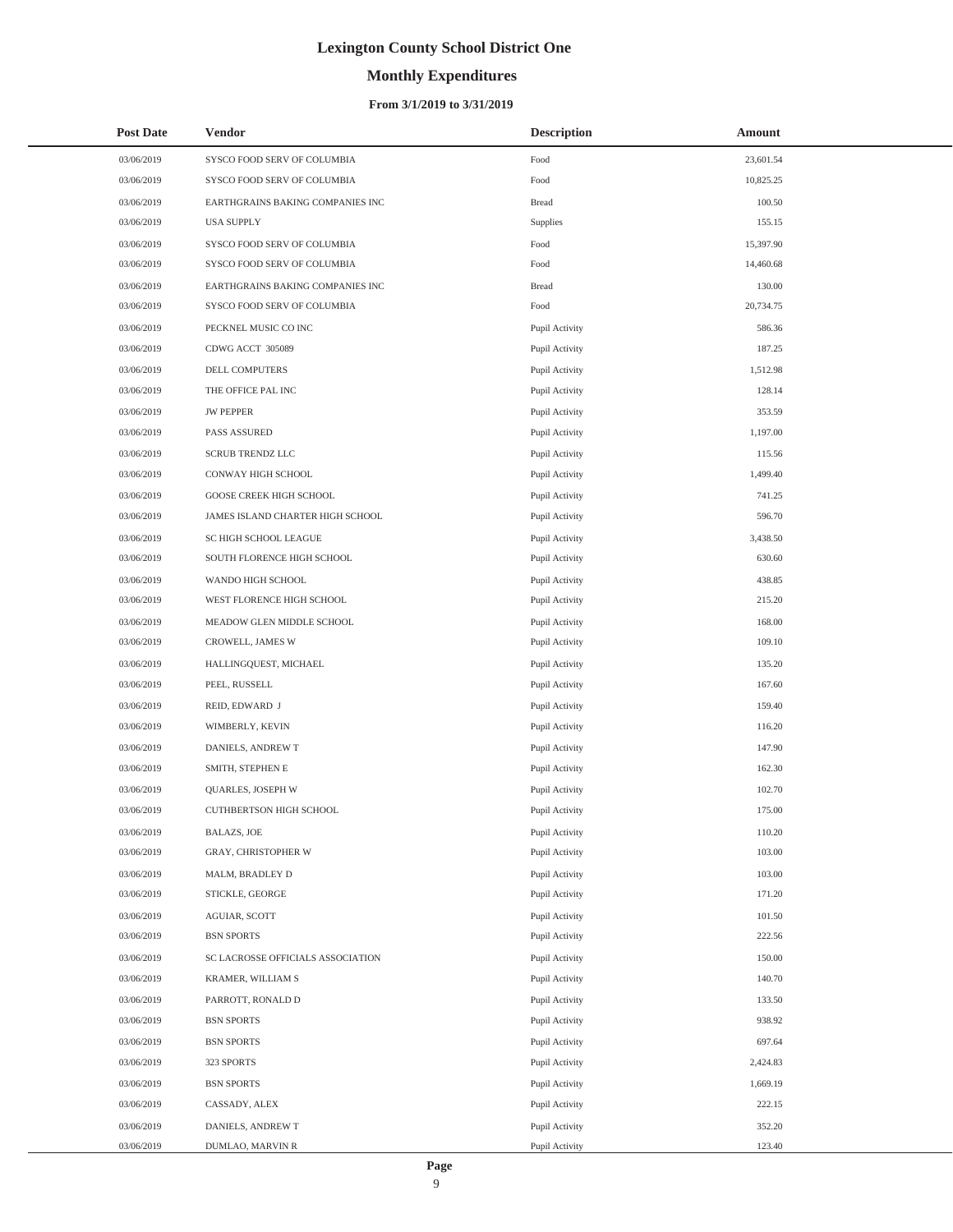# **Monthly Expenditures**

### **From 3/1/2019 to 3/31/2019**

| <b>Post Date</b> | <b>Vendor</b>                                     | <b>Description</b>        | Amount   |
|------------------|---------------------------------------------------|---------------------------|----------|
| 03/06/2019       | <b>GRAHAM, STEVEN</b>                             | Pupil Activity            | 164.40   |
| 03/06/2019       | HIGGINS, TOME A                                   | Pupil Activity            | 175.50   |
| 03/06/2019       | MANNING, THEODORE                                 | Pupil Activity            | 126.10   |
| 03/06/2019       | MAURER, MARK R                                    | Pupil Activity            | 304.00   |
| 03/06/2019       | RAMIREZ, JESSE J                                  | Pupil Activity            | 126.10   |
| 03/06/2019       | RAYSOR, RANDY                                     | Pupil Activity            | 177.30   |
| 03/06/2019       | RICE, CHRISTOPHER                                 | Pupil Activity            | 109.90   |
| 03/06/2019       | SELLE, MICHAEL W                                  | Pupil Activity            | 268.50   |
| 03/06/2019       | SHAY, THOMAS                                      | Pupil Activity            | 166.50   |
| 03/06/2019       | SMITH, JAMES ASHLEY                               | Pupil Activity            | 306.30   |
| 03/06/2019       | PEEL, RUSSELL                                     | Pupil Activity            | 199.50   |
| 03/06/2019       | COMBS, OBIE                                       | Pupil Activity            | 118.00   |
| 03/06/2019       | STEWART, JACOB L                                  | Pupil Activity            | 100.90   |
| 03/06/2019       | LESESNE INDUSTRIES INC                            | Pupil Activity            | 710.21   |
| 03/06/2019       | SCHOOL CUTS SCREENING AND EMBROIDERY              | Pupil Activity            | 969.42   |
| 03/06/2019       | <b>BSN SPORTS</b>                                 | Pupil Activity            | 738.30   |
| 03/06/2019       | <b>BSN SPORTS</b>                                 | Pupil Activity            | 353.10   |
| 03/06/2019       | PLATINUM FUNDRAISING LLC                          | Pupil Activity            | 1,590.00 |
| 03/07/2019       | POLLOCK COMPANY                                   | Supplies                  | 321.00   |
| 03/07/2019       | SCHOOL SPECIALTY INC                              | Supplies                  | 3,250.26 |
| 03/07/2019       | SCHOOL SPECIALTY INC                              | Supplies                  | 118.25   |
| 03/07/2019       | LEXINGTON CTY PEACH FESTIVAL                      | Supplies                  | 150.00   |
| 03/07/2019       | SOMETHING BORROWED LLC                            | Rentals                   | 706.20   |
| 03/07/2019       | SIGN A RAMA                                       | Supplies                  | 1,104.68 |
| 03/07/2019       | FORMS AND SUPPLY INC (FSI)                        | Supplies                  | 121.47   |
| 03/07/2019       | FOLLETT SCHOOL SOLUTIONS INC                      | <b>Library Books</b>      | 3,020.52 |
| 03/07/2019       | SMITH AND JONES JANITORIAL SUPPLIES AND EQUIP INC | Supplies-Maintenace       | 209.73   |
| 03/07/2019       | THE OFFICE PAL INC                                | Supplies                  | 958.07   |
| 03/07/2019       | DELL COMPUTERS                                    | Software Renewal/Agreemen | 744.45   |
| 03/07/2019       | KAPLAN EARLY LEARNING COMPANY                     | Supplies                  | 282.12   |
| 03/07/2019       | SCHOOL SPECIALTY INC                              | Supplies                  | 955.36   |
| 03/07/2019       | ACADEMIC SUPPLIER DBA RASIX COMPUTER CENTER INC   | Pupil Activity            | 1,251.40 |
| 03/07/2019       | SCRUB TRENDZ LLC                                  | Pupil Activity            | 1,520.40 |
| 03/07/2019       | PIONEER VALLEY BOOKS                              | Pupil Activity            | 632.00   |
| 03/07/2019       | <b>GREAT AMERICAN OPPORTUNITIES SAVINGS</b>       | Pupil Activity            | 2,820.00 |
| 03/07/2019       | SC AMERICAN CHORAL DIRECTOR ASSOCIATION           | Pupil Activity            | 180.00   |
| 03/08/2019       | COMPUTER DESIGN CONSULTING SERVICE LLC            | Printing and Binding      | 500.00   |
| 03/08/2019       | COMPUTER DESIGN CONSULTING SERVICE LLC            | Printing and Binding      | 302.50   |
| 03/08/2019       | NATIONAL PAIDEIA CENTER                           | Inst Prog Improvement     | 2,090.00 |
| 03/08/2019       | SCHOOL SPECIALTY INC                              | Supplies                  | 459.59   |
| 03/08/2019       | FORMS AND SUPPLY INC (FSI)                        | Supplies                  | 2,953.19 |
| 03/08/2019       | SCHOOL SPECIALTY INC                              | Supplies                  | 105.47   |
| 03/08/2019       | BLICK ART MATERIALS LLC                           | Supplies                  | 146.89   |
| 03/08/2019       | SUPPLEMENTAL HEALTH CARE SERVICES INC             | Other Prof & Tech Service | 2,512.50 |
| 03/08/2019       | <b>WENGER CORP</b>                                | Supplies                  | 951.23   |
| 03/08/2019       | CERTIFIED TRANSLATION SERVICES                    | Other Prof & Tech Service | 150.00   |
| 03/08/2019       | TOWN OF LEXINGTON                                 | <b>Public Utilities</b>   | 484.43   |
| 03/08/2019       | TOWN OF LEXINGTON                                 | <b>Public Utilities</b>   | 4,649.83 |

÷,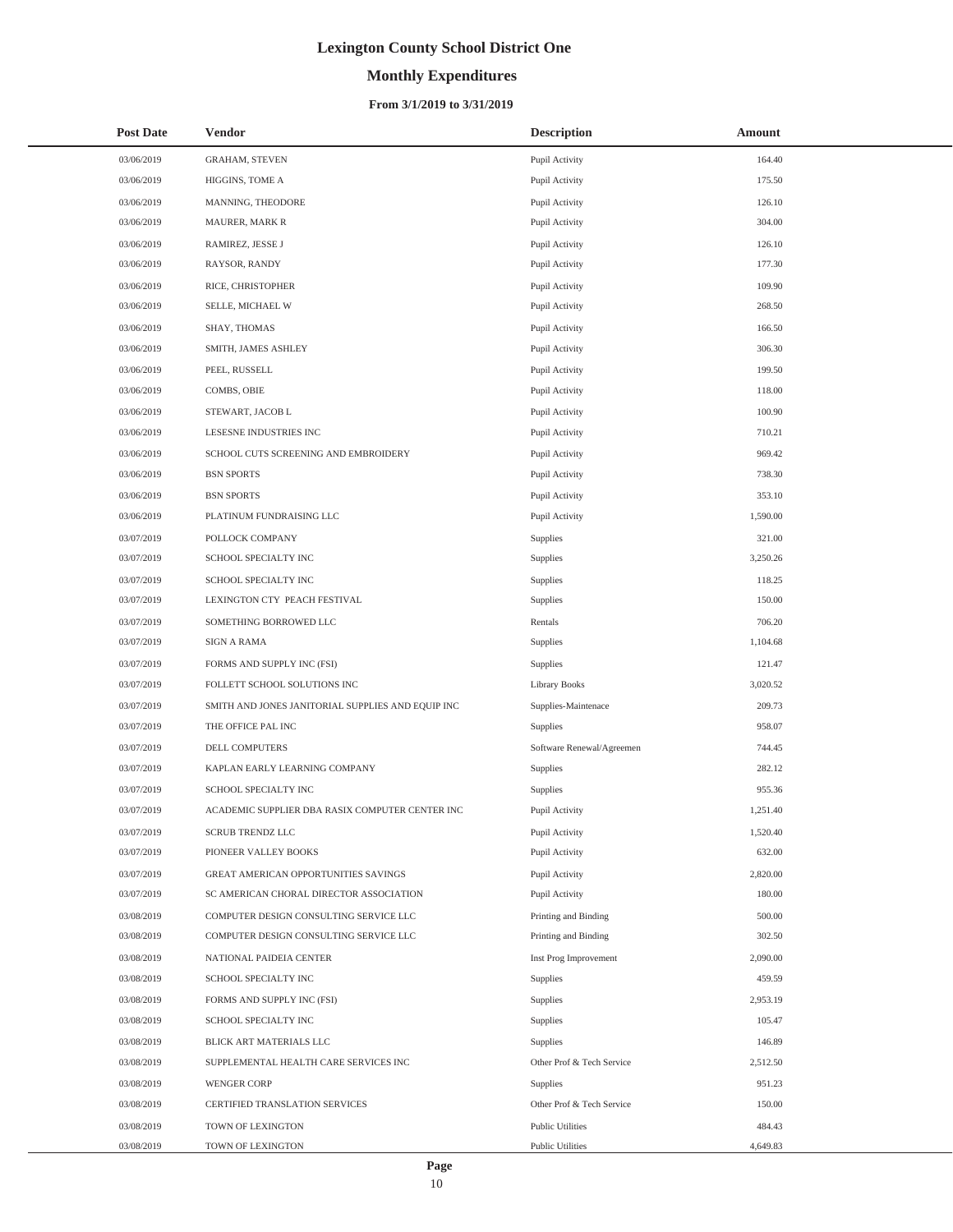# **Monthly Expenditures**

### **From 3/1/2019 to 3/31/2019**

| <b>Post Date</b> | <b>Vendor</b>                                      | <b>Description</b>          | Amount   |
|------------------|----------------------------------------------------|-----------------------------|----------|
| 03/08/2019       | TOWN OF LEXINGTON                                  | <b>Public Utilities</b>     | 1,059.22 |
| 03/08/2019       | TOWN OF LEXINGTON                                  | <b>Public Utilities</b>     | 299.80   |
| 03/08/2019       | TOWN OF LEXINGTON                                  | <b>Public Utilities</b>     | 927.33   |
| 03/08/2019       | TOWN OF LEXINGTON                                  | <b>Public Utilities</b>     | 2,134.04 |
| 03/08/2019       | TOWN OF LEXINGTON                                  | <b>Public Utilities</b>     | 1,152.02 |
| 03/08/2019       | TOWN OF LEXINGTON                                  | <b>Public Utilities</b>     | 743.17   |
| 03/08/2019       | TOWN OF LEXINGTON                                  | <b>Public Utilities</b>     | 1,158.49 |
| 03/08/2019       | TOWN OF LEXINGTON                                  | <b>Public Utilities</b>     | 1,349.04 |
| 03/08/2019       | SMITH AND JONES JANITORIAL SUPPLIES AND EQUIP INC  | Supplies-Maintenace         | 1,096.53 |
| 03/08/2019       | TOWN OF LEXINGTON                                  | <b>Public Utilities</b>     | 307.04   |
| 03/08/2019       | TOWN OF LEXINGTON                                  | <b>Public Utilities</b>     | 707.14   |
| 03/08/2019       | TOWN OF LEXINGTON                                  | <b>Public Utilities</b>     | 1,394.09 |
| 03/08/2019       | TOWN OF LEXINGTON                                  | <b>Public Utilities</b>     | 1,322.42 |
| 03/08/2019       | TOWN OF LEXINGTON                                  | <b>Public Utilities</b>     | 2,742.15 |
| 03/08/2019       | SMITH AND JONES JANITORIAL SUPPLIES AND EQUIP INC  | Supplies-Maintenace         | 321.86   |
| 03/08/2019       | RIFTON EQUIPMENT                                   | Supplies                    | 472.51   |
| 03/08/2019       | ACADEMIC SUPPLIER DBA RASIX COMPUTER CENTER INC    | Supplies                    | 318.71   |
| 03/08/2019       | STATE DEPARTMENT OF EDUCATION LEX DIST ONEBUS SHOP | <b>Pupil Transportation</b> | 2,438.46 |
| 03/08/2019       | STATE DEPARTMENT OF EDUCATION LEX DIST ONEBUS SHOP | Pupil Transportation        | 1.891.62 |
| 03/08/2019       | STATE DEPARTMENT OF EDUCATION LEX DIST ONEBUS SHOP | <b>Pupil Transportation</b> | 2,935.08 |
| 03/08/2019       | DODGE LEARNING RESOURCES                           | Supplies                    | 507.50   |
| 03/08/2019       | SCHOOL SPECIALTY INC                               | Supplies                    | 174.86   |
| 03/08/2019       | LEARNING WITHOUT TEARS                             | Supplies                    | 357.00   |
| 03/08/2019       | LAKESHORE LEARNING MATERIALS                       | Supplies                    | 1,295.50 |
| 03/08/2019       | <b>USA SUPPLY</b>                                  | Supplies                    | 352.57   |
| 03/08/2019       | HERSHEYS ICE CREAM                                 | Food                        | 168.96   |
| 03/08/2019       | <b>USA SUPPLY</b>                                  | Supplies                    | 334.91   |
| 03/08/2019       | <b>USA SUPPLY</b>                                  | Supplies                    | 264.29   |
| 03/08/2019       | HERSHEYS ICE CREAM                                 | Food                        | 221.76   |
| 03/08/2019       | HERSHEYS ICE CREAM                                 | Food                        | 232.32   |
| 03/08/2019       | <b>USA SUPPLY</b>                                  | Supplies                    | 394.83   |
| 03/08/2019       | HERSHEYS ICE CREAM                                 | Food                        | 110.40   |
| 03/08/2019       | <b>BRIDALHAVEN</b>                                 | Pupil Activity              | 1,303.00 |
| 03/08/2019       | ACADEMIC SUPPLIER DBA RASIX COMPUTER CENTER INC    | Pupil Activity              | 1,892.77 |
| 03/08/2019       | BOUND TO STAY BOUND BOOKS INC                      | Pupil Activity              | 713.07   |
| 03/08/2019       | HOWELL, RONALD L                                   | Pupil Activity              | 106.30   |
| 03/08/2019       | AZAD, KAMRAN                                       | Pupil Activity              | 105.70   |
| 03/08/2019       | <b>BSN SPORTS</b>                                  | Pupil Activity              | 1,091.40 |
| 03/08/2019       | STATE DEPARTMENT OF EDUCATION LEX DIST ONEBUS SHOP | <b>Pupil Transportation</b> | 167.40   |
| 03/11/2019       | FORMS AND SUPPLY INC (FSI)                         | Supplies                    | 223.26   |
| 03/11/2019       | FORMS AND SUPPLY INC (FSI)                         | Supplies                    | 292.36   |
| 03/11/2019       | STAR MUSIC CO                                      | Repairs and Maintenance     | 959.00   |
| 03/11/2019       | TROXELL COMMUNICATIONS INC                         | Supplies                    | 449.40   |
| 03/11/2019       | ACADEMIC SUPPLIER DBA RASIX COMPUTER CENTER INC    | Supplies                    | 194.55   |
| 03/11/2019       | LEXINGTON COUNTY SCHOOL DIST 1                     | Pupil Transportation        | 156.24   |
| 03/11/2019       | <b>SHAR PRODUCTS</b>                               | Supplies                    | 1,835.48 |
| 03/11/2019       | BOUND TO STAY BOUND BOOKS INC                      | <b>Library Books</b>        | 624.49   |
| 03/11/2019       | FOLLETT SCHOOL SOLUTIONS INC                       | <b>Library Books</b>        | 1,394.92 |

L,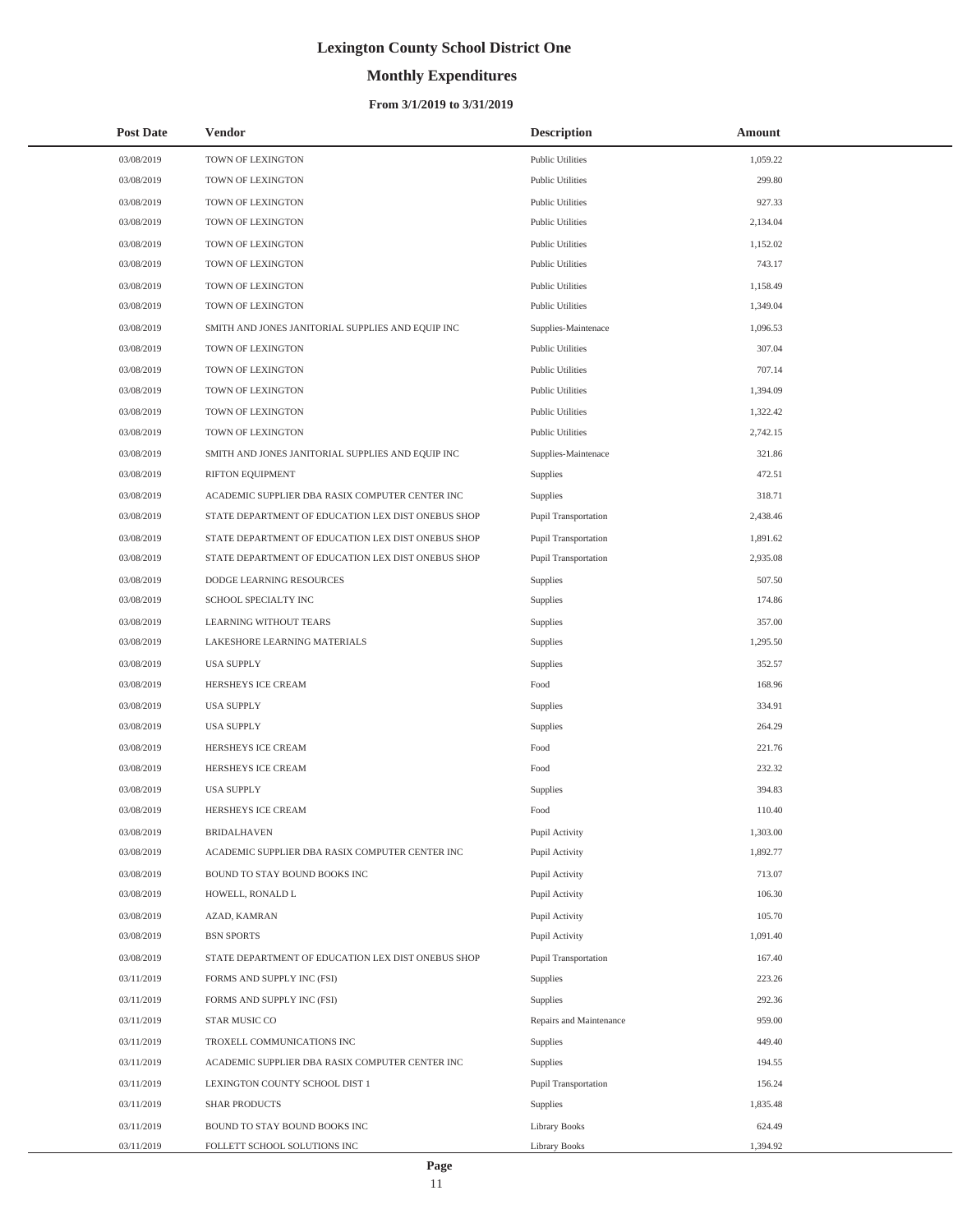# **Monthly Expenditures**

### **From 3/1/2019 to 3/31/2019**

| <b>Post Date</b> | Vendor                                             | <b>Description</b>         | Amount   |
|------------------|----------------------------------------------------|----------------------------|----------|
| 03/11/2019       | ROTARY CLUB OF LEXINGTON                           | Dues and Fees              | 400.00   |
| 03/11/2019       | <b>NAESP</b>                                       | Dues and Fees              | 235.00   |
| 03/11/2019       | THE OFFICE PAL INC                                 | Supplies                   | 431.21   |
| 03/11/2019       | SMITH AND JONES JANITORIAL SUPPLIES AND EQUIP INC  | Supplies-Maintenace        | 722.25   |
| 03/11/2019       | <b>ANIXTER INC</b>                                 | Supplies-Maintenace        | 984.40   |
| 03/11/2019       | SC DEPARTMENT OF SOCIAL SERVICES                   | Other Prof & Tech Service  | 320.00   |
| 03/11/2019       | FORMS AND SUPPLY INC (FSI)                         | Supplies                   | 439.29   |
| 03/11/2019       | CAMCOR                                             | <b>Technology Supplies</b> | 1,186.16 |
| 03/11/2019       | <b>COMPORIUM</b>                                   | Communication              | 276.14   |
| 03/11/2019       | CAMCOR                                             | <b>Technology Supplies</b> | 405.06   |
| 03/11/2019       | <b>BOOKSOURCE</b>                                  | Supplies                   | 385.17   |
| 03/11/2019       | <b>HEINEMANN</b>                                   | Inst Prog Improvement      | 9,600.00 |
| 03/11/2019       | LEARNING LABS INC                                  | Supplies                   | 1,636.94 |
| 03/11/2019       | SHAMPY, MADELAINE DAISY                            | Other Prof & Tech Service  | 200.00   |
| 03/11/2019       | ELENCO ELECTRONICS                                 | Supplies                   | 949.90   |
| 03/11/2019       | NATIONAL CAREER DEVELOPMENT ASSOCIATION            | Travel                     | 325.00   |
| 03/11/2019       | <b>EDGENUITY</b>                                   | Software Renewal/Agreemen  | 400.00   |
| 03/11/2019       | NATIONAL CAREER DEVELOPMENT ASSOCIATION            | Travel                     | 2,565.00 |
| 03/11/2019       | SC CAREER DEVELOPMENT ASSOCIATION                  | Travel                     | 600.00   |
| 03/11/2019       | SC DEPARTMENT OF REVENUE (SALES TAX RETURN)        | Sales Tax on Adult Meals   | 2,285.25 |
| 03/11/2019       | PRO KITCHEN ONLINE LLC                             | Supplies                   | 332.17   |
| 03/11/2019       | PRO KITCHEN ONLINE LLC                             | Supplies                   | 361.49   |
| 03/11/2019       | PRO KITCHEN ONLINE LLC                             | Supplies                   | 332.17   |
| 03/11/2019       | SCHOOL SPECIALTY INC                               | Pupil Activity             | 277.34   |
| 03/11/2019       | LEXINGTON COUNTY SCHOOL DIST 1                     | Pupil Activity             | 435.24   |
| 03/11/2019       | LEXINGTON COUNTY SCHOOL DIST 1                     | Pupil Activity             | 145.08   |
| 03/11/2019       | LEXINGTON COUNTY SCHOOL DIST 1                     | Pupil Activity             | 187.86   |
| 03/11/2019       | THE OFFICE PAL INC                                 | Pupil Activity             | 8,361.29 |
| 03/11/2019       | <b>APPERSON INC</b>                                | Pupil Activity             | 107.55   |
| 03/11/2019       | <b>EMPLOYEE</b>                                    | Pupil Activity             | 408.67   |
| 03/11/2019       | DAVIS, KEITH D                                     | Pupil Activity             | 109.40   |
| 03/11/2019       | HARMON, SCOTT                                      | Pupil Activity             | 123.20   |
| 03/11/2019       | NOWLING, BOBBY LEE                                 | Pupil Activity             | 140.10   |
| 03/11/2019       | RIDGEWAY, DOUGLAS JAMES                            | Pupil Activity             | 111.30   |
| 03/11/2019       | FORMS AND SUPPLY INC (FSI)                         | Pupil Activity             | 169.49   |
| 03/11/2019       | <b>IVEY SALES ASSOC</b>                            | Pupil Activity             | 540.00   |
| 03/11/2019       | ENTERPRISE LEASING COMPANY SOUTHEAST               | Pupil Activity             | 155.69   |
| 03/11/2019       | PONDEROSA COUNTRY CLUB                             | Pupil Activity             | 200.00   |
| 03/11/2019       | <b>COLUMBIA FIREFLIES</b>                          | Pupil Activity             | 3,000.00 |
| 03/11/2019       | GOLDEN HILLS GOLF AND COUNTRY CLUB                 | Pupil Activity             | 1,350.00 |
| 03/11/2019       | PINE PRESS OF LEXINGTON INC                        | Pupil Activity             | 604.09   |
| 03/12/2019       | SC DEPARTMENT OF JUVENILE JUSTICE (FISCAL AFFAIRS) | Tuition-LEA                | 321.40   |
| 03/12/2019       | FORMS AND SUPPLY INC (FSI)                         | Supplies                   | 122.42   |
| 03/12/2019       | PRESENTATION SYSTEMS SOUTH INC                     | Supplies                   | 427.68   |
| 03/12/2019       | FORMS AND SUPPLY INC (FSI)                         | Supplies                   | 105.93   |
| 03/12/2019       | DELL COMPUTERS                                     | <b>Technology Supplies</b> | 1,449.85 |
| 03/12/2019       | SCHOOL SPECIALTY INC                               | Supplies                   | 334.18   |
| 03/12/2019       | ACADEMIC SUPPLIER DBA RASIX COMPUTER CENTER INC    | Supplies                   | 1,326.12 |

L,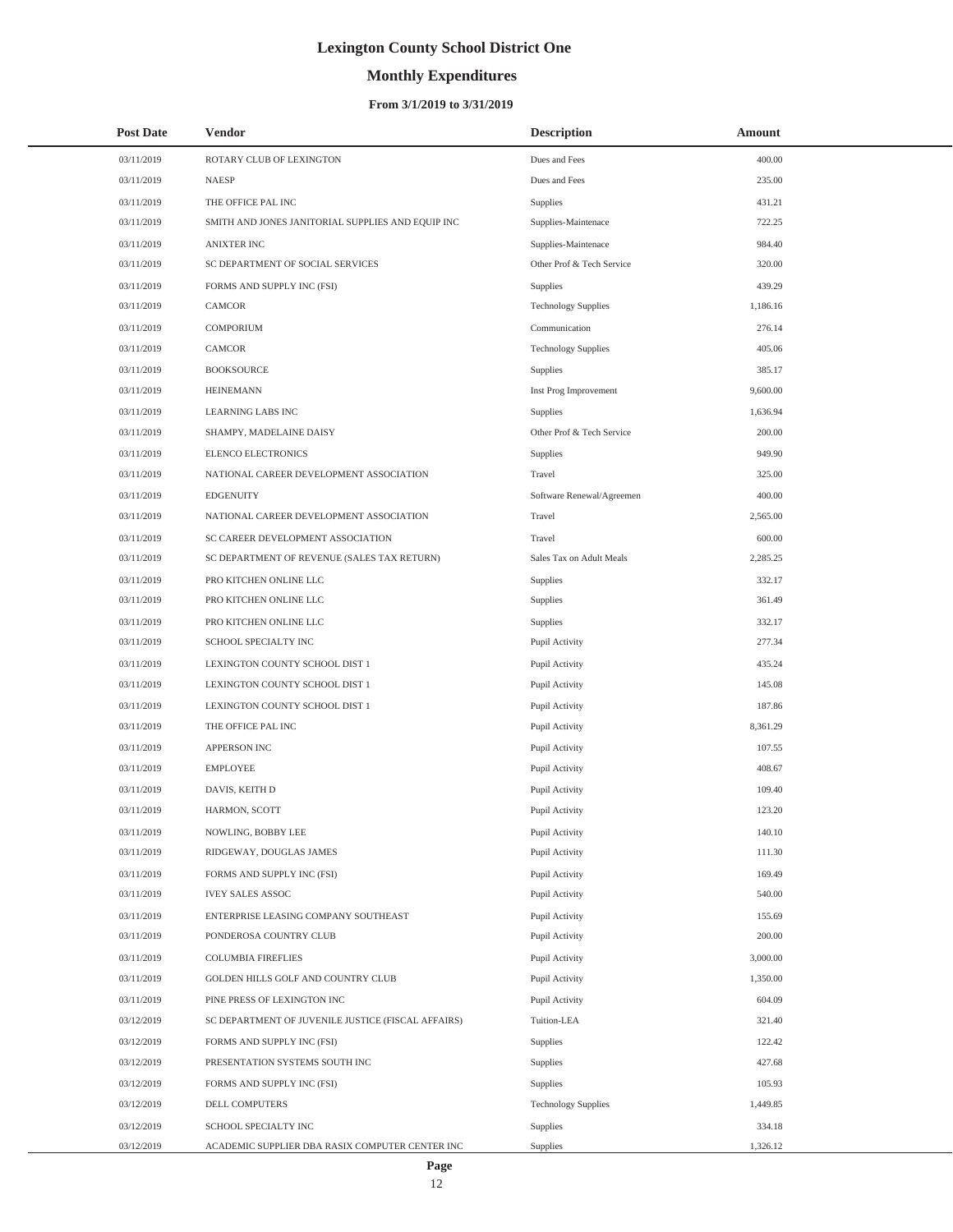# **Monthly Expenditures**

### **From 3/1/2019 to 3/31/2019**

| <b>Post Date</b> | Vendor                                             | <b>Description</b>        | Amount    |  |
|------------------|----------------------------------------------------|---------------------------|-----------|--|
| 03/12/2019       | ENTERPRISE LEASING COMPANY SOUTHEAST               | Pupil Transportation      | 622.74    |  |
| 03/12/2019       | ACADEMIC SUPPLIER DBA RASIX COMPUTER CENTER INC    | Supplies                  | 349.20    |  |
| 03/12/2019       | SOUTHEASTERN SPEECH AND LANGUAGE SERVICES LLC      | Other Prof & Tech Service | 11,077.75 |  |
| 03/12/2019       | SC DEPARTMENT OF JUVENILE JUSTICE (FISCAL AFFAIRS) | Tuition-LEA               | 256.82    |  |
| 03/12/2019       | <b>GRANTHAM, CONNIE ANDERSON</b>                   | Other Prof & Tech Service | 600.00    |  |
| 03/12/2019       | OCCUPATIONAL HEALTH                                | Supplies                  | 486.00    |  |
| 03/12/2019       | LITTLE JOHNNY LLC                                  | Other Prof & Tech Service | 5,175.00  |  |
| 03/12/2019       | EDU HEALTHCARE LLC                                 | Other Prof & Tech Service | 2,600.00  |  |
| 03/12/2019       | FOLLETT SCHOOL SOLUTIONS INC                       | <b>Library Books</b>      | 219.77    |  |
| 03/12/2019       | FOLLETT SCHOOL SOLUTIONS INC                       | <b>Library Books</b>      | 291.15    |  |
| 03/12/2019       | DADE PAPER CO                                      | Supplies-Maintenace       | 257.06    |  |
| 03/12/2019       | TMS TOTAL MAINTENANCE SOLUTIONS                    | Supplies-Maintenace       | 433.35    |  |
| 03/12/2019       | CATOE'S MOPED SHED INC                             | Supplies-Maintenace       | 127.97    |  |
| 03/12/2019       | <b>GRAYBAR ELECTRIC CO INC</b>                     | Supplies-Maintenace       | 418.32    |  |
| 03/12/2019       | A Z LAWN MOWER PARTS                               | Supplies-Maintenace       | 109.57    |  |
| 03/12/2019       | CITY ELECTRIC SUPPLY CO                            | Supplies-Maintenace       | 205.18    |  |
| 03/12/2019       | COOK & BOARDMAN LLC                                | Supplies-Maintenace       | 4,601.00  |  |
| 03/12/2019       | <b>GRAYBAR ELECTRIC CO INC</b>                     | Supplies-Maintenace       | 738.79    |  |
| 03/12/2019       | <b>A Z LAWN MOWER PARTS</b>                        | Supplies-Maintenace       | 109.57    |  |
| 03/12/2019       | <b>GRAYBAR ELECTRIC CO INC</b>                     | Supplies-Maintenace       | 588.65    |  |
| 03/12/2019       | CATOE'S MOPED SHED INC                             | Supplies-Maintenace       | 481.34    |  |
| 03/12/2019       | ACE GLASS CO INC                                   | Repairs and Maintenance   | 487.75    |  |
| 03/12/2019       | CATOE'S MOPED SHED INC                             | Supplies-Maintenace       | 213.90    |  |
| 03/12/2019       | CITY ELECTRIC SUPPLY CO                            | Supplies-Maintenace       | 205.18    |  |
| 03/12/2019       | <b>GRAYBAR ELECTRIC CO INC</b>                     | Supplies-Maintenace       | 580.43    |  |
| 03/12/2019       | CATOE'S MOPED SHED INC                             | Supplies-Maintenace       | 213.89    |  |
| 03/12/2019       | CATOE'S MOPED SHED INC                             | Supplies-Maintenace       | 481.34    |  |
| 03/12/2019       | <b>GRAYBAR ELECTRIC CO INC</b>                     | Supplies-Maintenace       | 179.40    |  |
| 03/12/2019       | <b>GRAYBAR ELECTRIC CO INC</b>                     | Supplies-Maintenace       | 179.42    |  |
| 03/12/2019       | PALMETTO PLAYGROUNDS LLC                           | Supplies-Maintenace       | 160.50    |  |
| 03/12/2019       | KYZERS TREE SERVICE LLC                            | Repairs and Maintenance   | 1,500.00  |  |
| 03/12/2019       | <b>GRAYBAR ELECTRIC CO INC</b>                     | Supplies-Maintenace       | 410.08    |  |
| 03/12/2019       | CITY ELECTRIC SUPPLY CO                            | Supplies-Maintenace       | 205.19    |  |
| 03/12/2019       | COOK & BOARDMAN LLC                                | Supplies-Maintenace       | 1,337.50  |  |
| 03/12/2019       | <b>GRAYBAR ELECTRIC CO INC</b>                     | Supplies-Maintenace       | 518.62    |  |
| 03/12/2019       | PALMETTO PLAYGROUNDS LLC                           | Supplies-Maintenace       | 160.50    |  |
| 03/12/2019       | CATOE'S MOPED SHED INC                             | Supplies-Maintenace       | 940.21    |  |
| 03/12/2019       | GRAYBAR ELECTRIC CO INC                            | Supplies-Maintenace       | 351.50    |  |
| 03/12/2019       | <b>GRAYBAR ELECTRIC CO INC</b>                     | Supplies-Maintenace       | 179.42    |  |
| 03/12/2019       | COOK & BOARDMAN LLC                                | Supplies-Maintenace       | 1,658.50  |  |
| 03/12/2019       | COOK & BOARDMAN LLC                                | Supplies-Maintenace       | 1,658.50  |  |
| 03/12/2019       | PALMETTO PLAYGROUNDS LLC                           | Supplies-Maintenace       | 160.50    |  |
| 03/12/2019       | <b>GRAYBAR ELECTRIC CO INC</b>                     | Supplies-Maintenace       | 385.20    |  |
| 03/12/2019       | GATEWAY SUPPLY CO INC                              | Supplies-Maintenace       | 413.08    |  |
| 03/12/2019       | <b>GRAYBAR ELECTRIC CO INC</b>                     | Supplies-Maintenace       | 385.20    |  |
| 03/12/2019       | SMITH AND JONES JANITORIAL SUPPLIES AND EQUIP INC  | Supplies-Maintenace       | 282.48    |  |
| 03/12/2019       | <b>GRAYBAR ELECTRIC CO INC</b>                     | Supplies-Maintenace       | 385.20    |  |
| 03/12/2019       | CATOE'S MOPED SHED INC                             | Supplies-Maintenace       | 192.39    |  |

 $\overline{\phantom{0}}$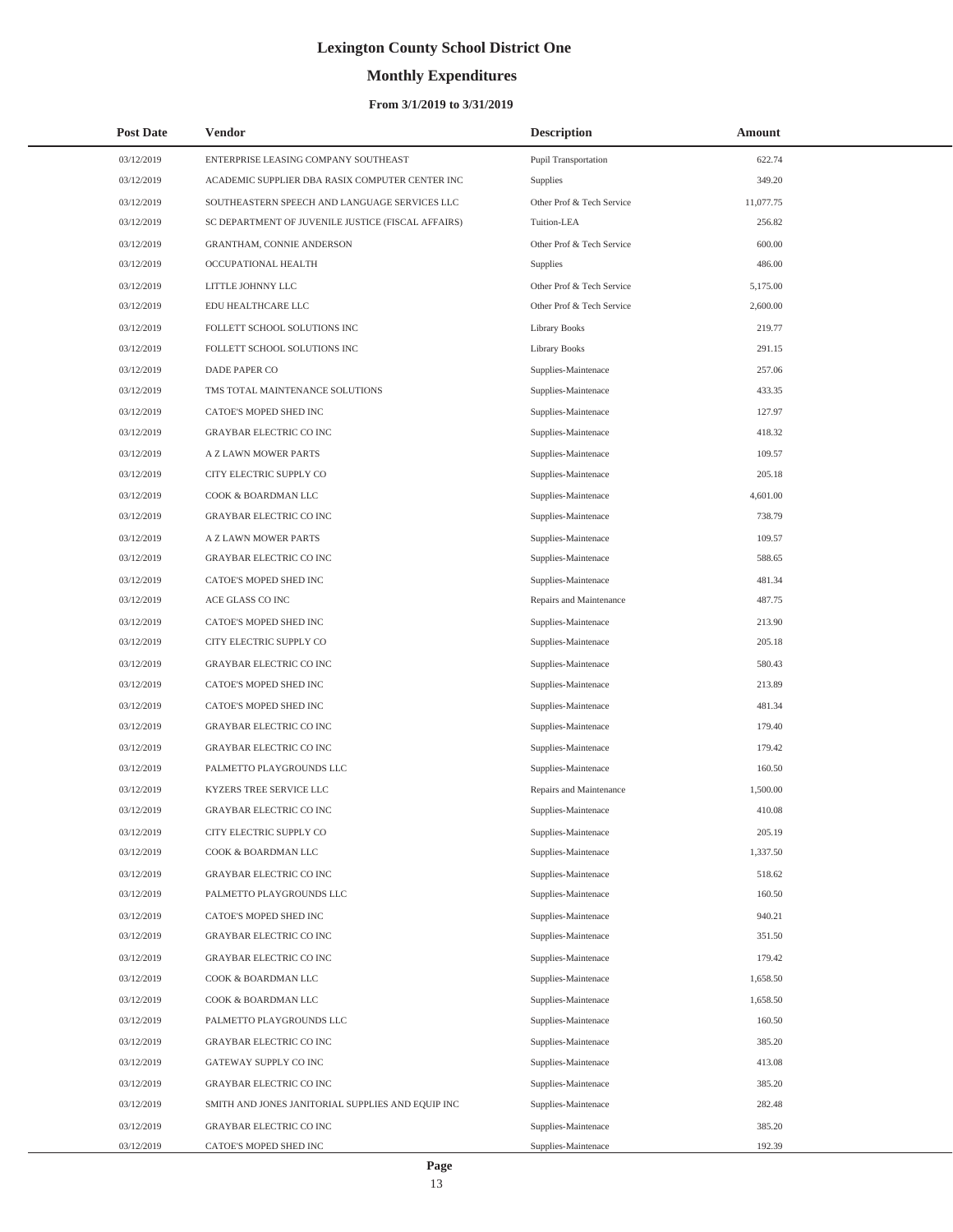# **Monthly Expenditures**

### **From 3/1/2019 to 3/31/2019**

| <b>Post Date</b> | <b>Vendor</b>                | <b>Description</b>         | Amount    |
|------------------|------------------------------|----------------------------|-----------|
| 03/12/2019       | CLEAN AIRE INC               | Repairs and Maintenance    | 1,840.00  |
| 03/12/2019       | WINDHAM SERVICES             | Repairs and Maintenance    | 2,900.00  |
| 03/12/2019       | A Z LAWN MOWER PARTS         | Supplies-Maintenace        | 109.56    |
| 03/12/2019       | POSTMASTER 010 (BULK MAIL)   | Dues and Fees              | 235.00    |
| 03/12/2019       | AZURA INVESTIGATIONS LLC     | Other Prof & Tech Service  | 10,787.00 |
| 03/12/2019       | COOK & BOARDMAN LLC          | <b>Technology Supplies</b> | 187.25    |
| 03/12/2019       | TELCOM OF SOUTH CAROLINA INC | <b>Technology Supplies</b> | 330.00    |
| 03/12/2019       | HYOCO DISTRIBUTION INC       | <b>Technology Supplies</b> | 1,050.00  |
| 03/12/2019       | <b>EMPLOYEE</b>              | Travel                     | 310.01    |
| 03/12/2019       | EMPLOYEE                     | Travel                     | 443.70    |
| 03/12/2019       | <b>EMPLOYEE</b>              | Travel                     | 165.94    |
| 03/12/2019       | <b>EMPLOYEE</b>              | Travel                     | 264.77    |
| 03/12/2019       | <b>EMPLOYEE</b>              | Travel                     | 164.43    |
| 03/12/2019       | <b>EMPLOYEE</b>              | Travel                     | 167.33    |
| 03/12/2019       | <b>EMPLOYEE</b>              | Travel                     | 165.71    |
| 03/12/2019       | <b>EMPLOYEE</b>              | Travel                     | 154.86    |
| 03/12/2019       | VOYAGER SOPRIS LEARNING      | Supplies                   | 490.00    |
| 03/12/2019       | <b>EMPLOYEE</b>              | Travel                     | 194.01    |
| 03/12/2019       | <b>EMPLOYEE</b>              | Travel                     | 214.89    |
| 03/12/2019       | <b>EMPLOYEE</b>              | Travel                     | 141.29    |
| 03/12/2019       | <b>EMPLOYEE</b>              | Travel                     | 147.03    |
| 03/12/2019       | <b>EMPLOYEE</b>              | Travel                     | 127.48    |
| 03/12/2019       | <b>EMPLOYEE</b>              | Travel                     | 152.83    |
| 03/12/2019       | <b>EMPLOYEE</b>              | Travel                     | 278.40    |
| 03/12/2019       | <b>EMPLOYEE</b>              | Travel                     | 238.96    |
| 03/12/2019       | <b>EMPLOYEE</b>              | Travel                     | 177.77    |
| 03/12/2019       | <b>EMPLOYEE</b>              | Travel                     | 106.72    |
| 03/12/2019       | <b>LEARNING LABS INC</b>     | Supplies                   | 684.69    |
| 03/12/2019       | LAKESHORE LEARNING MATERIALS | Supplies                   | 997.63    |
| 03/12/2019       | LEARNING WITHOUT TEARS       | Supplies                   | 340.00    |
| 03/12/2019       | SCHOOL SPECIALTY INC         | Supplies                   | 127.24    |
| 03/12/2019       | SCHOOL SPECIALTY INC         | Supplies                   | 1,916.45  |
| 03/12/2019       | PRO KITCHEN ONLINE LLC       | Supplies                   | 2,742.04  |
| 03/12/2019       | SYSCO FOOD SERV OF COLUMBIA  | Food                       | 3,534.72  |
| 03/12/2019       | SYSCO FOOD SERV OF COLUMBIA  | Food                       | 20,918.13 |
| 03/12/2019       | SYSCO FOOD SERV OF COLUMBIA  | Food                       | 6,550.78  |
| 03/12/2019       | SYSCO FOOD SERV OF COLUMBIA  | Food                       | 6,692.58  |
| 03/12/2019       | SYSCO FOOD SERV OF COLUMBIA  | Food                       | 11,328.19 |
| 03/12/2019       | SYSCO FOOD SERV OF COLUMBIA  | Food                       | 18,999.34 |
| 03/12/2019       | SYSCO FOOD SERV OF COLUMBIA  | Food                       | 9,673.47  |
| 03/12/2019       | SYSCO FOOD SERV OF COLUMBIA  | Food                       | 4,479.03  |
| 03/12/2019       | SYSCO FOOD SERV OF COLUMBIA  | Food                       | 4,407.28  |
| 03/12/2019       | SYSCO FOOD SERV OF COLUMBIA  | Food                       | 9,284.90  |
| 03/12/2019       | SMARTPHONE MEDIC LLC         | Pupil Activity             | 3,146.00  |
| 03/12/2019       | SMARTPHONE MEDIC LLC         | Pupil Activity             | 1,926.00  |
| 03/12/2019       | SMARTPHONE MEDIC LLC         | Pupil Activity             | 199.00    |
| 03/12/2019       | SMARTPHONE MEDIC LLC         | Pupil Activity             | 198.00    |
| 03/12/2019       | SMARTPHONE MEDIC LLC         | Pupil Activity             | 1,194.00  |

 $\overline{\phantom{0}}$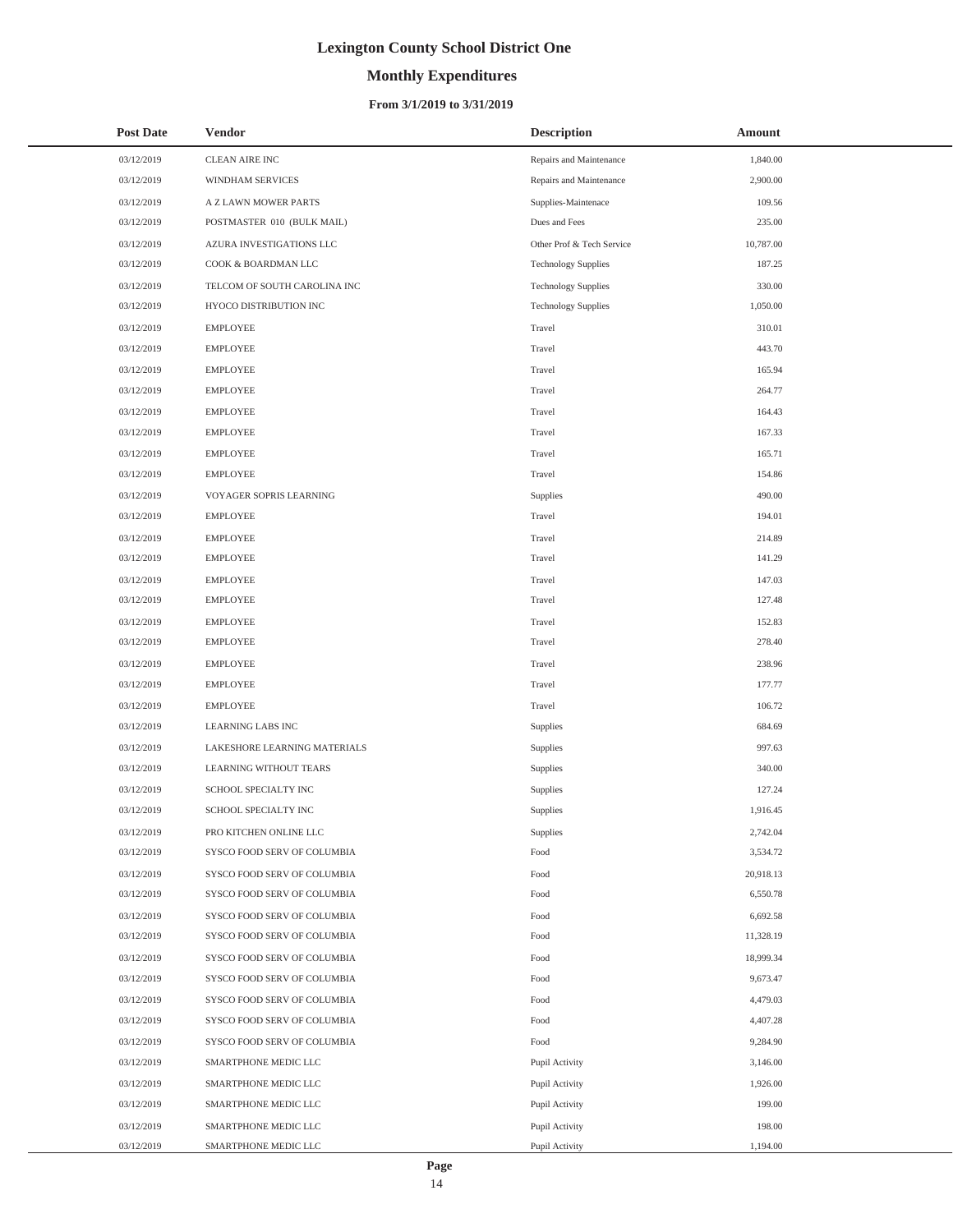# **Monthly Expenditures**

| <b>Post Date</b> | Vendor                                          | <b>Description</b>         | <b>Amount</b> |
|------------------|-------------------------------------------------|----------------------------|---------------|
| 03/12/2019       | SMARTPHONE MEDIC LLC                            | Pupil Activity             | 1,712.00      |
| 03/12/2019       | SMARTPHONE MEDIC LLC                            | Pupil Activity             | 199.00        |
| 03/12/2019       | SMARTPHONE MEDIC LLC                            | Pupil Activity             | 891.00        |
| 03/12/2019       | SMARTPHONE MEDIC LLC                            | Pupil Activity             | 1,498.00      |
| 03/12/2019       | <b>EMPLOYEE</b>                                 | Pupil Activity             | 174.25        |
| 03/12/2019       | PECKNEL MUSIC CO INC                            | Pupil Activity             | 154.08        |
| 03/12/2019       | LAKESHORE LEARNING MATERIALS                    | Pupil Activity             | 268.23        |
| 03/12/2019       | BLICK ART MATERIALS LLC                         | Pupil Activity             | 102.68        |
| 03/12/2019       | SCHOOL SPECIALTY INC                            | Pupil Activity             | 726.71        |
| 03/12/2019       | <b>HEINEMANN</b>                                | Pupil Activity             | 1,692.90      |
| 03/12/2019       | HP INC                                          | Pupil Activity             | 288.01        |
| 03/12/2019       | CAROLINA SPORTS INC                             | Pupil Activity             | 400.00        |
| 03/12/2019       | DRIVEN SIGN SOLUTIONS                           | Pupil Activity             | 192.60        |
| 03/12/2019       | CAROLINA SCREEN PRINTERS                        | Pupil Activity             | 100.30        |
| 03/12/2019       | FLASH TIMING LLC                                | Pupil Activity             | 4,995.00      |
| 03/12/2019       | SC DEPARTMENT OF REVENUE (SALES TAX RETURN)     | Pupil Activity             | 349.65        |
| 03/12/2019       | SCHOOL SPECIALTY INC                            | Pupil Activity             | 592.01        |
| 03/12/2019       | FOLLETT SCHOOL SOLUTIONS INC                    | Pupil Activity             | 139.80        |
| 03/13/2019       | ACADEMIC SUPPLIER DBA RASIX COMPUTER CENTER INC | Supplies                   | 348.26        |
| 03/13/2019       | SCHOOL SPECIALTY INC                            | Supplies                   | 1,232.79      |
| 03/13/2019       | <b>HEINEMANN</b>                                | Supplies                   | 3,540.00      |
| 03/13/2019       | <b>APPLE INC</b>                                | Supplies                   | 406.60        |
| 03/13/2019       | ACADEMIC SUPPLIER DBA RASIX COMPUTER CENTER INC | Supplies                   | 129.79        |
| 03/13/2019       | SOUTHERN SPECIAL TEES LLC                       | Supplies                   | 144.45        |
| 03/13/2019       | SEESAW LEARNING INC                             | Supplies                   | 500.00        |
| 03/13/2019       | MANAGEDPRINT                                    | Supplies                   | 776.82        |
| 03/13/2019       | THE OFFICE PAL INC                              | Supplies                   | 112.97        |
| 03/13/2019       | FOLLETT SCHOOL SOLUTIONS INC                    | Library Books              | 173.68        |
| 03/13/2019       | FOLLETT SCHOOL SOLUTIONS INC                    | Library Books              | 882.86        |
| 03/13/2019       | CERTIFIED TRANSLATION SERVICES                  | Other Prof & Tech Service  | 130.00        |
| 03/13/2019       | CRISIS PREVENTION INSTITUTE                     | Supplies                   | 19,313.50     |
| 03/13/2019       | ACADEMIC SUPPLIER DBA RASIX COMPUTER CENTER INC | Supplies                   | 346.40        |
| 03/13/2019       | <b>SUPPLYWORKS</b>                              | Supplies-Maintenace        | 576.09        |
| 03/13/2019       | SUPPLYWORKS                                     | Supplies-Maintenace        | 148.81        |
| 03/13/2019       | <b>SUPPLYWORKS</b>                              | Supplies-Maintenace        | 149.35        |
| 03/13/2019       | <b>SUPPLYWORKS</b>                              | Supplies-Maintenace        | 187.98        |
| 03/13/2019       | <b>SUPPLYWORKS</b>                              | Supplies-Maintenace        | 161.66        |
| 03/13/2019       | <b>SUPPLYWORKS</b>                              | Supplies-Maintenace        | 148.81        |
| 03/13/2019       | <b>SUPPLYWORKS</b>                              | Supplies-Maintenace        | 1,083.17      |
| 03/13/2019       | HUBER SUPPLY CO OF LEXINGTON INC                | Supplies-Maintenace        | 491.09        |
| 03/13/2019       | <b>WW GRAINGER</b>                              | Supplies-Maintenace        | 252.82        |
| 03/13/2019       | <b>SUPPLYWORKS</b>                              | Supplies-Maintenace        | 488.20        |
| 03/13/2019       | <b>SUPPLYWORKS</b>                              | Supplies-Maintenace        | 406.84        |
| 03/13/2019       | POWER SCHOOL GROUP LLC                          | Travel                     | 2,200.00      |
| 03/13/2019       | DELL COMPUTERS                                  | <b>Technology Supplies</b> | 2,246.99      |
| 03/13/2019       | <b>BOOKSOURCE</b>                               | Supplies                   | 1,443.36      |
| 03/13/2019       | <b>NCS PEARSON</b>                              | Supplies                   | 680.54        |
| 03/13/2019       | PERFORMANCE HEALTH SUPPLY INC DBA MEDCO SUPPLY  | Supplies                   | 783.79        |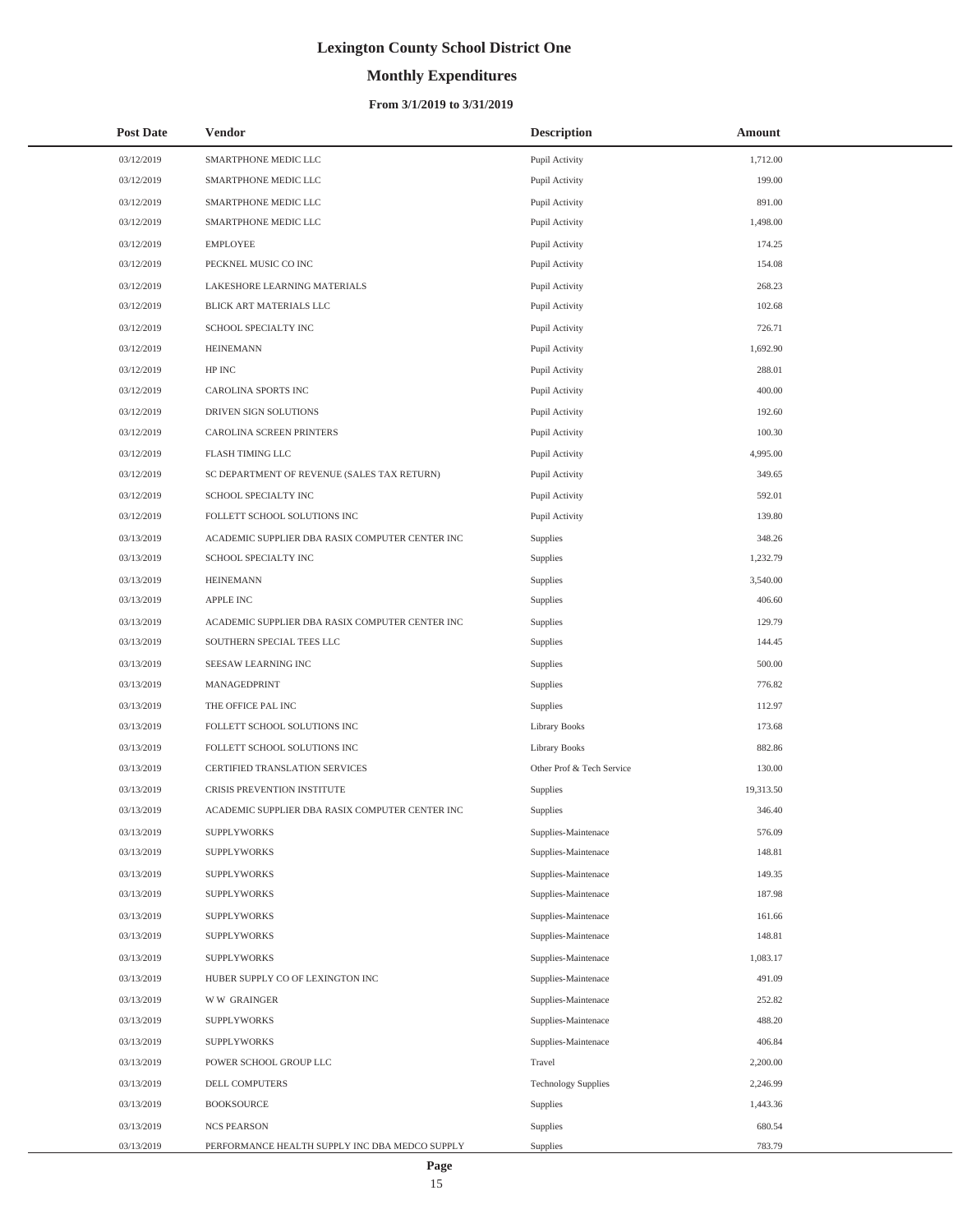# **Monthly Expenditures**

### **From 3/1/2019 to 3/31/2019**

| <b>Post Date</b> | Vendor                                       | <b>Description</b>   | Amount    |  |
|------------------|----------------------------------------------|----------------------|-----------|--|
| 03/13/2019       | HENRY SCHEIN INC MEDICAL SPECIAL MARKETS     | Supplies             | 679.45    |  |
| 03/13/2019       | COMPUTER DESIGN CONSULTING SERVICE LLC       | Printing and Binding | 1,070.00  |  |
| 03/13/2019       | SCHOOL SPECIALTY INC                         | Supplies             | 391.94    |  |
| 03/13/2019       | SCHOOL SPECIALTY INC                         | Supplies             | 117.48    |  |
| 03/13/2019       | TEACHERS COLLEGE READING AND WRITING PROJECT | Travel               | 1,300.00  |  |
| 03/13/2019       | <b>US FOODS</b>                              | Food                 | 8,186.74  |  |
| 03/13/2019       | BORDEN DAIRY CO OF SC LLC                    | Milk                 | 640.62    |  |
| 03/13/2019       | SENN BROTHERS INC                            | Produce              | 276.00    |  |
| 03/13/2019       | <b>US FOODS</b>                              | Food                 | 3,587.63  |  |
| 03/13/2019       | EARTHGRAINS BAKING COMPANIES INC             | <b>Bread</b>         | 113.25    |  |
| 03/13/2019       | BORDEN DAIRY CO OF SC LLC                    | Milk                 | 856.76    |  |
| 03/13/2019       | SENN BROTHERS INC                            | Produce              | 204.12    |  |
| 03/13/2019       | <b>US FOODS</b>                              | Food                 | 8,465.73  |  |
| 03/13/2019       | BORDEN DAIRY CO OF SC LLC                    | Milk                 | 625.13    |  |
| 03/13/2019       | SENN BROTHERS INC                            | Produce              | 268.68    |  |
| 03/13/2019       | <b>US FOODS</b>                              | Food                 | 3,843.21  |  |
| 03/13/2019       | BORDEN DAIRY CO OF SC LLC                    | Milk                 | 1,401.34  |  |
| 03/13/2019       | SENN BROTHERS INC                            | Produce              | 233.68    |  |
| 03/13/2019       | <b>US FOODS</b>                              | Food                 | 5,010.47  |  |
| 03/13/2019       | BORDEN DAIRY CO OF SC LLC                    | Milk                 | 677.28    |  |
| 03/13/2019       | SENN BROTHERS INC                            | Produce              | 236.56    |  |
| 03/13/2019       | <b>US FOODS</b>                              | Food                 | 8,728.19  |  |
| 03/13/2019       | BORDEN DAIRY CO OF SC LLC                    | Milk                 | 1,471.87  |  |
| 03/13/2019       | SENN BROTHERS INC                            | Produce              | 555.94    |  |
| 03/13/2019       | <b>US FOODS</b>                              | Food                 | 1,894.33  |  |
| 03/13/2019       | <b>US FOODS</b>                              | Food                 | 6,206.91  |  |
| 03/13/2019       | BORDEN DAIRY CO OF SC LLC                    | Milk                 | 107.02    |  |
| 03/13/2019       | SENN BROTHERS INC                            | Produce              | 601.24    |  |
| 03/13/2019       | <b>US FOODS</b>                              | Food                 | 6,524.28  |  |
| 03/13/2019       | BORDEN DAIRY CO OF SC LLC                    | Milk                 | 988.82    |  |
| 03/13/2019       | SENN BROTHERS INC                            | Produce              | 193.62    |  |
| 03/13/2019       | <b>US FOODS</b>                              | Food                 | 6,444.83  |  |
| 03/13/2019       | BORDEN DAIRY CO OF SC LLC                    | Milk                 | 1,633.44  |  |
| 03/13/2019       | SENN BROTHERS INC                            | Produce              | 419.23    |  |
| 03/13/2019       | US FOODS                                     | Food                 | 9,486.83  |  |
| 03/13/2019       | BORDEN DAIRY CO OF SC LLC                    | Milk                 | 1,236.95  |  |
| 03/13/2019       | SENN BROTHERS INC                            | Produce              | 374.30    |  |
| 03/13/2019       | <b>US FOODS</b>                              | Food                 | 6,685.99  |  |
| 03/13/2019       | BORDEN DAIRY CO OF SC LLC                    | Milk                 | 966.36    |  |
| 03/13/2019       | SENN BROTHERS INC                            | Produce              | 447.40    |  |
| 03/13/2019       | <b>US FOODS</b>                              | Food                 | 6,073.98  |  |
| 03/13/2019       | BORDEN DAIRY CO OF SC LLC                    | Milk                 | 898.72    |  |
| 03/13/2019       | SENN BROTHERS INC                            | Produce              | 210.24    |  |
| 03/13/2019       | <b>US FOODS</b>                              | Food                 | 14,249.32 |  |
| 03/13/2019       | EARTHGRAINS BAKING COMPANIES INC             | Bread                | 273.50    |  |
| 03/13/2019       | BORDEN DAIRY CO OF SC LLC                    | Milk                 | 864.49    |  |
| 03/13/2019       | SENN BROTHERS INC                            | Produce              | 400.12    |  |
| 03/13/2019       | US FOODS                                     | Food                 | 4,130.89  |  |

 $\overline{a}$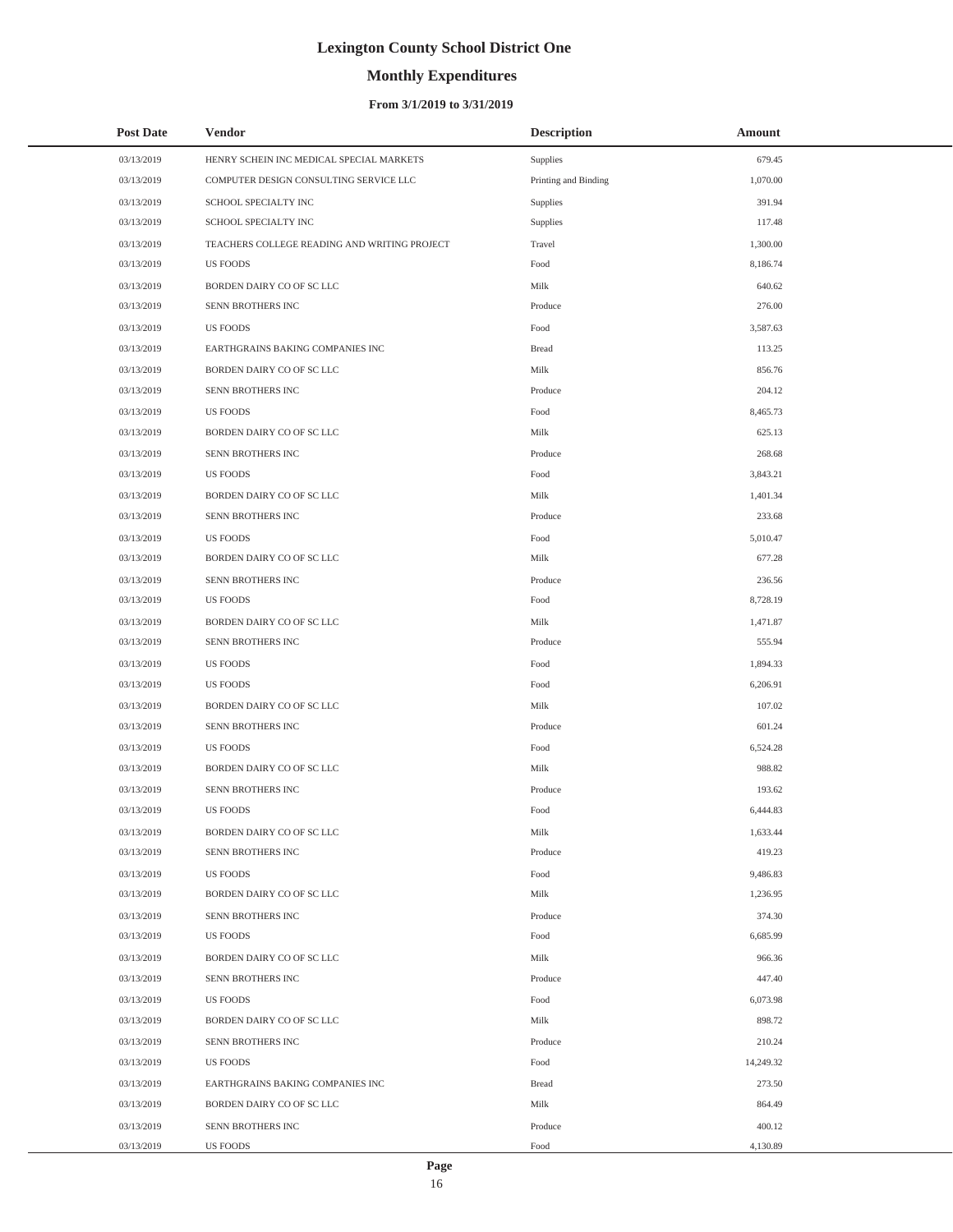# **Monthly Expenditures**

### **From 3/1/2019 to 3/31/2019**

| <b>Post Date</b> | <b>Vendor</b>                    | <b>Description</b> | Amount   |
|------------------|----------------------------------|--------------------|----------|
| 03/13/2019       | BORDEN DAIRY CO OF SC LLC        | Milk               | 745.30   |
| 03/13/2019       | US FOODS                         | Food               | 4,395.48 |
| 03/13/2019       | BORDEN DAIRY CO OF SC LLC        | Milk               | 657.34   |
| 03/13/2019       | SENN BROTHERS INC                | Produce            | 231.62   |
| 03/13/2019       | US FOODS                         | Food               | 3,187.97 |
| 03/13/2019       | BORDEN DAIRY CO OF SC LLC        | Milk               | 579.16   |
| 03/13/2019       | SENN BROTHERS INC                | Produce            | 356.18   |
| 03/13/2019       | US FOODS                         | Food               | 2,696.91 |
| 03/13/2019       | BORDEN DAIRY CO OF SC LLC        | Milk               | 493.70   |
| 03/13/2019       | SENN BROTHERS INC                | Produce            | 137.00   |
| 03/13/2019       | US FOODS                         | Food               | 3,337.77 |
| 03/13/2019       | BORDEN DAIRY CO OF SC LLC        | Milk               | 1,216.17 |
| 03/13/2019       | SENN BROTHERS INC                | Produce            | 309.68   |
| 03/13/2019       | <b>US FOODS</b>                  | Food               | 8,081.51 |
| 03/13/2019       | EARTHGRAINS BAKING COMPANIES INC | <b>Bread</b>       | 111.85   |
| 03/13/2019       | BORDEN DAIRY CO OF SC LLC        | Milk               | 490.75   |
| 03/13/2019       | SENN BROTHERS INC                | Produce            | 227.50   |
| 03/13/2019       | US FOODS                         | Food               | 4,274.27 |
| 03/13/2019       | BORDEN DAIRY CO OF SC LLC        | Milk               | 825.18   |
| 03/13/2019       | <b>US FOODS</b>                  | Food               | 6,532.47 |
| 03/13/2019       | BORDEN DAIRY CO OF SC LLC        | Milk               | 883.92   |
| 03/13/2019       | SENN BROTHERS INC                | Produce            | 362.49   |
| 03/13/2019       | <b>US FOODS</b>                  | Food               | 4,696.62 |
| 03/13/2019       | BORDEN DAIRY CO OF SC LLC        | Milk               | 1,104.05 |
| 03/13/2019       | SENN BROTHERS INC                | Produce            | 436.78   |
| 03/13/2019       | US FOODS                         | Food               | 5,944.25 |
| 03/13/2019       | BORDEN DAIRY CO OF SC LLC        | Milk               | 1,064.50 |
| 03/13/2019       | <b>US FOODS</b>                  | Food               | 3,902.32 |
| 03/13/2019       | BORDEN DAIRY CO OF SC LLC        | Milk               | 610.67   |
| 03/13/2019       | <b>SENN BROTHERS INC</b>         | Produce            | 310.12   |
| 03/13/2019       | <b>US FOODS</b>                  | Food               | 2,898.77 |
| 03/13/2019       | BORDEN DAIRY CO OF SC LLC        | Milk               | 512.47   |
| 03/13/2019       | SENN BROTHERS INC                | Produce            | 280.56   |
| 03/13/2019       | US FOODS                         | Food               | 4,511.19 |
| 03/13/2019       | BORDEN DAIRY CO OF SC LLC        | Milk               | 707.35   |
| 03/13/2019       | SENN BROTHERS INC                | Produce            | 346.79   |
| 03/13/2019       | <b>US FOODS</b>                  | Food               | 6,430.45 |
| 03/13/2019       | BORDEN DAIRY CO OF SC LLC        | Milk               | 463.67   |
| 03/13/2019       | SENN BROTHERS INC                | Produce            | 228.56   |
| 03/13/2019       | US FOODS                         | Food               | 9,145.98 |
| 03/13/2019       | EARTHGRAINS BAKING COMPANIES INC | <b>Bread</b>       | 119.20   |
| 03/13/2019       | BORDEN DAIRY CO OF SC LLC        | Milk               | 945.37   |
| 03/13/2019       | SENN BROTHERS INC                | Produce            | 528.56   |
| 03/13/2019       | PRO KITCHEN ONLINE LLC           | Supplies           | 151.72   |
| 03/13/2019       | US FOODS                         | Food               | 4,540.87 |
| 03/13/2019       | BORDEN DAIRY CO OF SC LLC        | Milk               | 861.09   |
| 03/13/2019       | SENN BROTHERS INC                | Produce            | 402.12   |
| 03/13/2019       | SMARTPHONE MEDIC LLC             | Pupil Activity     | 1,712.00 |

÷,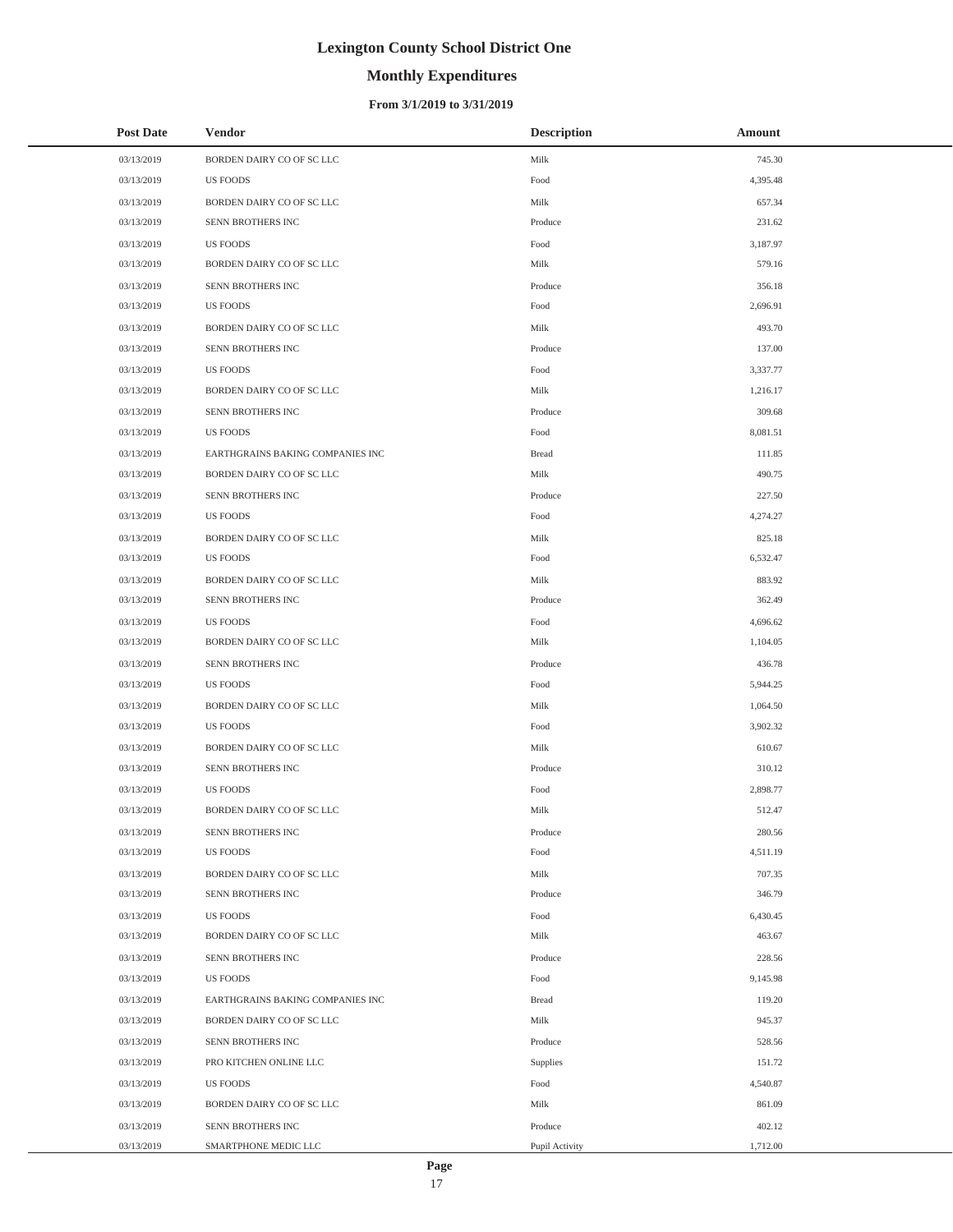# **Monthly Expenditures**

### **From 3/1/2019 to 3/31/2019**

| <b>Post Date</b> | <b>Vendor</b>                 | <b>Description</b>        | <b>Amount</b> |
|------------------|-------------------------------|---------------------------|---------------|
| 03/13/2019       | SMARTPHONE MEDIC LLC          | Pupil Activity            | 149.00        |
| 03/13/2019       | SMARTPHONE MEDIC LLC          | Pupil Activity            | 2,354.00      |
| 03/13/2019       | SMARTPHONE MEDIC LLC          | Pupil Activity            | 198.00        |
| 03/13/2019       | SMARTPHONE MEDIC LLC          | Pupil Activity            | 199.00        |
| 03/13/2019       | SMARTPHONE MEDIC LLC          | Pupil Activity            | 495.00        |
| 03/13/2019       | LEXINGTON MIDDLE SCHOOL       | Pupil Activity            | 120.00        |
| 03/13/2019       | SCHOOL SPECIALTY INC          | Pupil Activity            | 1,104.69      |
| 03/13/2019       | WARDS NATURAL SCIENCE EST LLC | Pupil Activity            | 988.58        |
| 03/13/2019       | SCHOOL SPECIALTY INC          | Pupil Activity            | 230.86        |
| 03/13/2019       | SOUTHERN SCRIPT LLC           | Pupil Activity            | 529.65        |
| 03/13/2019       | <b>GRAHAM, STEVEN</b>         | Pupil Activity            | 135.30        |
| 03/13/2019       | MAURER, MARK R                | Pupil Activity            | 152.40        |
| 03/13/2019       | RAYSOR, RANDY                 | Pupil Activity            | 150.60        |
| 03/13/2019       | RIDGEWAY, DOUGLAS JAMES       | Pupil Activity            | 164.10        |
| 03/13/2019       | HEWITT, GEORGE                | Pupil Activity            | 104.50        |
| 03/13/2019       | WARREN, ERICA BLAIR           | Pupil Activity            | 103.60        |
| 03/13/2019       | DUMLAO, MARVIN R              | Pupil Activity            | 123.40        |
| 03/13/2019       | MAURER, MARK R                | Pupil Activity            | 152.40        |
| 03/13/2019       | A CAPPELLA TRAVEL             | Pupil Activity            | 9,735.00      |
| 03/14/2019       | <b>EMPLOYEE</b>               | Travel                    | 171.68        |
| 03/14/2019       | JONES SCHOOL SUPPLY CO INC    | Supplies                  | 274.41        |
| 03/14/2019       | <b>EMPLOYEE</b>               | Travel                    | 349.70        |
| 03/14/2019       | <b>EMPLOYEE</b>               | Travel                    | 267.14        |
| 03/14/2019       | <b>EMPLOYEE</b>               | Travel                    | 118.32        |
| 03/14/2019       | FOLLETT SCHOOL SOLUTIONS INC  | Supplies                  | 352.12        |
| 03/14/2019       | AMERICAN FLOOR MATS LLC       | Supplies                  | 336.00        |
| 03/14/2019       | FORMS AND SUPPLY INC (FSI)    | Supplies                  | 243.96        |
| 03/14/2019       | DRAMATIC PUBLISHING           | Supplies                  | 107.40        |
| 03/14/2019       | <b>EMPLOYEE</b>               | Travel                    | 845.63        |
| 03/14/2019       | <b>EMPLOYEE</b>               | Travel                    | 200.91        |
| 03/14/2019       | <b>EMPLOYEE</b>               | Travel                    | 290.87        |
| 03/14/2019       | <b>EMPLOYEE</b>               | Travel                    | 411.51        |
| 03/14/2019       | <b>EMPLOYEE</b>               | Travel                    | 163.10        |
| 03/14/2019       | <b>EMPLOYEE</b>               | Travel                    | 266.32        |
| 03/14/2019       | EDU HEALTHCARE LLC            | Other Prof & Tech Service | 2,567.50      |
| 03/14/2019       | FOLLETT SCHOOL SOLUTIONS INC  | <b>Library Books</b>      | 879.89        |
| 03/14/2019       | FOLLETT SCHOOL SOLUTIONS INC  | Library Books             | 122.83        |
| 03/14/2019       | FOLLETT SCHOOL SOLUTIONS INC  | Library Books             | 726.10        |
| 03/14/2019       | MACKIN LIBRARY MEDIA          | Library Books             | 512.10        |
| 03/14/2019       | <b>EMPLOYEE</b>               | Travel                    | 108.46        |
| 03/14/2019       | <b>EMPLOYEE</b>               | Travel                    | 155.73        |
| 03/14/2019       | <b>EMPLOYEE</b>               | Travel                    | 149.52        |
| 03/14/2019       | <b>EMPLOYEE</b>               | Travel                    | 208.22        |
| 03/14/2019       | <b>EMPLOYEE</b>               | Travel                    | 213.50        |
| 03/14/2019       | <b>EMPLOYEE</b>               | Travel                    | 166.29        |
| 03/14/2019       | <b>EMPLOYEE</b>               | Travel                    | 303.94        |
| 03/14/2019       | <b>EMPLOYEE</b>               | Travel                    | 213.50        |
| 03/14/2019       | <b>EMPLOYEE</b>               | Travel                    | 213.50        |

 $\overline{a}$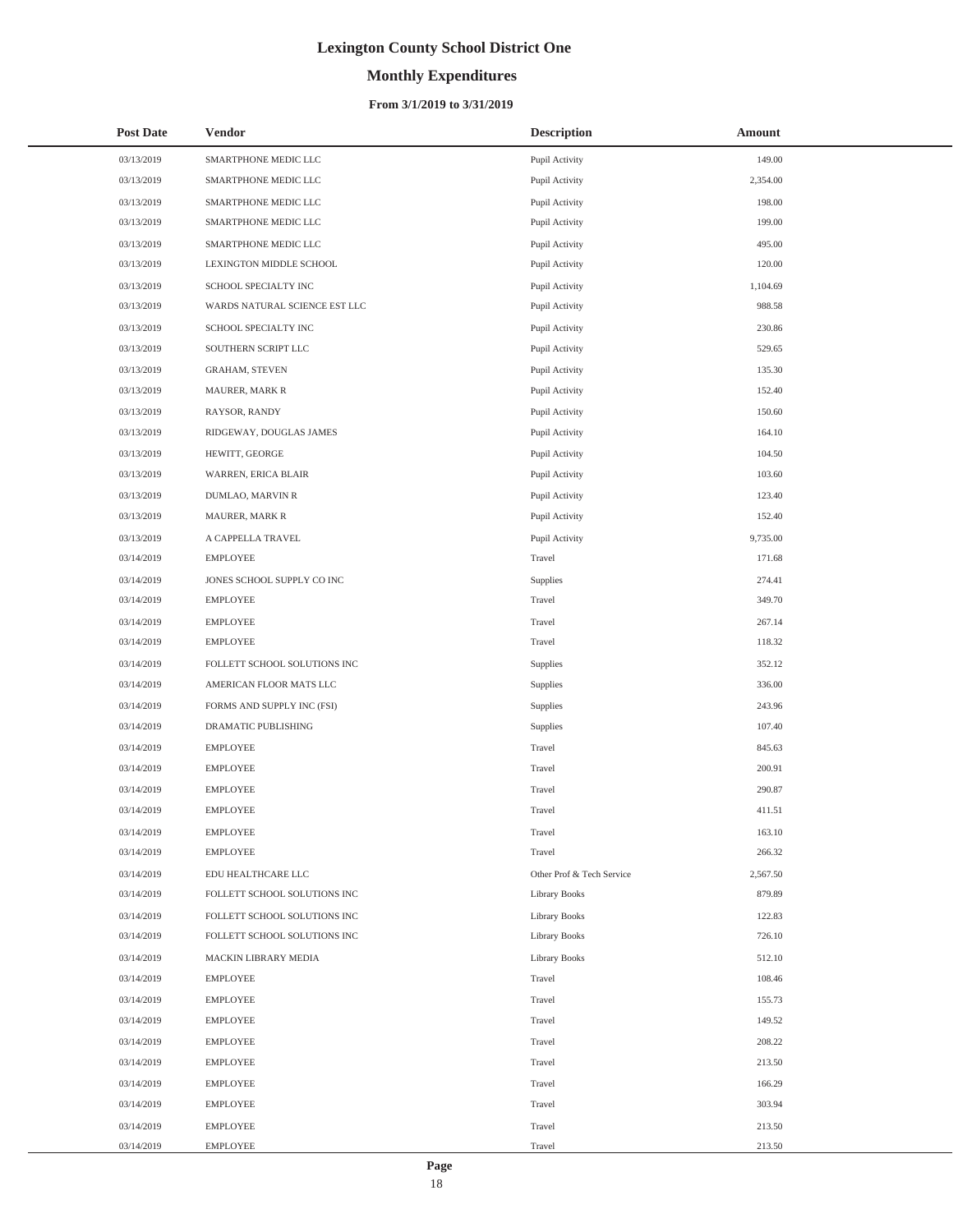# **Monthly Expenditures**

### **From 3/1/2019 to 3/31/2019**

| <b>Post Date</b> | <b>Vendor</b>              | <b>Description</b>         | Amount   |
|------------------|----------------------------|----------------------------|----------|
| 03/14/2019       | <b>EMPLOYEE</b>            | Travel                     | 121.51   |
| 03/14/2019       | <b>EMPLOYEE</b>            | Travel                     | 409.54   |
| 03/14/2019       | <b>EMPLOYEE</b>            | Travel                     | 102.37   |
| 03/14/2019       | <b>EMPLOYEE</b>            | Travel                     | 847.34   |
| 03/14/2019       | <b>EMPLOYEE</b>            | Travel                     | 348.58   |
| 03/14/2019       | <b>EMPLOYEE</b>            | Travel                     | 222.00   |
| 03/14/2019       | <b>EMPLOYEE</b>            | Travel                     | 278.98   |
| 03/14/2019       | <b>EMPLOYEE</b>            | Travel-Teacher Staff Dev   | 1,100.04 |
| 03/14/2019       | <b>EMPLOYEE</b>            | Travel-MMGW/HSTW Staff Dev | 348.54   |
| 03/14/2019       | <b>EMPLOYEE</b>            | Travel-MMGW/HSTW Staff Dev | 152.50   |
| 03/14/2019       | <b>TRAVEL</b>              | Travel                     | 332.98   |
| 03/14/2019       | <b>EMPLOYEE</b>            | Travel                     | 139.90   |
| 03/14/2019       | <b>EMPLOYEE</b>            | Travel                     | 234.32   |
| 03/14/2019       | <b>EMPLOYEE</b>            | Travel                     | 252.40   |
| 03/14/2019       | <b>EMPLOYEE</b>            | Travel                     | 443.02   |
| 03/14/2019       | <b>CULLUM SERVICES INC</b> | Repairs and Maintenance    | 1,950.00 |
| 03/14/2019       | <b>CULLUM SERVICES INC</b> | Repairs and Maintenance    | 4,792.50 |
| 03/14/2019       | <b>CULLUM SERVICES INC</b> | Repairs and Maintenance    | 6,922.41 |
| 03/14/2019       | CULLUM SERVICES INC        | Repairs and Maintenance    | 360.00   |
| 03/14/2019       | <b>BARNES PROPANE</b>      | Energy                     | 767.93   |
| 03/14/2019       | CULLUM SERVICES INC        | Repairs and Maintenance    | 1,379.17 |
| 03/14/2019       | <b>SUPPLYWORKS</b>         | Supplies-Maintenace        | 147.63   |
| 03/14/2019       | CULLUM SERVICES INC        | Repairs and Maintenance    | 440.63   |
| 03/14/2019       | CULLUM SERVICES INC        | Repairs and Maintenance    | 2,730.00 |
| 03/14/2019       | CULLUM SERVICES INC        | Repairs and Maintenance    | 1,293.79 |
| 03/14/2019       | CULLUM SERVICES INC        | Repairs and Maintenance    | 1,372.50 |
| 03/14/2019       | CULLUM SERVICES INC        | Repairs and Maintenance    | 1,355.63 |
| 03/14/2019       | CULLUM SERVICES INC        | Repairs and Maintenance    | 1,059.38 |
| 03/14/2019       | CITY OF CAYCE              | <b>Public Utilities</b>    | 5,540.93 |
| 03/14/2019       | <b>CULLUM SERVICES INC</b> | Repairs and Maintenance    | 1,331.25 |
| 03/14/2019       | CITY OF CAYCE              | <b>Public Utilities</b>    | 4,916.69 |
| 03/14/2019       | <b>CULLUM SERVICES INC</b> | Repairs and Maintenance    | 1,792.50 |
| 03/14/2019       | CULLUM SERVICES INC        | Repairs and Maintenance    | 3,788.54 |
| 03/14/2019       | CULLUM SERVICES INC        | Repairs and Maintenance    | 1,691.25 |
| 03/14/2019       | CULLUM SERVICES INC        | Repairs and Maintenance    | 1,732.50 |
| 03/14/2019       | CULLUM SERVICES INC        | Repairs and Maintenance    | 1,149.38 |
| 03/14/2019       | CULLUM SERVICES INC        | Repairs and Maintenance    | 4,290.29 |
| 03/14/2019       | CULLUM SERVICES INC        | Repairs and Maintenance    | 2,148.76 |
| 03/14/2019       | CULLUM SERVICES INC        | Repairs and Maintenance    | 1,515.00 |
| 03/14/2019       | CULLUM SERVICES INC        | Repairs and Maintenance    | 1,773.42 |
| 03/14/2019       | CULLUM SERVICES INC        | Repairs and Maintenance    | 1,530.00 |
| 03/14/2019       | CULLUM SERVICES INC        | Repairs and Maintenance    | 1,205.60 |
| 03/14/2019       | CULLUM SERVICES INC        | Repairs and Maintenance    | 1,276.88 |
| 03/14/2019       | CULLUM SERVICES INC        | Repairs and Maintenance    | 620.62   |
| 03/14/2019       | CULLUM SERVICES INC        | Repairs and Maintenance    | 2,371.88 |
| 03/14/2019       | CULLUM SERVICES INC        | Repairs and Maintenance    | 1,453.12 |
| 03/14/2019       | CULLUM SERVICES INC        | Repairs and Maintenance    | 2,437.50 |
| 03/14/2019       | CULLUM SERVICES INC        | Repairs and Maintenance    | 5,887.50 |

 $\overline{a}$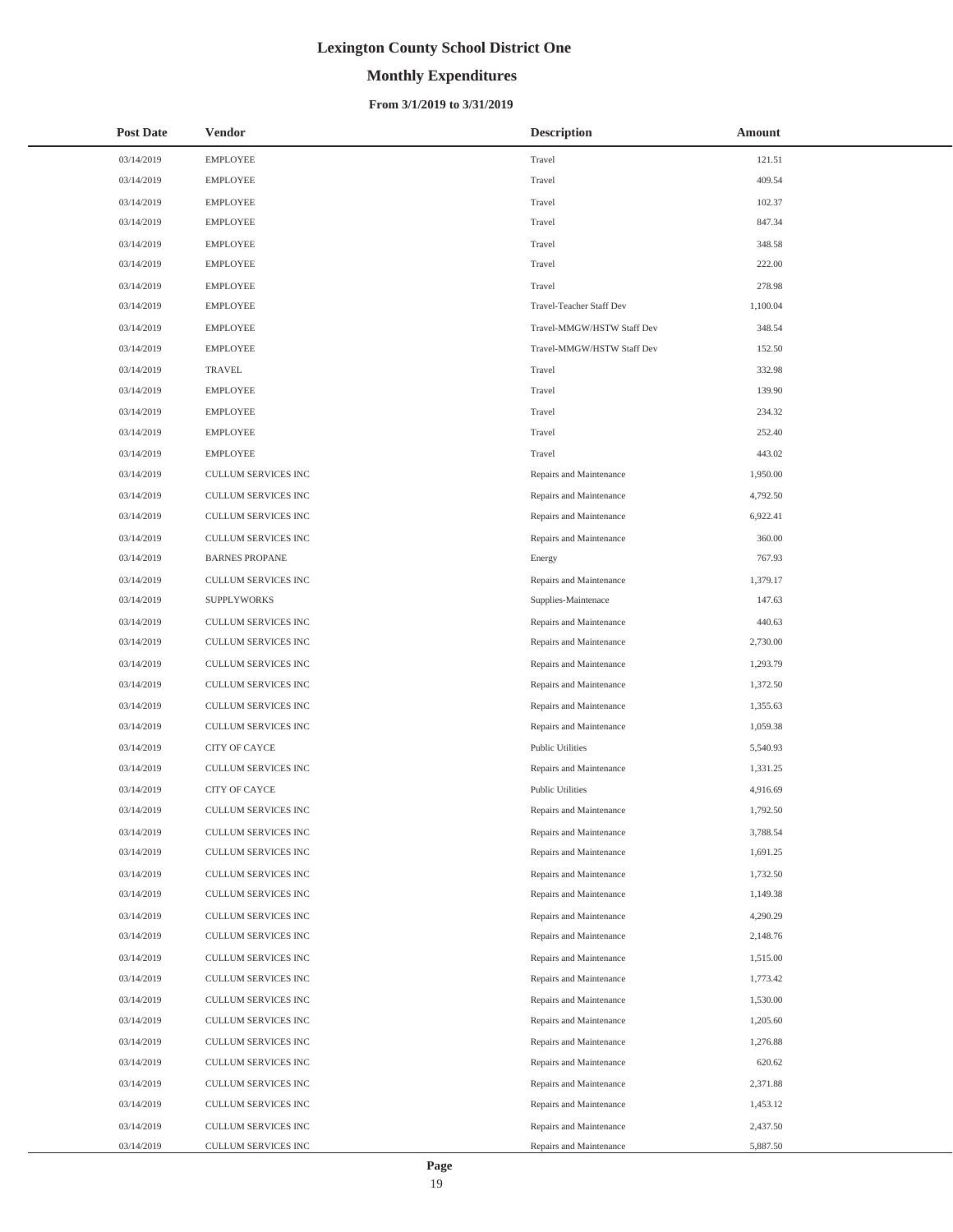# **Monthly Expenditures**

### **From 3/1/2019 to 3/31/2019**

| <b>Post Date</b> | Vendor                                  | <b>Description</b>            | Amount    |
|------------------|-----------------------------------------|-------------------------------|-----------|
| 03/14/2019       | CULLUM SERVICES INC                     | Repairs and Maintenance       | 1,453.13  |
| 03/14/2019       | <b>EMPLOYEE</b>                         | Travel                        | 491.84    |
| 03/14/2019       | <b>EMPLOYEE</b>                         | Travel                        | 277.82    |
| 03/14/2019       | <b>EMPLOYEE</b>                         | Travel                        | 402.58    |
| 03/14/2019       | NATIONAL SCHOOL PUBLIC RELATIONS ASSOC  | Dues and Fees                 | 285.00    |
| 03/14/2019       | <b>EMPLOYEE</b>                         | Travel                        | 118.61    |
| 03/14/2019       | <b>EMPLOYEE</b>                         | Travel                        | 297.00    |
| 03/14/2019       | <b>EMPLOYEE</b>                         | Travel                        | 919.49    |
| 03/14/2019       | VEX ROBOTICS INC                        | Supplies                      | 459.90    |
| 03/14/2019       | HOUGHTON MIFFLIN HARCOURT PUBLISHING CO | Inst Prog Improvement         | 12,150.00 |
| 03/14/2019       | <b>EMPLOYEE</b>                         | Travel                        | 460.17    |
| 03/14/2019       | KEYSTONE AUTOMOTIVE INDUSTRIES          | Supplies                      | 3,338.58  |
| 03/14/2019       | <b>EMPLOYEE</b>                         | Travel                        | 552.25    |
| 03/14/2019       | <b>EMPLOYEE</b>                         | Travel                        | 333.00    |
| 03/14/2019       | <b>EMPLOYEE</b>                         | Travel                        | 275.79    |
| 03/14/2019       | <b>US FOODS</b>                         | Supplies                      | 1,077.51  |
| 03/14/2019       | TRIDENT BEVERAGE INC                    | Food                          | 204.00    |
| 03/14/2019       | <b>US FOODS</b>                         | Commodity Distribution Charge | 144.90    |
| 03/14/2019       | <b>US FOODS</b>                         | Supplies                      | 566.57    |
| 03/14/2019       | <b>US FOODS</b>                         | Commodity Distribution Charge | 103.95    |
| 03/14/2019       | <b>US FOODS</b>                         | Supplies                      | 665.46    |
| 03/14/2019       | <b>US FOODS</b>                         | Commodity Distribution Charge | 135.45    |
| 03/14/2019       | <b>US FOODS</b>                         | Supplies                      | 515.69    |
| 03/14/2019       | <b>US FOODS</b>                         | Commodity Distribution Charge | 126.00    |
| 03/14/2019       | <b>US FOODS</b>                         | Supplies                      | 495.64    |
| 03/14/2019       | <b>US FOODS</b>                         | Commodity Distribution Charge | 144.90    |
| 03/14/2019       | <b>US FOODS</b>                         | Supplies                      | 1,238.22  |
| 03/14/2019       | <b>US FOODS</b>                         | Commodity Distribution Charge | 126.00    |
| 03/14/2019       | <b>US FOODS</b>                         | Supplies                      | 113.11    |
| 03/14/2019       | <b>US FOODS</b>                         | Supplies                      | 534.20    |
| 03/14/2019       | TRIDENT BEVERAGE INC                    | Food                          | 1,122.00  |
| 03/14/2019       | <b>US FOODS</b>                         | Commodity Distribution Charge | 107.10    |
| 03/14/2019       | <b>US FOODS</b>                         | Supplies                      | 688.09    |
| 03/14/2019       | <b>US FOODS</b>                         | Commodity Distribution Charge | 122.85    |
| 03/14/2019       | <b>US FOODS</b>                         | Supplies                      | 470.48    |
| 03/14/2019       | <b>US FOODS</b>                         | Commodity Distribution Charge | 122.85    |
| 03/14/2019       | <b>US FOODS</b>                         | Supplies                      | 1,682.61  |
| 03/14/2019       | <b>US FOODS</b>                         | Commodity Distribution Charge | 112.98    |
| 03/14/2019       | <b>US FOODS</b>                         | Supplies                      | 458.11    |
| 03/14/2019       | <b>US FOODS</b>                         | Commodity Distribution Charge | 129.15    |
| 03/14/2019       | <b>US FOODS</b>                         | Supplies                      | 657.24    |
| 03/14/2019       | TRIDENT BEVERAGE INC                    | Food                          | 510.00    |
| 03/14/2019       | <b>US FOODS</b>                         | Commodity Distribution Charge | 113.40    |
| 03/14/2019       | <b>US FOODS</b>                         | Supplies                      | 1,008.66  |
| 03/14/2019       | <b>US FOODS</b>                         | Commodity Distribution Charge | 151.20    |
| 03/14/2019       | US FOODS                                | Supplies                      | 925.48    |
| 03/14/2019       | <b>US FOODS</b>                         | Supplies                      | 621.95    |
| 03/14/2019       | TRIDENT BEVERAGE INC                    | Food                          | 918.00    |

 $\overline{a}$ 

L,

20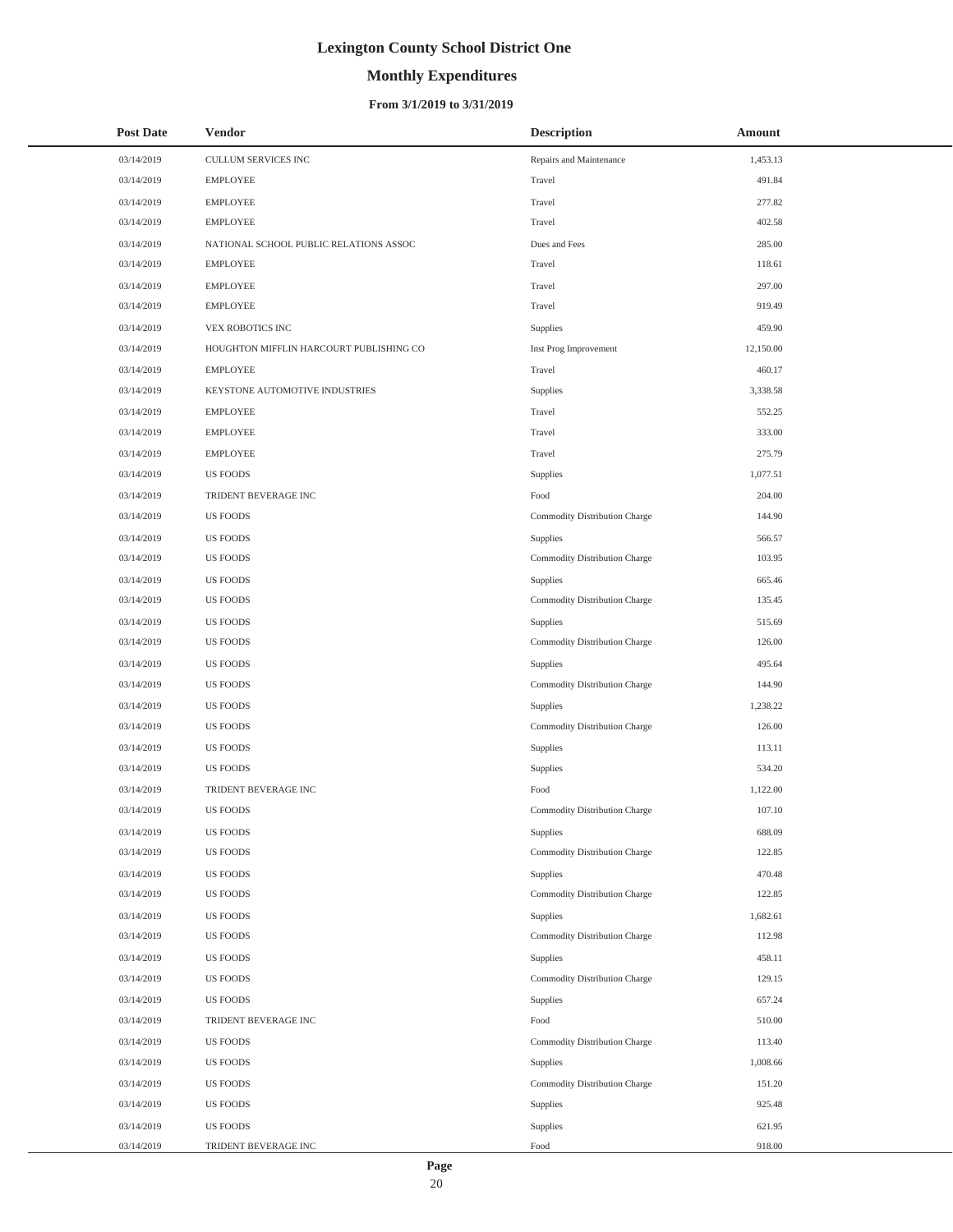# **Monthly Expenditures**

### **From 3/1/2019 to 3/31/2019**

| <b>Post Date</b> | Vendor                          | <b>Description</b>             | Amount   |
|------------------|---------------------------------|--------------------------------|----------|
| 03/14/2019       | <b>US FOODS</b>                 | Commodity Distribution Charge  | 110.25   |
| 03/14/2019       | <b>US FOODS</b>                 | Supplies                       | 790.78   |
| 03/14/2019       | <b>US FOODS</b>                 | Commodity Distribution Charge  | 122.85   |
| 03/14/2019       | <b>US FOODS</b>                 | Supplies                       | 685.93   |
| 03/14/2019       | <b>US FOODS</b>                 | Commodity Distribution Charge  | 110.25   |
| 03/14/2019       | <b>US FOODS</b>                 | Supplies                       | 354.30   |
| 03/14/2019       | <b>US FOODS</b>                 | Commodity Distribution Charge  | 71.60    |
| 03/14/2019       | <b>US FOODS</b>                 | Supplies                       | 602.06   |
| 03/14/2019       | <b>US FOODS</b>                 | Commodity Distribution Charge  | 110.25   |
| 03/14/2019       | <b>US FOODS</b>                 | Supplies                       | 653.22   |
| 03/14/2019       | <b>US FOODS</b>                 | Commodity Distribution Charge  | 116.55   |
| 03/14/2019       | <b>US FOODS</b>                 | Supplies                       | 662.05   |
| 03/14/2019       | <b>US FOODS</b>                 | Commodity Distribution Charge  | 110.25   |
| 03/14/2019       | <b>US FOODS</b>                 | Supplies                       | 424.02   |
| 03/14/2019       | <b>US FOODS</b>                 | Commodity Distribution Charge  | 113.40   |
| 03/14/2019       | <b>US FOODS</b>                 | Supplies                       | 760.34   |
| 03/14/2019       | <b>US FOODS</b>                 | Supplies                       | 227.96   |
| 03/14/2019       | <b>US FOODS</b>                 | Commodity Distribution Charge  | 100.80   |
| 03/14/2019       | <b>US FOODS</b>                 | Supplies                       | 403.80   |
| 03/14/2019       | <b>US FOODS</b>                 | Commodity Distribution Charge  | 107.10   |
| 03/14/2019       | <b>US FOODS</b>                 | Supplies                       | 320.90   |
| 03/14/2019       | <b>US FOODS</b>                 | Supplies                       | 192.23   |
| 03/14/2019       | <b>US FOODS</b>                 | Commodity Distribution Charge  | 110.25   |
| 03/14/2019       | <b>US FOODS</b>                 | Supplies                       | 1,131.01 |
| 03/14/2019       | TRIDENT BEVERAGE INC            | Food                           | 1,020.00 |
| 03/14/2019       | <b>US FOODS</b>                 | Commodity Distribution Charge  | 141.59   |
| 03/14/2019       | <b>US FOODS</b>                 | Supplies                       | 504.90   |
| 03/14/2019       | <b>US FOODS</b>                 | Commodity Distribution Charge  | 117.96   |
| 03/14/2019       | PLAYSCRIPTS INC                 | Pupil Activity                 | 479.52   |
| 03/14/2019       | PELION ELEMENTARY SCHOOL        | Pupil Act-Fee/Collection Refnd | 123.20   |
| 03/14/2019       | T AND T SPORTS                  | Pupil Activity                 | 674.10   |
| 03/14/2019       | DREHER HIGH SCHOOL              | Pupil Activity                 | 125.00   |
| 03/14/2019       | T AND T SPORTS                  | Pupil Activity                 | 144.45   |
| 03/14/2019       | NINETY SIX HIGH SCHOOL          | Pupil Activity                 | 200.00   |
| 03/14/2019       | T AND T SPORTS                  | Pupil Activity                 | 303.88   |
| 03/14/2019       | <b>BSN SPORTS</b>               | Pupil Activity                 | 286.76   |
| 03/14/2019       | T AND T SPORTS                  | Pupil Activity                 | 312.01   |
| 03/14/2019       | HEATHWOOD HALL EPISCOPAL SCH    | Pupil Activity                 | 250.00   |
| 03/14/2019       | <b>EMPLOYEE</b>                 | Travel                         | 199.66   |
| 03/14/2019       | <b>EMPLOYEE</b>                 | Travel                         | 470.20   |
| 03/14/2019       | THE OFFICE PAL INC              | Supplies                       | 1,593.06 |
| 03/15/2019       | NATIONAL SCHOOL PRODUCTS        | Supplies-Immersion             | 149.99   |
| 03/15/2019       | LEGO EDUCATION NOTH AMERICA     | Supplies                       | 1,059.03 |
| 03/15/2019       | ELENCO ELECTRONICS              | Supplies                       | 104.75   |
| 03/15/2019       | FORMS AND SUPPLY INC (FSI)      | Supplies                       | 195.81   |
| 03/15/2019       | MATH4SALE INC                   | Supplies                       | 2,030.86 |
| 03/15/2019       | EMBASSY SUITES ATLANTA GALLERIA | Travel                         | 653.28   |
| 03/15/2019       | <b>FATZ CAFE</b>                | Other Objects                  | 144.42   |

 $\overline{a}$  $\overline{\phantom{a}}$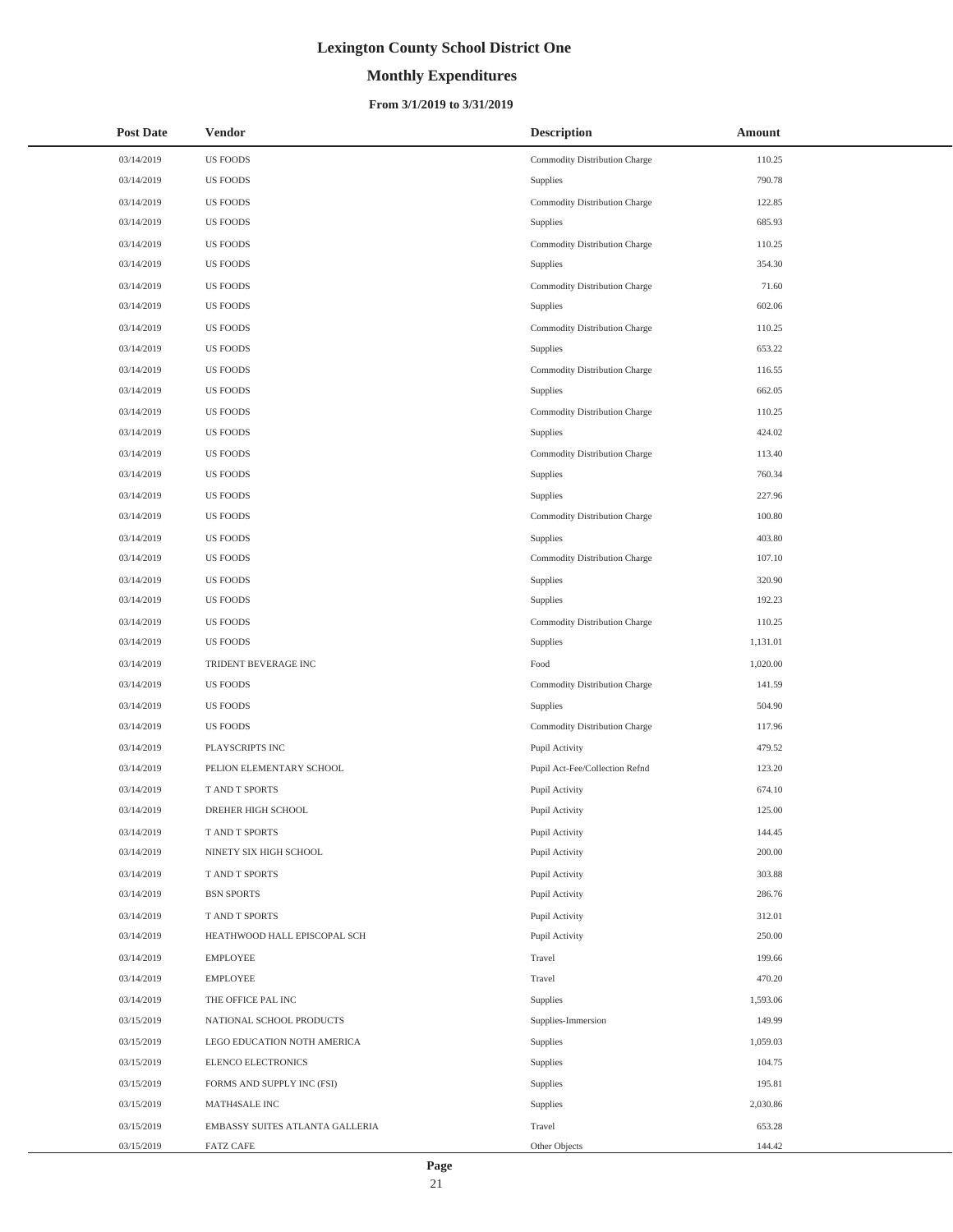# **Monthly Expenditures**

### **From 3/1/2019 to 3/31/2019**

| <b>Post Date</b> | Vendor                                             | <b>Description</b>            | Amount    |
|------------------|----------------------------------------------------|-------------------------------|-----------|
| 03/15/2019       | SOUTHEASTERN PAPER GROUP                           | Supplies-Maintenace           | 333.84    |
| 03/15/2019       | SMITH AND JONES JANITORIAL SUPPLIES AND EQUIP INC  | Supplies-Maintenace           | 337.05    |
| 03/15/2019       | SMITH AND JONES JANITORIAL SUPPLIES AND EQUIP INC  | Supplies-Maintenace           | 303.88    |
| 03/15/2019       | SMITH AND JONES JANITORIAL SUPPLIES AND EQUIP INC  | Supplies-Maintenace           | 302.17    |
| 03/15/2019       | SMITH AND JONES JANITORIAL SUPPLIES AND EQUIP INC  | Supplies-Maintenace           | 337.05    |
| 03/15/2019       | SMITH AND JONES JANITORIAL SUPPLIES AND EQUIP INC  | Supplies-Maintenace           | 130.39    |
| 03/15/2019       | SMITH AND JONES JANITORIAL SUPPLIES AND EQUIP INC  | Supplies-Maintenace           | 595.77    |
| 03/15/2019       | HYMAN PAPER CO INC                                 | Supplies-Maintenace           | 554.90    |
| 03/15/2019       | CSC(COMMUNICATIONS SUPPLY CORP)                    | Supplies                      | 853.86    |
| 03/15/2019       | KAPLAN EARLY LEARNING COMPANY                      | Supplies                      | 111.32    |
| 03/15/2019       | <b>USA SUPPLY</b>                                  | Supplies                      | 310.30    |
| 03/15/2019       | <b>USA SUPPLY</b>                                  | Supplies                      | 274.99    |
| 03/15/2019       | SMARTPHONE MEDIC LLC                               | Pupil Activity                | 198.00    |
| 03/15/2019       | SMARTPHONE MEDIC LLC                               | Pupil Activity                | 1,115.00  |
| 03/15/2019       | SMARTPHONE MEDIC LLC                               | Pupil Activity                | 149.00    |
| 03/15/2019       | SMARTPHONE MEDIC LLC                               | Pupil Activity                | 1,926.00  |
| 03/15/2019       | SMARTPHONE MEDIC LLC                               | Pupil Activity                | 446.00    |
| 03/15/2019       | THE TROPHY & AWARDS CENTER                         | Pupil Activity                | 238.61    |
| 03/15/2019       | CAROLINA SPORTS INC                                | Pupil Activity                | 594.00    |
| 03/15/2019       | NUIDEA SCHOOL SUPPLY CO                            | Pupil Activity                | 1,340.50  |
| 03/18/2019       | KURTZ BROS DBA BENDER BURKOT                       | Supplies                      | 118.65    |
| 03/18/2019       | WILLIAMS, DOUGLAS F                                | <b>Instructional Services</b> | 392.00    |
| 03/18/2019       | SERVICE PRINTING CO INC                            | Supplies                      | 745.79    |
| 03/18/2019       | SCHOOL SPECIALTY INC                               | Supplies                      | 296.98    |
| 03/18/2019       | SCHOOL SPECIALTY INC                               | Supplies                      | 2,422.21  |
| 03/18/2019       | <b>HEINEMANN</b>                                   | Supplies                      | 190.00    |
| 03/18/2019       | ACADEMIC SUPPLIER DBA RASIX COMPUTER CENTER INC    | Supplies                      | 101.16    |
| 03/18/2019       | FORMS AND SUPPLY INC (FSI)                         | Supplies                      | 161.66    |
| 03/18/2019       | FORMS AND SUPPLY INC (FSI)                         | Supplies                      | 2,364.17  |
| 03/18/2019       | THE OFFICE PAL INC                                 | Supplies                      | 3,141.57  |
| 03/18/2019       | DELL COMPUTERS                                     | <b>Technology Supplies</b>    | 251.45    |
| 03/18/2019       | MSC INDUSTRIAL SUPPLY CO                           | Supplies                      | 111.39    |
| 03/18/2019       | PALMETTO PLAYGROUNDS LLC                           | Supplies                      | 465.45    |
| 03/18/2019       | <b>WINGARD'S NURSERY</b>                           | Supplies                      | 877.23    |
| 03/18/2019       | SUPPLEMENTAL HEALTH CARE SERVICES INC              | Other Prof & Tech Service     | 2,512.50  |
| 03/18/2019       | BLICK ART MATERIALS LLC                            | <b>Supplies</b>               | 350.34    |
| 03/18/2019       | LITTLE JOHNNY LLC                                  | Other Prof & Tech Service     | 2,875.00  |
| 03/18/2019       | FOLLETT SCHOOL SOLUTIONS INC                       | Library Books                 | 120.65    |
| 03/18/2019       | CERTIFIED TRANSLATION SERVICES                     | Other Prof & Tech Service     | 130.00    |
| 03/18/2019       | SC DEPARTMENT OF REVENUE (SALES TAX RETURN)        | Dues and Fees                 | $-351.58$ |
| 03/18/2019       | <b>EMPLOYEE</b>                                    | Other Objects                 | 156.06    |
| 03/18/2019       | SUBURBAN PROPANE                                   | Energy                        | 1,038.94  |
| 03/18/2019       | <b>BARNES PROPANE</b>                              | Energy                        | 678.92    |
| 03/18/2019       | SOUTHEASTERN PAPER GROUP                           | Supplies-Maintenace           | 1,602.43  |
| 03/18/2019       | MIDCAROLINA ELEC COOP INC                          | <b>Public Utilities</b>       | 30,227.00 |
| 03/18/2019       | CITY ELECTRIC SUPPLY CO                            | Supplies-Maintenace           | 252.41    |
| 03/18/2019       | STATE DEPARTMENT OF EDUCATION LEX DIST ONEBUS SHOP | Repairs and Maintenance       | 274.97    |
| 03/18/2019       | CHECKER YELLOW CAB CO INC                          | Pupil Transportation          | 11,224.00 |

L,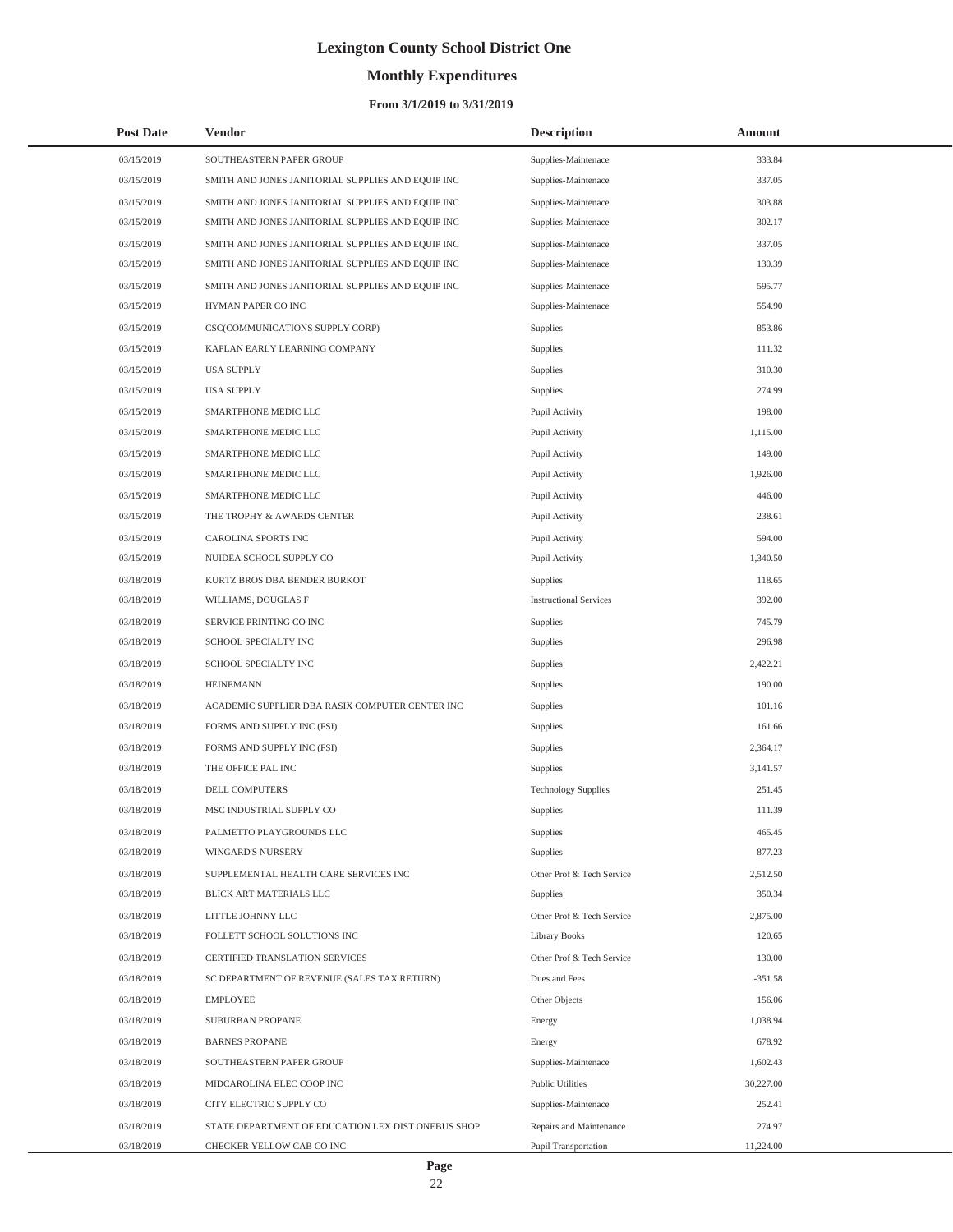# **Monthly Expenditures**

### **From 3/1/2019 to 3/31/2019**

| <b>Post Date</b> | Vendor                                 | <b>Description</b>        | Amount   |
|------------------|----------------------------------------|---------------------------|----------|
| 03/18/2019       | APPLYA OCCUPATIONAL STRATEGIES         | Other Prof & Tech Service | 247.68   |
| 03/18/2019       | RAPTOR TECHNOLOGIES LLC                | Other Prof & Tech Service | 1,395.00 |
| 03/18/2019       | MAVERICKLABEL.COM                      | Supplies                  | 808.60   |
| 03/18/2019       | SERVICE PRINTING CO INC                | Supplies                  | 745.79   |
| 03/18/2019       | <b>EMPLOYEE</b>                        | Travel                    | 333.28   |
| 03/18/2019       | PSYCHOLOGICAL ASSESSMENT RESOURCES INC | Supplies                  | 634.00   |
| 03/18/2019       | PALMETTO MICROFILM SYSTEMS INC         | Repairs and Maintenance   | 337.05   |
| 03/18/2019       | <b>EMPLOYEE</b>                        | Travel                    | 337.28   |
| 03/18/2019       | AIKIDO ACADEMY OF SELF DEFENSE LLC     | Other Prof & Tech Service | 125.00   |
| 03/18/2019       | FREY SCIENTIFIC                        | Supplies                  | 141.58   |
| 03/18/2019       | ED SMITH LUMBER MILL INC               | Supplies                  | 530.52   |
| 03/18/2019       | SCHOOL SPECIALTY INC                   | Supplies                  | 149.59   |
| 03/18/2019       | SCHOOL SPECIALTY INC                   | Supplies                  | 140.92   |
| 03/18/2019       | PALMETTO STATE GLASS INC               | <b>Building</b>           | 1,750.00 |
| 03/18/2019       | PALMETTO STATE GLASS INC               | <b>Building</b>           | 1,750.00 |
| 03/18/2019       | PALMETTO STATE GLASS INC               | Building                  | 1,750.00 |
| 03/18/2019       | PALMETTO STATE GLASS INC               | <b>Building</b>           | 1,750.00 |
| 03/18/2019       | <b>EMPLOYEE</b>                        | Travel                    | 696.50   |
| 03/18/2019       | <b>US FOODS</b>                        | Supplies                  | 562.12   |
| 03/18/2019       | <b>US FOODS</b>                        | Food                      | 5,738.32 |
| 03/18/2019       | EARTHGRAINS BAKING COMPANIES INC       | <b>Bread</b>              | 135.00   |
| 03/18/2019       | BORDEN DAIRY CO OF SC LLC              | Milk                      | 194.55   |
| 03/18/2019       | SENN BROTHERS INC                      | Produce                   | 199.00   |
| 03/18/2019       | <b>US FOODS</b>                        | Supplies                  | 293.28   |
| 03/18/2019       | US FOODS                               | Food                      | 664.91   |
| 03/18/2019       | BORDEN DAIRY CO OF SC LLC              | Milk                      | 447.77   |
| 03/18/2019       | SENN BROTHERS INC                      | Produce                   | 210.82   |
| 03/18/2019       | <b>US FOODS</b>                        | Supplies                  | 436.98   |
| 03/18/2019       | <b>US FOODS</b>                        | Food                      | 4,669.49 |
| 03/18/2019       | BORDEN DAIRY CO OF SC LLC              | Milk                      | 344.84   |
| 03/18/2019       | SENN BROTHERS INC                      | Produce                   | 214.76   |
| 03/18/2019       | <b>US FOODS</b>                        | Supplies                  | 162.69   |
| 03/18/2019       | <b>US FOODS</b>                        | Food                      | 1,328.50 |
| 03/18/2019       | BORDEN DAIRY CO OF SC LLC              | Milk                      | 639.83   |
| 03/18/2019       | SENN BROTHERS INC                      | Produce                   | 210.26   |
| 03/18/2019       | <b>US FOODS</b>                        | Supplies                  | 178.79   |
| 03/18/2019       | <b>US FOODS</b>                        | Food                      | 2,848.97 |
| 03/18/2019       | BORDEN DAIRY CO OF SC LLC              | Milk                      | 318.28   |
| 03/18/2019       | SENN BROTHERS INC                      | Produce                   | 168.00   |
| 03/18/2019       | BORDEN DAIRY CO OF SC LLC              | Milk                      | 675.40   |
| 03/18/2019       | <b>US FOODS</b>                        | Food                      | 955.23   |
| 03/18/2019       | <b>US FOODS</b>                        | Supplies                  | 357.30   |
| 03/18/2019       | <b>US FOODS</b>                        | Food                      | 3,099.52 |
| 03/18/2019       | BORDEN DAIRY CO OF SC LLC              | Milk                      | 238.71   |
| 03/18/2019       | SENN BROTHERS INC                      | Produce                   | 146.50   |
| 03/18/2019       | <b>US FOODS</b>                        | Supplies                  | 401.64   |
| 03/18/2019       | <b>US FOODS</b>                        | Food                      | 2,603.00 |
| 03/18/2019       | BORDEN DAIRY CO OF SC LLC              | Milk                      | 543.16   |

 $\overline{a}$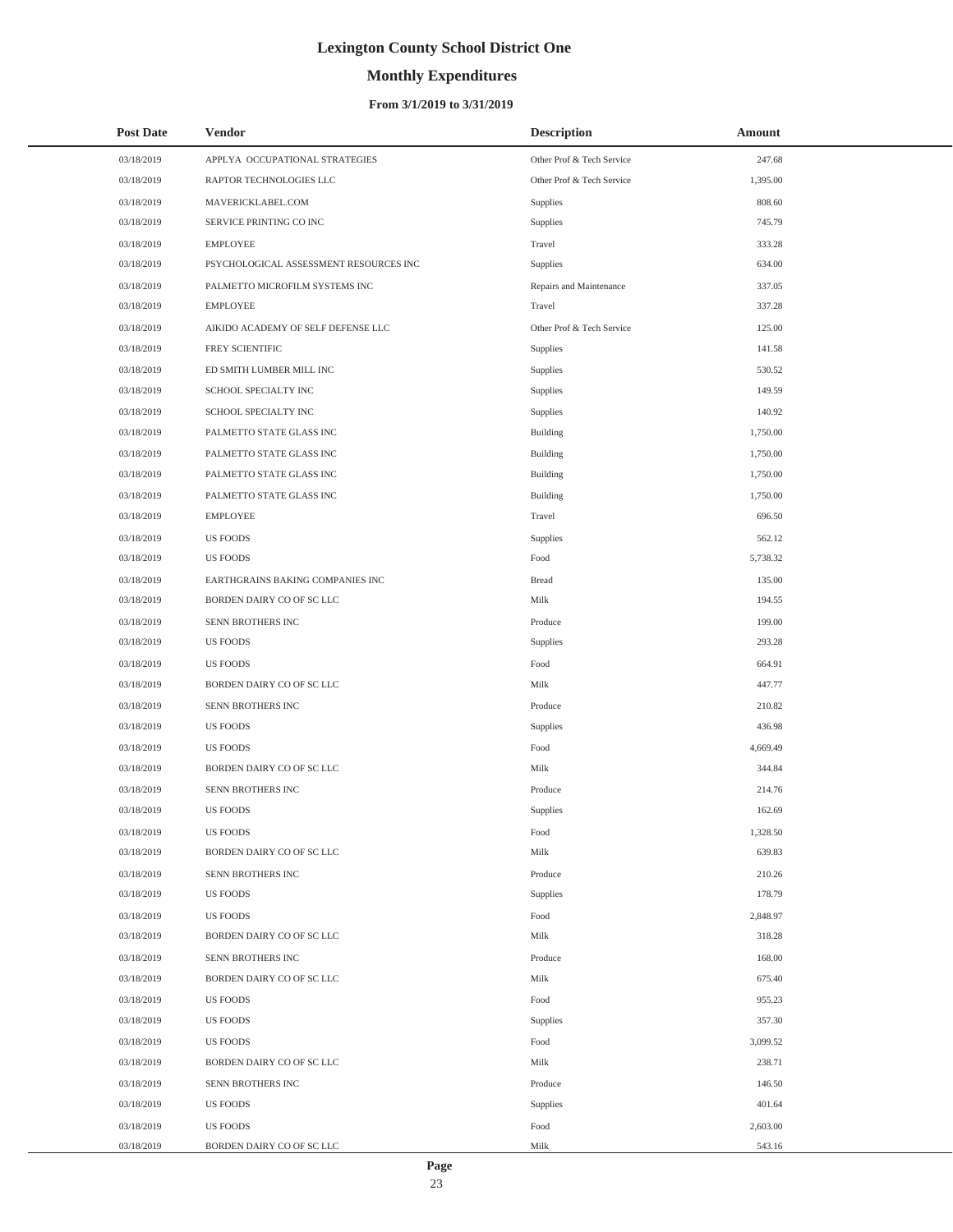# **Monthly Expenditures**

### **From 3/1/2019 to 3/31/2019**

| <b>Post Date</b> | <b>Vendor</b>                    | <b>Description</b> | Amount   |
|------------------|----------------------------------|--------------------|----------|
| 03/18/2019       | SENN BROTHERS INC                | Produce            | 255.88   |
| 03/18/2019       | US FOODS                         | Supplies           | 510.73   |
| 03/18/2019       | <b>US FOODS</b>                  | Food               | 4,580.57 |
| 03/18/2019       | BORDEN DAIRY CO OF SC LLC        | Milk               | 881.48   |
| 03/18/2019       | SENN BROTHERS INC                | Produce            | 263.67   |
| 03/18/2019       | <b>US FOODS</b>                  | Food               | 2,878.28 |
| 03/18/2019       | BORDEN DAIRY CO OF SC LLC        | Milk               | 693.74   |
| 03/18/2019       | SENN BROTHERS INC                | Produce            | 357.76   |
| 03/18/2019       | <b>US FOODS</b>                  | Supplies           | 582.25   |
| 03/18/2019       | <b>US FOODS</b>                  | Food               | 3,843.42 |
| 03/18/2019       | BORDEN DAIRY CO OF SC LLC        | Milk               | 583.61   |
| 03/18/2019       | SENN BROTHERS INC                | Produce            | 426.35   |
| 03/18/2019       | <b>US FOODS</b>                  | Supplies           | 404.27   |
| 03/18/2019       | <b>US FOODS</b>                  | Food               | 3,744.47 |
| 03/18/2019       | BORDEN DAIRY CO OF SC LLC        | Milk               | 581.61   |
| 03/18/2019       | SENN BROTHERS INC                | Produce            | 107.82   |
| 03/18/2019       | <b>US FOODS</b>                  | Supplies           | 687.30   |
| 03/18/2019       | <b>US FOODS</b>                  | Food               | 3,828.54 |
| 03/18/2019       | EARTHGRAINS BAKING COMPANIES INC | <b>Bread</b>       | 141.75   |
| 03/18/2019       | BORDEN DAIRY CO OF SC LLC        | Milk               | 1,044.36 |
| 03/18/2019       | SENN BROTHERS INC                | Produce            | 252.00   |
| 03/18/2019       | <b>US FOODS</b>                  | Supplies           | 425.47   |
| 03/18/2019       | <b>US FOODS</b>                  | Food               | 2,617.58 |
| 03/18/2019       | BORDEN DAIRY CO OF SC LLC        | Milk               | 395.17   |
| 03/18/2019       | <b>US FOODS</b>                  | Supplies           | 359.50   |
| 03/18/2019       | <b>US FOODS</b>                  | Food               | 2,203.51 |
| 03/18/2019       | BORDEN DAIRY CO OF SC LLC        | Milk               | 337.97   |
| 03/18/2019       | SENN BROTHERS INC                | Produce            | 182.94   |
| 03/18/2019       | <b>US FOODS</b>                  | Supplies           | 191.00   |
| 03/18/2019       | <b>US FOODS</b>                  | Food               | 1,994.25 |
| 03/18/2019       | BORDEN DAIRY CO OF SC LLC        | Milk               | 308.90   |
| 03/18/2019       | SENN BROTHERS INC                | Produce            | 174.00   |
| 03/18/2019       | <b>US FOODS</b>                  | Supplies           | 297.24   |
| 03/18/2019       | <b>US FOODS</b>                  | Food               | 4,236.84 |
| 03/18/2019       | BORDEN DAIRY CO OF SC LLC        | Milk               | 872.66   |
| 03/18/2019       | SENN BROTHERS INC                | Produce            | 322.33   |
| 03/18/2019       | <b>US FOODS</b>                  | Supplies           | 291.39   |
| 03/18/2019       | <b>US FOODS</b>                  | Food               | 2,090.38 |
| 03/18/2019       | BORDEN DAIRY CO OF SC LLC        | Milk               | 477.68   |
| 03/18/2019       | <b>US FOODS</b>                  | Supplies           | 241.82   |
| 03/18/2019       | <b>US FOODS</b>                  | Food               | 1,848.49 |
| 03/18/2019       | BORDEN DAIRY CO OF SC LLC        | Milk               | 454.94   |
| 03/18/2019       | SENN BROTHERS INC                | Produce            | 127.23   |
| 03/18/2019       | <b>US FOODS</b>                  | Supplies           | 461.26   |
| 03/18/2019       | <b>US FOODS</b>                  | Food               | 3,890.31 |
| 03/18/2019       | BORDEN DAIRY CO OF SC LLC        | Milk               | 417.82   |
| 03/18/2019       | SENN BROTHERS INC                | Produce            | 257.45   |
| 03/18/2019       | US FOODS                         | Supplies           | 679.18   |

 $\overline{a}$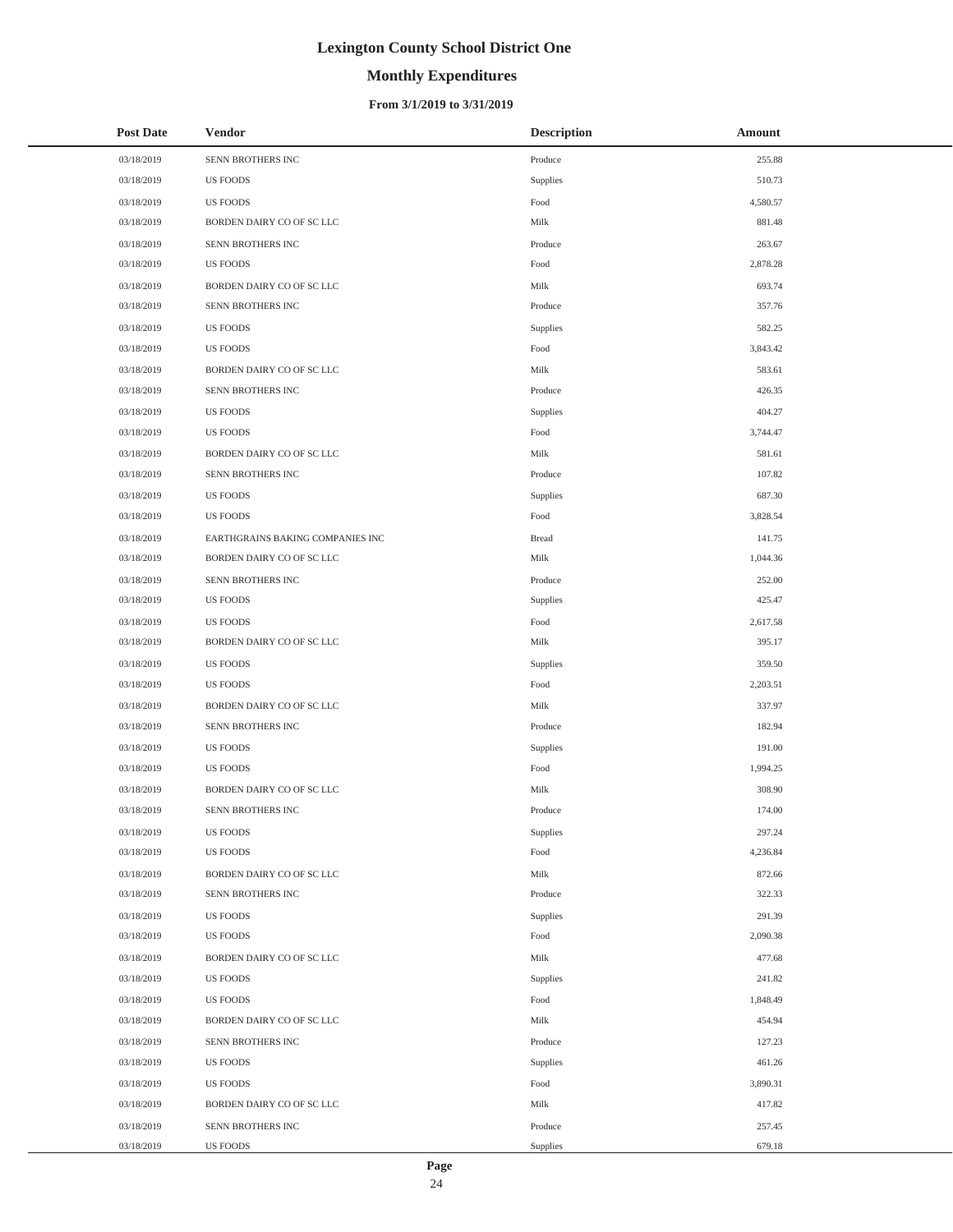# **Monthly Expenditures**

| <b>Post Date</b> | <b>Vendor</b>                    | <b>Description</b> | Amount   |
|------------------|----------------------------------|--------------------|----------|
| 03/18/2019       | <b>US FOODS</b>                  | Food               | 5,195.22 |
| 03/18/2019       | BORDEN DAIRY CO OF SC LLC        | Milk               | 527.37   |
| 03/18/2019       | SENN BROTHERS INC                | Produce            | 344.70   |
| 03/18/2019       | <b>US FOODS</b>                  | Supplies           | 279.36   |
| 03/18/2019       | <b>US FOODS</b>                  | Food               | 1,153.01 |
| 03/18/2019       | BORDEN DAIRY CO OF SC LLC        | Milk               | 330.71   |
| 03/18/2019       | <b>US FOODS</b>                  | Supplies           | 168.29   |
| 03/18/2019       | <b>US FOODS</b>                  | Food               | 1,514.18 |
| 03/18/2019       | BORDEN DAIRY CO OF SC LLC        | Milk               | 318.70   |
| 03/18/2019       | SENN BROTHERS INC                | Produce            | 296.94   |
| 03/18/2019       | <b>US FOODS</b>                  | Supplies           | 917.91   |
| 03/18/2019       | <b>US FOODS</b>                  | Food               | 3,422.12 |
| 03/18/2019       | BORDEN DAIRY CO OF SC LLC        | Milk               | 373.90   |
| 03/18/2019       | SENN BROTHERS INC                | Produce            | 451.17   |
| 03/18/2019       | <b>US FOODS</b>                  | Food               | 3,364.55 |
| 03/18/2019       | BORDEN DAIRY CO OF SC LLC        | Milk               | 278.40   |
| 03/18/2019       | SENN BROTHERS INC                | Produce            | 151.94   |
| 03/18/2019       | <b>US FOODS</b>                  | Supplies           | 384.32   |
| 03/18/2019       | <b>US FOODS</b>                  | Food               | 4,532.48 |
| 03/18/2019       | BORDEN DAIRY CO OF SC LLC        | Milk               | 447.40   |
| 03/18/2019       | SENN BROTHERS INC                | Produce            | 273.32   |
| 03/18/2019       | <b>US FOODS</b>                  | Supplies           | 624.50   |
| 03/18/2019       | <b>US FOODS</b>                  | Food               | 2,079.90 |
| 03/18/2019       | EARTHGRAINS BAKING COMPANIES INC | <b>Bread</b>       | 124.50   |
| 03/18/2019       | BORDEN DAIRY CO OF SC LLC        | Milk               | 451.06   |
| 03/18/2019       | SENN BROTHERS INC                | Produce            | 204.00   |
| 03/18/2019       | WILLIAMS, DOUGLAS F              | Pupil Activity     | 400.00   |
| 03/18/2019       | SMARTPHONE MEDIC LLC             | Pupil Activity     | 995.00   |
| 03/18/2019       | SMARTPHONE MEDIC LLC             | Pupil Activity     | 1,194.00 |
| 03/18/2019       | SMARTPHONE MEDIC LLC             | Pupil Activity     | 1,194.00 |
| 03/18/2019       | SMARTPHONE MEDIC LLC             | Pupil Activity     | 693.00   |
| 03/18/2019       | SMARTPHONE MEDIC LLC             | Pupil Activity     | 1,194.00 |
| 03/18/2019       | SMARTPHONE MEDIC LLC             | Pupil Activity     | 2,076.00 |
| 03/18/2019       | SMARTPHONE MEDIC LLC             | Pupil Activity     | 597.00   |
| 03/18/2019       | CAROLINA IDEAS                   | Pupil Activity     | 153.01   |
| 03/18/2019       | PINE PRESS OF LEXINGTON INC      | Pupil Activity     | 662.16   |
| 03/18/2019       | SCHOOL SPECIALTY INC             | Pupil Activity     | 369.47   |
| 03/18/2019       | SCHOOL SPECIALTY INC             | Pupil Activity     | 300.51   |
| 03/18/2019       | POCKET NURSE                     | Pupil Activity     | 438.18   |
| 03/18/2019       | COOKE, JAMES MORGAN              | Pupil Activity     | 108.80   |
| 03/18/2019       | DARNELL, STEVE                   | Pupil Activity     | 101.80   |
| 03/18/2019       | <b>GRAHAM, STEVEN</b>            | Pupil Activity     | 140.70   |
| 03/18/2019       | HAYWOOD, CHARLES R               | Pupil Activity     | 112.00   |
| 03/18/2019       | HOLLINGSWORTH, JIM F             | Pupil Activity     | 140.70   |
| 03/18/2019       | NEWTON, ROBERT                   | Pupil Activity     | 116.00   |
| 03/18/2019       | PAPPAS, HARRISON                 | Pupil Activity     | 100.70   |
| 03/18/2019       | SEARS, NATHAN CRAIG              | Pupil Activity     | 125.50   |
| 03/18/2019       | TURGEON, ROBERT L                | Pupil Activity     | 105.40   |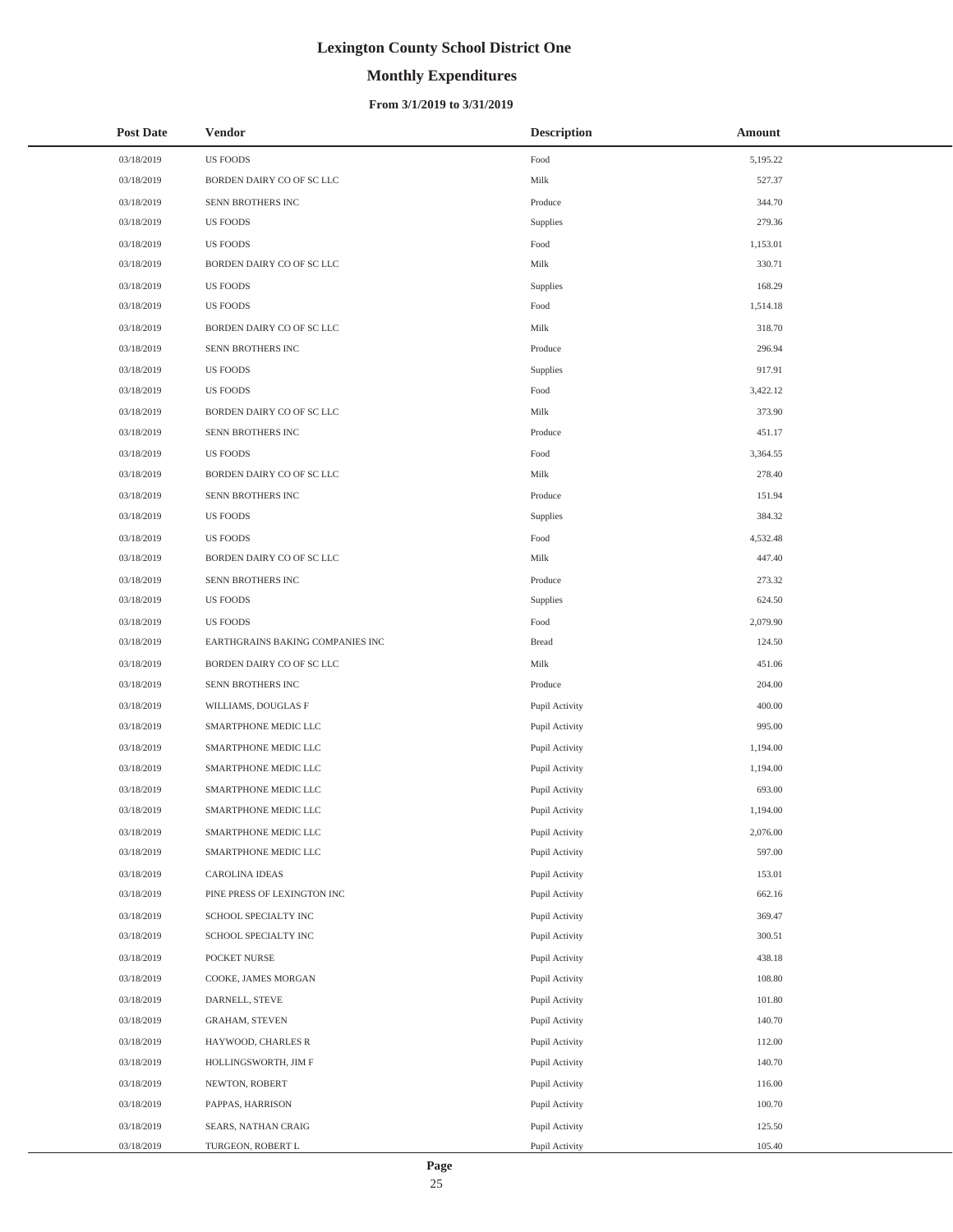# **Monthly Expenditures**

| Post Date  | <b>Vendor</b>             | <b>Description</b> | Amount   |
|------------|---------------------------|--------------------|----------|
| 03/18/2019 | FAUTH, DAVID J            | Pupil Activity     | 107.40   |
| 03/18/2019 | FRANKLIN, STACEY          | Pupil Activity     | 110.10   |
| 03/18/2019 | HAIGLER, ROY L            | Pupil Activity     | 105.60   |
| 03/18/2019 | ROBINSON, LAMAZ           | Pupil Activity     | 102.90   |
| 03/18/2019 | FREDERICKS, JOHN R        | Pupil Activity     | 123.90   |
| 03/18/2019 | <b>GRAHAM, STEVEN</b>     | Pupil Activity     | 132.90   |
| 03/18/2019 | SCHLAGETER, ALAN          | Pupil Activity     | 138.00   |
| 03/18/2019 | SMITH, STEPHEN E          | Pupil Activity     | 162.30   |
| 03/18/2019 | CAUGHMAN, MICHAEL         | Pupil Activity     | 124.80   |
| 03/18/2019 | CHAPMAN, ZHACKERY ALLAN   | Pupil Activity     | 142.50   |
| 03/18/2019 | DANIELS, ANDREW T         | Pupil Activity     | 146.10   |
| 03/18/2019 | LINDER, DERRAL REED       | Pupil Activity     | 132.90   |
| 03/18/2019 | SCYPHERS, WILLIAM F       | Pupil Activity     | 237.69   |
| 03/18/2019 | TAYLOR, ALLEN             | Pupil Activity     | 249.60   |
| 03/18/2019 | T AND T SPORTS            | Pupil Activity     | 1,068.93 |
| 03/18/2019 | CHAPMAN, ZHACKERY ALLAN   | Pupil Activity     | 109.00   |
| 03/18/2019 | HOLLINGSWORTH, JIM F      | Pupil Activity     | 113.50   |
| 03/18/2019 | PEEL, RUSSELL             | Pupil Activity     | 108.60   |
| 03/18/2019 | CRAPS, GREGG              | Pupil Activity     | 120.00   |
| 03/18/2019 | FORMYDUVAL, KIM           | Pupil Activity     | 120.00   |
| 03/18/2019 | LEATHERMAN, JOSEPH M      | Pupil Activity     | 120.00   |
| 03/18/2019 | PICKENS, CHARLIE W        | Pupil Activity     | 120.00   |
| 03/18/2019 | QUARLES, JOSEPH W         | Pupil Activity     | 120.00   |
| 03/18/2019 | TURNER, ROBBIE            | Pupil Activity     | 120.00   |
| 03/18/2019 | COMBS, OBIE               | Pupil Activity     | 109.00   |
| 03/18/2019 | MATTHEWS, BILLY EARL      | Pupil Activity     | 110.50   |
| 03/18/2019 | SAYE, TOM                 | Pupil Activity     | 105.40   |
| 03/18/2019 | STEWART, JACOB L          | Pupil Activity     | 116.20   |
| 03/18/2019 | WERTS IV, JOHN            | Pupil Activity     | 101.80   |
| 03/18/2019 | TURGEON, ROBERT L         | Pupil Activity     | 117.10   |
| 03/18/2019 | DAVIS, WILLIAM PHIL       | Pupil Activity     | 132.20   |
| 03/18/2019 | FLICKER, SCOTT            | Pupil Activity     | 112.00   |
| 03/18/2019 | MARSHALL, BRIAN WAYNE     | Pupil Activity     | 104.30   |
| 03/18/2019 | SIMPSON, KYLE             | Pupil Activity     | 100.70   |
| 03/18/2019 | T AND T SPORTS            | Pupil Activity     | 577.80   |
| 03/18/2019 | ASH, DAVID                | Pupil Activity     | 114.70   |
| 03/18/2019 | GASAN, DUMITRU            | Pupil Activity     | 112.00   |
| 03/18/2019 | GAMEDAY TURF LLC          | Pupil Activity     | 1,807.00 |
| 03/18/2019 | AGUIAR, SCOTT             | Pupil Activity     | 125.50   |
| 03/18/2019 | DOLAN, RICK W             | Pupil Activity     | 129.00   |
| 03/18/2019 | <b>ENGLISH, PATRICK</b>   | Pupil Activity     | 133.50   |
| 03/18/2019 | SAUNDERS, LARRY J         | Pupil Activity     | 129.00   |
| 03/18/2019 | BAILEY, JOHN RYAN         | Pupil Activity     | 129.00   |
| 03/18/2019 | PARROTT, RONALD D         | Pupil Activity     | 133.50   |
| 03/18/2019 | SAUNDERS, LARRY J         | Pupil Activity     | 149.00   |
| 03/18/2019 | WELMAKER, JERRY           | Pupil Activity     | 153.50   |
| 03/18/2019 | COUNTRY CLUB OF LEXINGTON | Pupil Activity     | 2,176.00 |
| 03/18/2019 | GAMEDAY TURF LLC          | Pupil Activity     | 4,834.00 |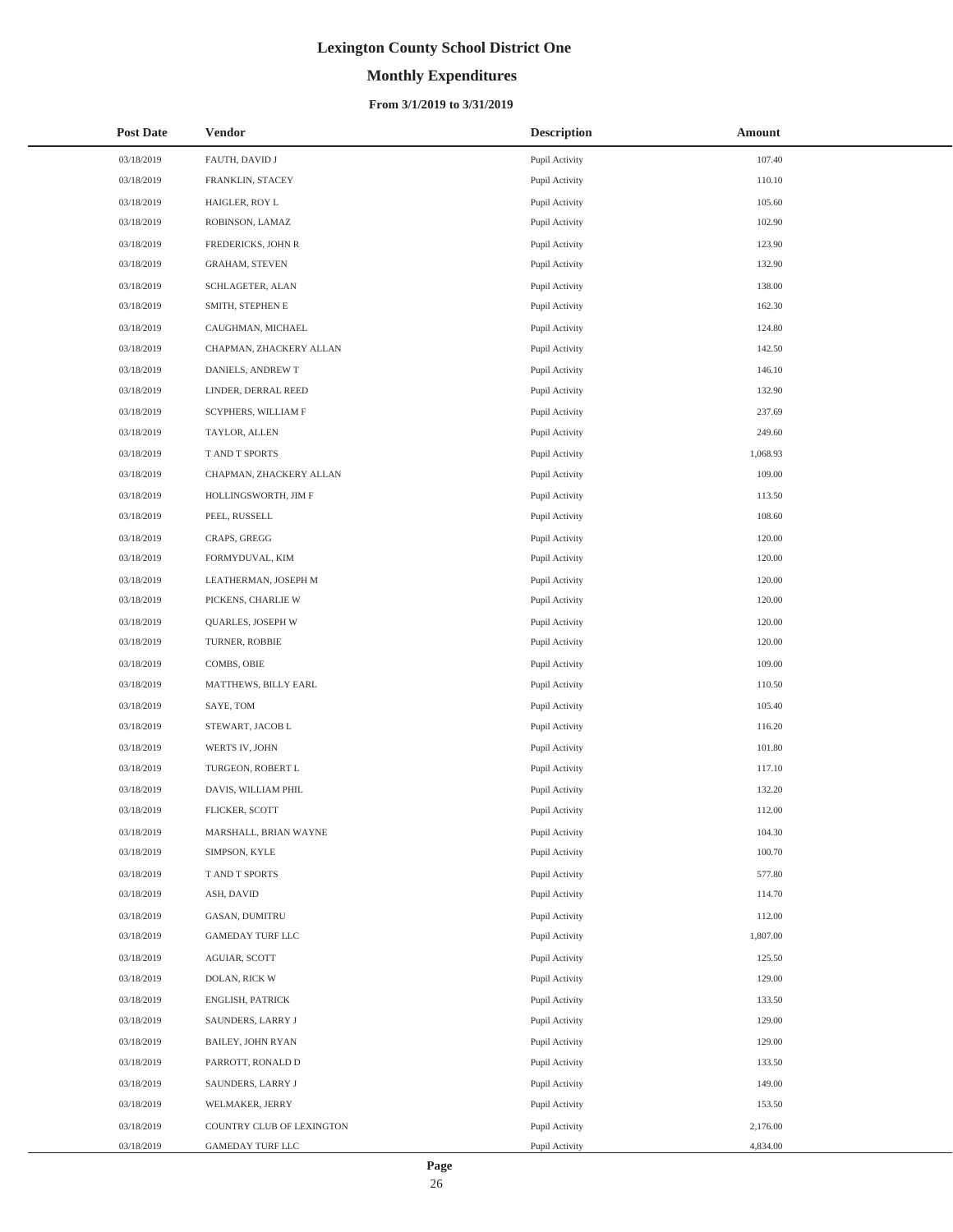# **Monthly Expenditures**

| <b>Post Date</b> | <b>Vendor</b>                                     | <b>Description</b>            | Amount    |
|------------------|---------------------------------------------------|-------------------------------|-----------|
| 03/18/2019       | SCHOOL SPECIALTY INC                              | Pupil Activity                | 2,492.37  |
| 03/18/2019       | ED SMITH LUMBER MILL INC                          | Supplies                      | 1,840.09  |
| 03/18/2019       | <b>SCHOLASTIC INC</b>                             | Supplies                      | 457.78    |
| 03/19/2019       | SCHOOL SPECIALTY INC                              | Supplies                      | 239.52    |
| 03/19/2019       | ADVANCED COLLABORATIVE SOLUTIONS                  | Inst Prog Improvement         | 2,250.00  |
| 03/19/2019       | SCHOOL SPECIALTY INC                              | Supplies                      | 260.87    |
| 03/19/2019       | FORMS AND SUPPLY INC (FSI)                        | Supplies                      | 1,260.89  |
| 03/19/2019       | ACADEMIC SUPPLIER DBA RASIX COMPUTER CENTER INC   | Supplies                      | 138.56    |
| 03/19/2019       | FORMS AND SUPPLY INC (FSI)                        | Supplies                      | 184.94    |
| 03/19/2019       | <b>APPLE INC</b>                                  | <b>Technology Supplies</b>    | 318.86    |
| 03/19/2019       | FORMS AND SUPPLY INC (FSI)                        | Supplies                      | 3,476.43  |
| 03/19/2019       | POLLOCK COMPANY                                   | Supplies                      | 330.58    |
| 03/19/2019       | LEXINGTON COUNTY SCHOOL DIST 1                    | Pupil Transportation          | 489.18    |
| 03/19/2019       | HP INC                                            | <b>Technology Supplies</b>    | 575.66    |
| 03/19/2019       | LEXINGTON COUNTY SCHOOL DIST 1                    | Pupil Transportation          | 1,709.34  |
| 03/19/2019       | LEXINGTON COUNTY SCHOOL DIST 1                    | Pupil Transportation          | 892.80    |
| 03/19/2019       | TRAVEL VENTURES OF BAY COUNTY                     | Travel                        | 2,902.50  |
| 03/19/2019       | STAR MUSIC CO                                     | Supplies                      | 427.84    |
| 03/19/2019       | CENTER FOR ADV & STUDY OF INTRNATIONAL EDUC       | Travel                        | 1,070.00  |
| 03/19/2019       | THE OFFICE PAL INC                                | Supplies                      | 323.41    |
| 03/19/2019       | CENTRAL POLY BAG CORPORATION                      | Supplies-Maintenace           | 262.15    |
| 03/19/2019       | <b>EMPLOYEE</b>                                   | Other Prof & Tech Service     | 125.00    |
| 03/19/2019       | ENLOWS AUTO SUPPLY                                | Supplies-Maintenace           | 403.11    |
| 03/19/2019       | A Z LAWN MOWER PARTS                              | Supplies-Maintenace           | 122.89    |
| 03/19/2019       | SPARROW AND KENNEDY TRACTOR CO INC                | Supplies-Maintenace           | 462.02    |
| 03/19/2019       | HYMAN PAPER CO INC                                | Supplies-Maintenace           | 139.54    |
| 03/19/2019       | FORTILINE INC                                     | Supplies-Maintenace           | 505.04    |
| 03/19/2019       | PALMETTO PROPANE                                  | Energy                        | 459.83    |
| 03/19/2019       | SMITH AND JONES JANITORIAL SUPPLIES AND EQUIP INC | Supplies                      | 124.12    |
| 03/19/2019       | SMITH AND JONES JANITORIAL SUPPLIES AND EQUIP INC | Supplies-Maintenace           | 416.16    |
| 03/19/2019       | A Z LAWN MOWER PARTS                              | Supplies-Maintenace           | 329.94    |
| 03/19/2019       | ETA HAND2MIND                                     | Supplies                      | 3,782.85  |
| 03/19/2019       | <b>HEINEMANN</b>                                  | Supplies                      | 435.00    |
| 03/19/2019       | TRAVEL VENTURES OF BAY COUNTY                     | Pupil Transportation          | 2,500.00  |
| 03/19/2019       | TRAVEL VENTURES OF BAY COUNTY                     | Pupil Transportation          | 12,496.40 |
| 03/19/2019       | <b>SC DECA</b>                                    | Travel                        | 250.00    |
| 03/19/2019       | TRAVEL VENTURES OF BAY COUNTY                     | Travel                        | 2,081.50  |
| 03/19/2019       | NANCY K PERRY CHILDREN'S SHELTER                  | <b>Instructional Services</b> | 420.00    |
| 03/19/2019       | <b>HEINEMANN</b>                                  | Supplies                      | 2,363.31  |
| 03/19/2019       | KURTZ BROS DBA BENDER BURKOT                      | Supplies                      | 341.25    |
| 03/19/2019       | <b>COUNTY OF LEXINGTON</b>                        | Building                      | 13,190.00 |
| 03/19/2019       | <b>SC DHEC</b>                                    | Building                      | 125.00    |
| 03/19/2019       | DEMOULIN BROTHERS AND COMPANY                     | Supplies                      | 81,610.23 |
| 03/19/2019       | PILGRIM'S PRIDE CORP                              | Food                          | 803.85    |
| 03/19/2019       | PILGRIM'S PRIDE CORP                              | Food                          | 803.85    |
| 03/19/2019       | PILGRIM'S PRIDE CORP                              | Food                          | 803.85    |
| 03/19/2019       | PILGRIM'S PRIDE CORP                              | Food                          | 405.90    |
| 03/19/2019       | PILGRIM'S PRIDE CORP                              | Food                          | 405.90    |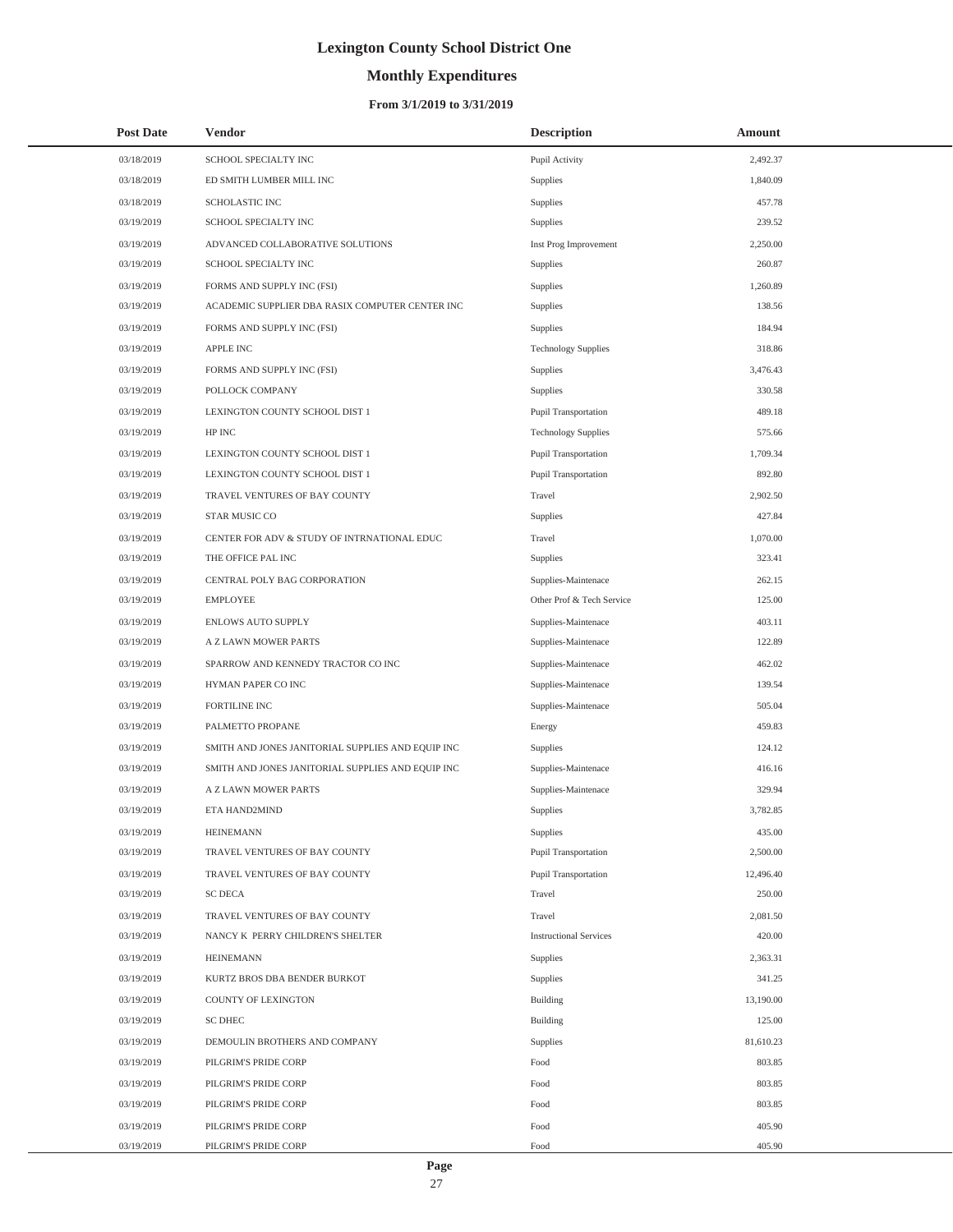# **Monthly Expenditures**

| <b>Post Date</b> | <b>Vendor</b>                                      | <b>Description</b>             | Amount    |
|------------------|----------------------------------------------------|--------------------------------|-----------|
| 03/19/2019       | PILGRIM'S PRIDE CORP                               | Food                           | 552.15    |
| 03/19/2019       | PILGRIM'S PRIDE CORP                               | $\operatorname*{Food}$         | 803.85    |
| 03/19/2019       | PILGRIM'S PRIDE CORP                               | Food                           | 552.15    |
| 03/19/2019       | PILGRIM'S PRIDE CORP                               | Food                           | 552.15    |
| 03/19/2019       | PILGRIM'S PRIDE CORP                               | Food                           | 552.15    |
| 03/19/2019       | PILGRIM'S PRIDE CORP                               | Food                           | 552.15    |
| 03/19/2019       | PILGRIM'S PRIDE CORP                               | Food                           | 405.90    |
| 03/19/2019       | PILGRIM'S PRIDE CORP                               | Food                           | 552.15    |
| 03/19/2019       | <b>JW PEPPER</b>                                   | Pupil Activity                 | 104.25    |
| 03/19/2019       | <b>APPLE INC</b>                                   | Pupil Activity                 | 159.43    |
| 03/19/2019       | FORMS AND SUPPLY INC (FSI)                         | Pupil Activity                 | 2,269.59  |
| 03/19/2019       | <b>BRAINPOP.COM LLC</b>                            | Pupil Activity                 | 1,895.00  |
| 03/19/2019       | SC DEPARTMENT OF REVENUE (SALES TAX RETURN)        | Pupil Activity                 | 132.65    |
| 03/19/2019       | THE TROPHY & AWARDS CENTER                         | Pupil Activity                 | 317.79    |
| 03/19/2019       | LEXINGTON COUNTY SCHOOL DIST 1 EDUCATIONAL FOUNDAT | Pupil Activity                 | 1,340.00  |
| 03/19/2019       | NORVELL FIXTURE AND EQUIP CO INC                   | Supplies                       | 7,350.90  |
| 03/20/2019       | THE OFFICE PAL INC                                 | Supplies                       | 1,205.53  |
| 03/20/2019       | THE OFFICE PAL INC                                 | Supplies                       | 107.34    |
| 03/20/2019       | TRAVEL VENTURES OF BAY COUNTY                      | Travel                         | 1,040.75  |
| 03/20/2019       | BOOKER T RICE DBA RICE TOURS LLC                   | Pupil Transportation           | 300.00    |
| 03/20/2019       | SHERATON BOSTON HOTEL                              | Travel                         | 1,194.00  |
| 03/20/2019       | BURKETT BURKETT AND BURKETT                        | <b>Bd of Ed Audit Services</b> | 4,924.43  |
| 03/20/2019       | BURR AND FORMAN LLP                                | <b>Legal Services</b>          | 13,750.00 |
| 03/20/2019       | HALLIGAN MAHONEY AND WILLIAMS                      | <b>Legal Services</b>          | 14,903.88 |
| 03/20/2019       | <b>EMPLOYEE</b>                                    | Travel                         | 418.82    |
| 03/20/2019       | <b>EMPLOYEE</b>                                    | Travel                         | 406.06    |
| 03/20/2019       | <b>EMPLOYEE</b>                                    | Travel                         | 352.02    |
| 03/20/2019       | <b>EMPLOYEE</b>                                    | Travel                         | 213.50    |
| 03/20/2019       | FORMS AND SUPPLY INC (FSI)                         | Supplies                       | 101.80    |
| 03/20/2019       | SCE&G                                              | <b>Public Utilities</b>        | 419.65    |
| 03/20/2019       | SCE&G                                              | <b>Public Utilities</b>        | 493.66    |
| 03/20/2019       | <b>SCE&amp;G</b>                                   | <b>Public Utilities</b>        | 6,034.62  |
| 03/20/2019       | SCE&G                                              | Public Utilities               | 3,319.72  |
| 03/20/2019       | SCE&G                                              | Public Utilities               | 9,903.73  |
| 03/20/2019       | SCE&G                                              | Public Utilities               | 4,027.52  |
| 03/20/2019       | JOHNSON CONTROLS FIRE PROTECTION LP                | Repairs and Maintenance        | 250.00    |
| 03/20/2019       | <b>SUPPLYWORKS</b>                                 | Supplies-Maintenace            | 325.48    |
| 03/20/2019       | SCE&G                                              | <b>Public Utilities</b>        | 6,691.49  |
| 03/20/2019       | SCE&G                                              | <b>Public Utilities</b>        | 3,480.98  |
| 03/20/2019       | SCE&G                                              | <b>Public Utilities</b>        | 22,504.61 |
| 03/20/2019       | SCE&G                                              | <b>Public Utilities</b>        | 3,374.36  |
| 03/20/2019       | SCE&G                                              | <b>Public Utilities</b>        | 2,198.52  |
| 03/20/2019       | SCE&G                                              | <b>Public Utilities</b>        | 15,060.32 |
| 03/20/2019       | SCE&G                                              | <b>Public Utilities</b>        | 2,782.78  |
| 03/20/2019       | SCE&G                                              | <b>Public Utilities</b>        | 2,931.38  |
| 03/20/2019       | <b>SUPPLYWORKS</b>                                 | Supplies-Maintenace            | 573.50    |
| 03/20/2019       | SCE&G                                              | Public Utilities               | 5,176.46  |
| 03/20/2019       | SCE&G                                              | Public Utilities               | 733.29    |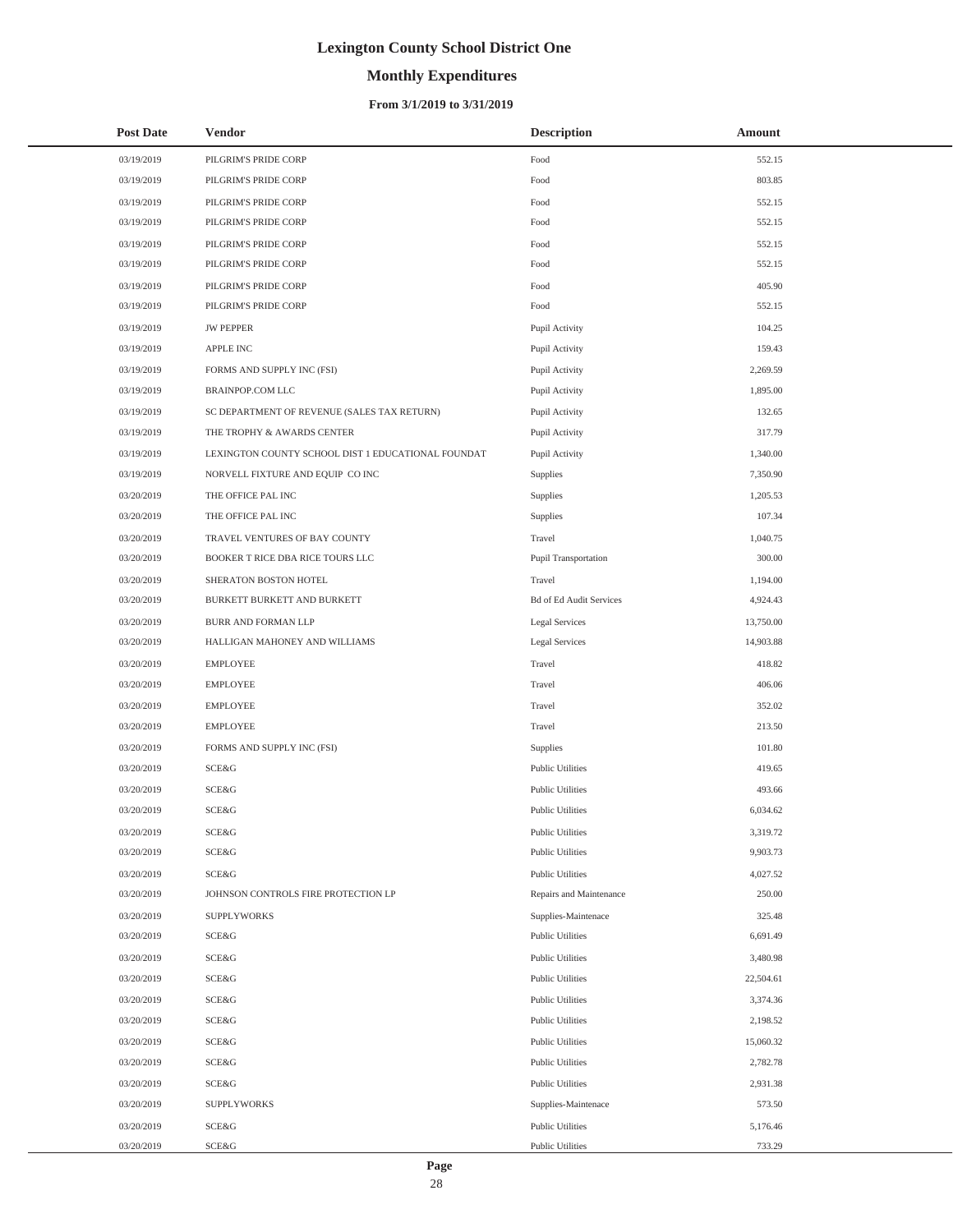# **Monthly Expenditures**

| <b>Post Date</b> | <b>Vendor</b>                                      | <b>Description</b>         | Amount     |
|------------------|----------------------------------------------------|----------------------------|------------|
| 03/20/2019       | SCE&G                                              | <b>Public Utilities</b>    | 262.02     |
| 03/20/2019       | SCE&G                                              | Public Utilities           | 22,555.99  |
| 03/20/2019       | SCE&G                                              | Public Utilities           | 3,298.11   |
| 03/20/2019       | JOHNSON CONTROLS FIRE PROTECTION LP                | Supplies                   | 449.40     |
| 03/20/2019       | SC SCHOOL BOARDS ASSOCIATION INSURANCE TRUST       | Insurance and Judgments    | 88,688.60  |
| 03/20/2019       | PINE PRESS OF LEXINGTON INC                        | Printing and Binding       | 378.94     |
| 03/20/2019       | SC SCHOOL BOARDS ASSOCIATION INSURANCE TRUST       | Insurance and Judgments    | 354,754.40 |
| 03/20/2019       | RAPTOR TECHNOLOGIES LLC                            | Software Renewal/Agreemen  | 31,290.00  |
| 03/20/2019       | SC DEPARTMENT OF REVENUE (SALES TAX RETURN)        | Software Renewal/Agreemen  | 3,682.77   |
| 03/20/2019       | ZONES LLC                                          | Software Renewal/Agreemen  | 21,321.00  |
| 03/20/2019       | CLARK POWELL ASSOCIATES INC                        | <b>Technology Supplies</b> | 125.00     |
| 03/20/2019       | <b>GROVE MEDICAL</b>                               | Supplies                   | 578.07     |
| 03/20/2019       | TRAVEL VENTURES OF BAY COUNTY                      | Pupil Transportation       | 534.40     |
| 03/20/2019       | STATE DEPARTMENT OF EDUCATION LEX DIST ONEBUS SHOP | Pupil Transportation       | 124.62     |
| 03/20/2019       | <b>NCS PEARSON</b>                                 | Supplies                   | 2,702.76   |
| 03/20/2019       | LEARNING WITHOUT TEARS                             | Supplies                   | 340.00     |
| 03/20/2019       | STATE DEPARTMENT OF EDUCATION LEX DIST ONEBUS SHOP | Pupil Activity             | 124.62     |
| 03/20/2019       | CHAPMAN, ZHACKERY ALLAN                            | Pupil Activity             | 129.00     |
| 03/20/2019       | DANIELS, ANDREW T                                  | Pupil Activity             | 139.80     |
| 03/20/2019       | STATE DEPARTMENT OF EDUCATION LEX DIST ONEBUS SHOP | Pupil Activity             | 126.48     |
| 03/20/2019       | STATE DEPARTMENT OF EDUCATION LEX DIST ONEBUS SHOP | Pupil Activity             | 143.22     |
| 03/20/2019       | CROMER, ANTHONY                                    | Pupil Activity             | 115.80     |
| 03/20/2019       | <b>OSBORNE, ARTHUR</b>                             | Pupil Activity             | 101.40     |
| 03/20/2019       | STATE DEPARTMENT OF EDUCATION LEX DIST ONEBUS SHOP | Pupil Activity             | 135.78     |
| 03/20/2019       | COMBS, OBIE                                        | Pupil Activity             | 120.00     |
| 03/20/2019       | FORMYDUVAL, KIM                                    | Pupil Activity             | 120.00     |
| 03/20/2019       | HEWITT, GEORGE                                     | Pupil Activity             | 120.00     |
| 03/20/2019       | HILL, TERRY L                                      | Pupil Activity             | 120.00     |
| 03/20/2019       | QUARLES, JOSEPH W                                  | Pupil Activity             | 120.00     |
| 03/20/2019       | WILLIAMS, JOHNEY                                   | Pupil Activity             | 120.00     |
| 03/20/2019       | <b>WW GRAINGER</b>                                 | Supplies                   | 641.68     |
| 03/21/2019       | THE OFFICE PAL INC                                 | Supplies                   | 436.24     |
| 03/21/2019       | BLICK ART MATERIALS LLC                            | Supplies                   | 321.20     |
| 03/21/2019       | JONES SCHOOL SUPPLY CO INC                         | Supplies                   | 273.50     |
| 03/21/2019       | POLLOCK COMPANY                                    | Supplies                   | 214.00     |
| 03/21/2019       | EMPLOYEE                                           | Supplies                   | 586.85     |
| 03/21/2019       | <b>CAPITOL TOURS</b>                               | Pupil Transportation       | 200.00     |
| 03/21/2019       | EMPLOYEE                                           | Dues and Fees              | 195.00     |
| 03/21/2019       | WP LAW INC                                         | Repairs and Maintenance    | 225.00     |
| 03/21/2019       | PINE PRESS OF LEXINGTON INC                        | Supplies                   | 264.78     |
| 03/21/2019       | <b>EMPLOYEE</b>                                    | Travel                     | 337.28     |
| 03/21/2019       | SHAMPY, MADELAINE DAISY                            | Other Prof & Tech Service  | 300.00     |
| 03/21/2019       | SC HIGH SCHOOL LEAGUE                              | Pupil Activity             | 500.00     |
| 03/21/2019       | <b>BSN SPORTS</b>                                  | Pupil Activity             | 342.19     |
| 03/21/2019       | SC HIGH SCHOOL LEAGUE                              | Pupil Activity             | 300.00     |
| 03/21/2019       | FAN CLOTH                                          | Pupil Activity             | 1,236.00   |
| 03/22/2019       | SCHOOL SPECIALTY INC                               | Supplies                   | 161.61     |
| 03/22/2019       | <b>EMPLOYEE</b>                                    | Travel                     | 276.43     |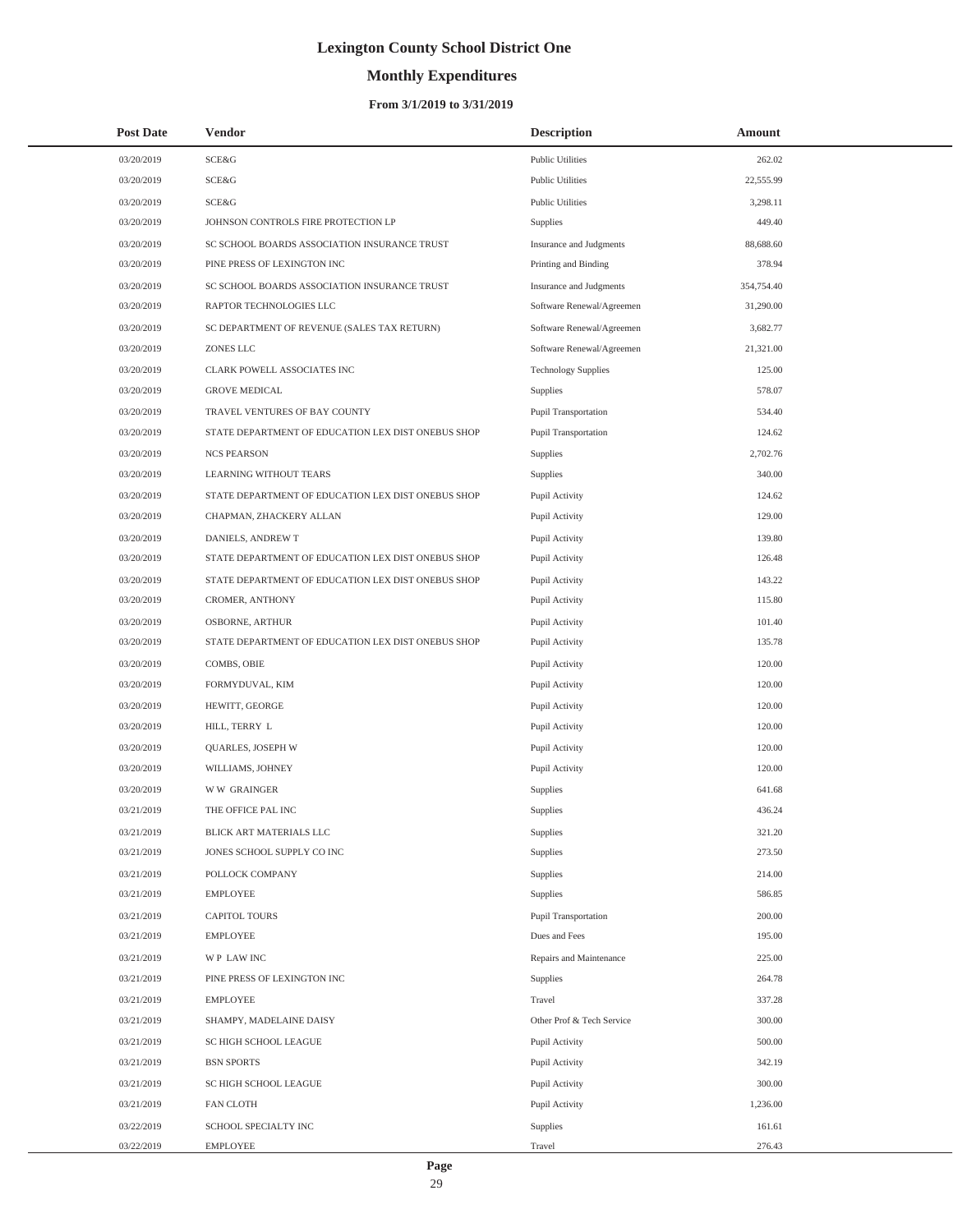# **Monthly Expenditures**

### **From 3/1/2019 to 3/31/2019**

| <b>Post Date</b> | Vendor                                             | <b>Description</b>            | Amount    |
|------------------|----------------------------------------------------|-------------------------------|-----------|
| 03/22/2019       | <b>EMPLOYEE</b>                                    | Travel                        | 144.25    |
| 03/22/2019       | <b>EMPLOYEE</b>                                    | Travel                        | 104.40    |
| 03/22/2019       | <b>FLORES PINESTRAW</b>                            | Repairs and Maintenance       | 187.25    |
| 03/22/2019       | FORMS AND SUPPLY INC (FSI)                         | Supplies                      | 117.61    |
| 03/22/2019       | EXPEDITIONARY LEARNING OUTWARD BOUND INC           | Inst Prog Improvement         | 30,100.00 |
| 03/22/2019       | <b>EMPLOYEE</b>                                    | Travel                        | 736.28    |
| 03/22/2019       | LEXINGTON COUNTY SCHOOL DIST 1                     | Pupil Transportation          | 375.72    |
| 03/22/2019       | <b>EMPLOYEE</b>                                    | Travel                        | 274.38    |
| 03/22/2019       | <b>EMPLOYEE</b>                                    | Travel                        | 138.04    |
| 03/22/2019       | <b>EMPLOYEE</b>                                    | Travel                        | 668.16    |
| 03/22/2019       | SALLY BEAUTY SUPPLY                                | Supplies                      | 106.84    |
| 03/22/2019       | SUPPLEMENTAL HEALTH CARE SERVICES INC              | Other Prof & Tech Service     | 1,909.50  |
| 03/22/2019       | <b>EMPLOYEE</b>                                    | Supplies                      | 486.96    |
| 03/22/2019       | BROWN, EMMA                                        | <b>Instructional Services</b> | 200.00    |
| 03/22/2019       | GABORIAU, AUSTIN                                   | <b>Instructional Services</b> | 200.00    |
| 03/22/2019       | HART, ANGELINA                                     | <b>Instructional Services</b> | 200.00    |
| 03/22/2019       | SANCHEZ, ROBERT CHRISTIAN                          | <b>Instructional Services</b> | 200.00    |
| 03/22/2019       | STATE DEPARTMENT OF EDUCATION LEX DIST ONEBUS SHOP | Pupil Transportation          | 113.46    |
| 03/22/2019       | <b>EMPLOYEE</b>                                    | Travel                        | 210.02    |
| 03/22/2019       | <b>EMPLOYEE</b>                                    | Travel                        | 358.98    |
| 03/22/2019       | <b>EMPLOYEE</b>                                    | Travel                        | 422.12    |
| 03/22/2019       | EDU HEALTHCARE LLC                                 | Other Prof & Tech Service     | 2,502.50  |
| 03/22/2019       | FOLLETT SCHOOL SOLUTIONS INC                       | Library Books                 | 454.42    |
| 03/22/2019       | FOLLETT SCHOOL SOLUTIONS INC                       | Library Books                 | 428.45    |
| 03/22/2019       | <b>EMPLOYEE</b>                                    | Travel                        | 251.84    |
| 03/22/2019       | <b>EMPLOYEE</b>                                    | Travel                        | 215.00    |
| 03/22/2019       | <b>EMPLOYEE</b>                                    | Travel                        | 240.00    |
| 03/22/2019       | <b>EMPLOYEE</b>                                    | Travel                        | 156.31    |
| 03/22/2019       | ON TRACK PRESS                                     | Inst Prog Improvement         | 19,642.50 |
| 03/22/2019       | <b>EMPLOYEE</b>                                    | Travel-MMGW/HSTW Staff Dev    | 385.18    |
| 03/22/2019       | <b>EMPLOYEE</b>                                    | Travel-Teacher Staff Dev      | 126.73    |
| 03/22/2019       | <b>EMPLOYEE</b>                                    | Travel-Teacher Staff Dev      | 342.74    |
| 03/22/2019       | UNIVERSITY OF SOUTH CAROLINA AIKEN                 | Travel-Teacher Staff Dev      | 600.00    |
| 03/22/2019       | DUFF AND CHILDS LLC                                | Legal Services                | 8,503.58  |
| 03/22/2019       | <b>EMPLOYEE</b>                                    | Travel                        | 142.10    |
| 03/22/2019       | <b>EMPLOYEE</b>                                    | Travel                        | 181.25    |
| 03/22/2019       | <b>EMPLOYEE</b>                                    | Travel                        | 365.94    |
| 03/22/2019       | <b>EMPLOYEE</b>                                    | Travel                        | 136.20    |
| 03/22/2019       | <b>EMPLOYEE</b>                                    | Travel                        | 128.18    |
| 03/22/2019       | <b>EMPLOYEE</b>                                    | Travel                        | 355.50    |
| 03/22/2019       | THE HALL COMPANY INC                               | Supplies                      | 841.53    |
| 03/22/2019       | TRITEK FIRE AND SECURITY LLC                       | Repairs and Maintenance       | 141.48    |
| 03/22/2019       | JOHNSON CONTROLS FIRE PROTECTION LP                | Repairs and Maintenance       | 240.75    |
| 03/22/2019       | <b>BATTERIES PLUS BULBS</b>                        | Supplies-Maintenace           | 1,233.49  |
| 03/22/2019       | TMS TOTAL MAINTENANCE SOLUTIONS                    | Supplies-Maintenace           | 249.58    |
| 03/22/2019       | JOHNSON CONTROLS FIRE PROTECTION LP                | Repairs and Maintenance       | 337.02    |
| 03/22/2019       | JOHNSON CONTROLS FIRE PROTECTION LP                | Repairs and Maintenance       | 160.50    |
| 03/22/2019       | DADE PAPER CO                                      | Supplies-Maintenace           | 831.18    |

 $\overline{\phantom{0}}$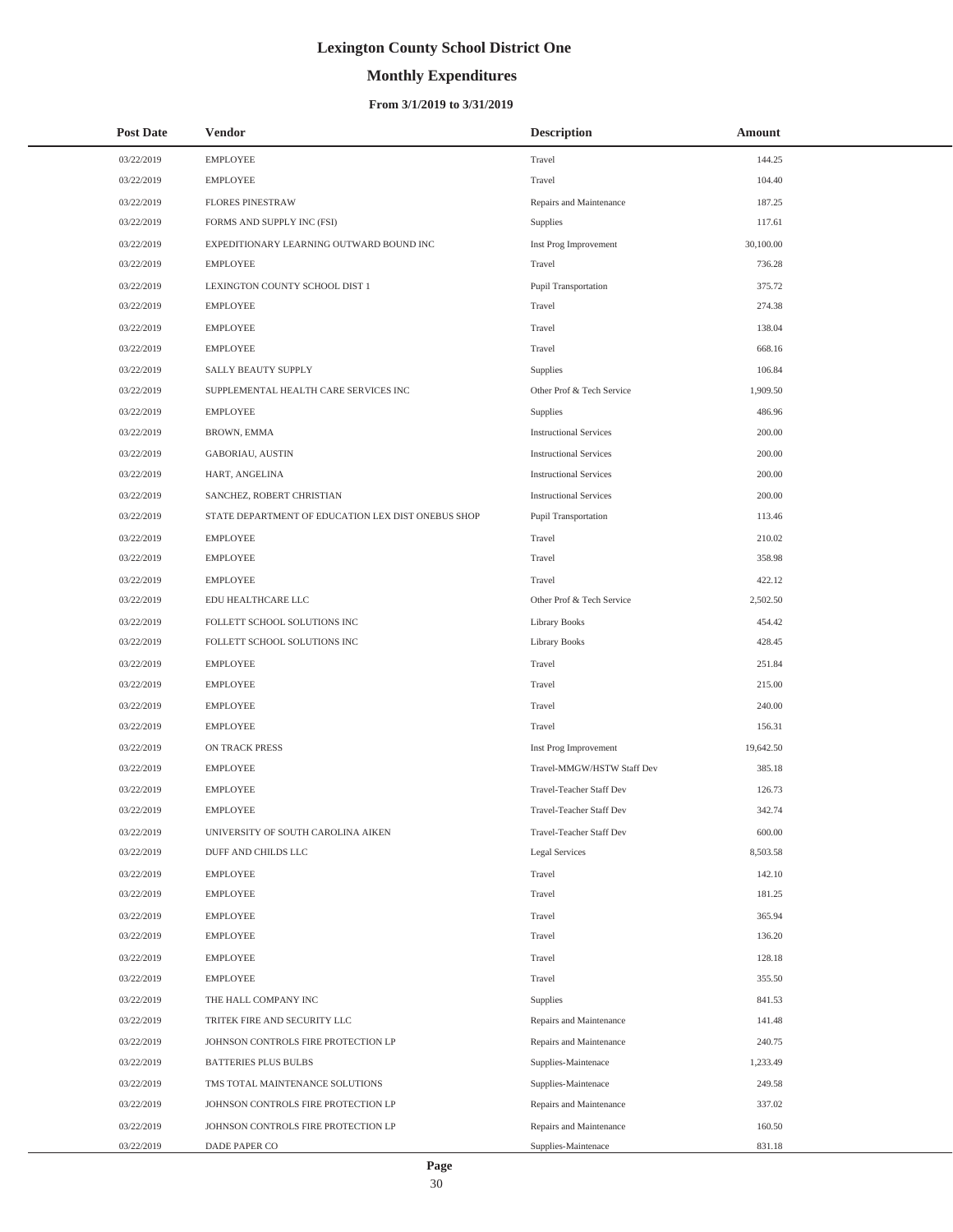# **Monthly Expenditures**

### **From 3/1/2019 to 3/31/2019**

| <b>Post Date</b> | <b>Vendor</b>                                   | <b>Description</b>         | Amount    |  |
|------------------|-------------------------------------------------|----------------------------|-----------|--|
| 03/22/2019       | JOHNSON CONTROLS FIRE PROTECTION LP             | Repairs and Maintenance    | 240.75    |  |
| 03/22/2019       | <b>BATTERIES PLUS BULBS</b>                     | Supplies-Maintenace        | 1,233.50  |  |
| 03/22/2019       | JOHNSON CONTROLS FIRE PROTECTION LP             | Repairs and Maintenance    | 160.50    |  |
| 03/22/2019       | ALPINE SALES INC                                | Supplies-Maintenace        | 227.91    |  |
| 03/22/2019       | JOHNSON CONTROLS FIRE PROTECTION LP             | Repairs and Maintenance    | 160.50    |  |
| 03/22/2019       | <b>SUPPLYWORKS</b>                              | Supplies-Maintenace        | 330.35    |  |
| 03/22/2019       | SANDLAPPER SOUND                                | Repairs and Maintenance    | 744.25    |  |
| 03/22/2019       | TUCKER MATERIALS                                | Supplies-Maintenace        | 194.74    |  |
| 03/22/2019       | JOHNSON CONTROLS FIRE PROTECTION LP             | Repairs and Maintenance    | 487.12    |  |
| 03/22/2019       | JOHNSON CONTROLS FIRE PROTECTION LP             | Repairs and Maintenance    | 160.50    |  |
| 03/22/2019       | SPICER ON CALL SERVICES                         | Repairs and Maintenance    | 1,717.56  |  |
| 03/22/2019       | COOK & BOARDMAN LLC                             | Supplies-Maintenace        | 131.61    |  |
| 03/22/2019       | MIDCAROLINA ELEC COOP INC                       | <b>Public Utilities</b>    | 36,808.00 |  |
| 03/22/2019       | JOHNSON CONTROLS FIRE PROTECTION LP             | Repairs and Maintenance    | 160.50    |  |
| 03/22/2019       | TMS TOTAL MAINTENANCE SOLUTIONS                 | Supplies-Maintenace        | 188.88    |  |
| 03/22/2019       | PALMETTO CONTROLS INC                           | Repairs and Maintenance    | 193.00    |  |
| 03/22/2019       | CATOE'S MOPED SHED INC                          | Supplies-Maintenace        | 192.39    |  |
| 03/22/2019       | <b>SUPPLYWORKS</b>                              | Supplies-Maintenace        | 129.04    |  |
| 03/22/2019       | <b>EMPLOYEE</b>                                 | Travel                     | 439.06    |  |
| 03/22/2019       | <b>EMPLOYEE</b>                                 | Travel                     | 906.02    |  |
| 03/22/2019       | <b>EMPLOYEE</b>                                 | Travel                     | 196.04    |  |
| 03/22/2019       | <b>EMPLOYEE</b>                                 | Travel                     | 248.50    |  |
| 03/22/2019       | <b>EMPLOYEE</b>                                 | Travel                     | 177.50    |  |
| 03/22/2019       | PITNEY BOWES (RENTMAINTSUPPLIES)                | Software Renewal/Agreemen  | 165.25    |  |
| 03/22/2019       | <b>MBM CORP</b>                                 | <b>Technology Supplies</b> | 705.00    |  |
| 03/22/2019       | DATA NETWORK SOLUTIONS                          | <b>Technology Supplies</b> | 1,542.06  |  |
| 03/22/2019       | <b>GATTIS PRO AUDIO</b>                         | <b>Technology Supplies</b> | 2,126.50  |  |
| 03/22/2019       | ACADEMIC SUPPLIER DBA RASIX COMPUTER CENTER INC | Supplies                   | 721.52    |  |
| 03/22/2019       | ACADEMIC SUPPLIER DBA RASIX COMPUTER CENTER INC | Supplies                   | 137.18    |  |
| 03/22/2019       | <b>EMPLOYEE</b>                                 | Travel                     | 128.00    |  |
| 03/22/2019       | <b>EMPLOYEE</b>                                 | Travel                     | 257.32    |  |
| 03/22/2019       | <b>EMPLOYEE</b>                                 | Travel                     | 128.00    |  |
| 03/22/2019       | <b>EMPLOYEE</b>                                 | Travel                     | 296.56    |  |
| 03/22/2019       | <b>EMPLOYEE</b>                                 | Travel                     | 128.00    |  |
| 03/22/2019       | <b>EMPLOYEE</b>                                 | Travel                     | 239.52    |  |
| 03/22/2019       | <b>EMPLOYEE</b>                                 | Travel                     | 347.71    |  |
| 03/22/2019       | <b>EMPLOYEE</b>                                 | Travel                     | 199.40    |  |
| 03/22/2019       | <b>EMPLOYEE</b>                                 | Travel                     | 106.26    |  |
| 03/22/2019       | <b>EMPLOYEE</b>                                 | Travel                     | 219.24    |  |
| 03/22/2019       | <b>EMPLOYEE</b>                                 | Travel                     | 127.48    |  |
| 03/22/2019       | <b>EMPLOYEE</b>                                 | Travel                     | 204.45    |  |
| 03/22/2019       | FREY SCIENTIFIC                                 | Supplies                   | $-4.02$   |  |
| 03/22/2019       | COSMOPROF                                       | Supplies                   | 2,566.93  |  |
| 03/22/2019       | <b>EMPLOYEE</b>                                 | Travel                     | 124.92    |  |
| 03/22/2019       | <b>EMPLOYEE</b>                                 | Travel                     | 123.81    |  |
| 03/22/2019       | <b>EMPLOYEE</b>                                 | Travel                     | 107.88    |  |
| 03/22/2019       | SCHOOL SPECIALTY INC                            | Supplies                   | 247.74    |  |
| 03/22/2019       | SCHOOL SPECIALTY INC                            | Supplies                   | 191.75    |  |

L,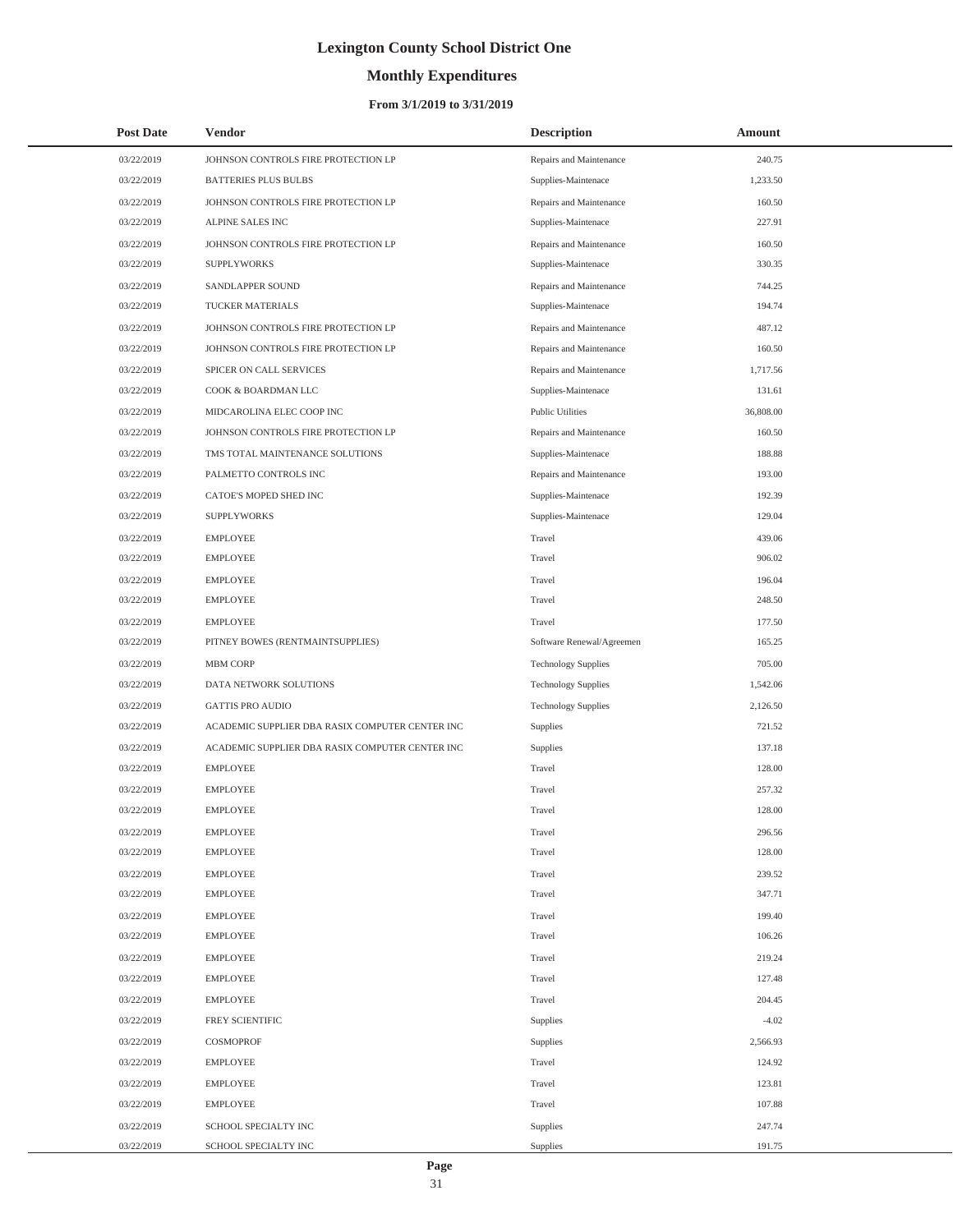# **Monthly Expenditures**

### **From 3/1/2019 to 3/31/2019**

| <b>Post Date</b> | Vendor                                          | <b>Description</b>         | Amount   |
|------------------|-------------------------------------------------|----------------------------|----------|
| 03/22/2019       | <b>EMPLOYEE</b>                                 | Travel                     | 105.99   |
| 03/22/2019       | PBL WORKS                                       | Travel                     | 2,300.00 |
| 03/22/2019       | <b>EMPLOYEE</b>                                 | Travel                     | 289.77   |
| 03/22/2019       | <b>USA SUPPLY</b>                               | Supplies                   | 669.82   |
| 03/22/2019       | <b>USA SUPPLY</b>                               | Supplies                   | 310.30   |
| 03/22/2019       | <b>USA SUPPLY</b>                               | Supplies                   | 430.14   |
| 03/22/2019       | <b>USA SUPPLY</b>                               | Supplies                   | 310.30   |
| 03/22/2019       | <b>EMPLOYEE</b>                                 | Pupil Activity             | 380.74   |
| 03/22/2019       | MODERN TURF INC                                 | Pupil Activity             | 931.66   |
| 03/22/2019       | EMERALD HIGH SCHOOL ATHLETIC DEPARTMENT         | Pupil Activity             | 250.00   |
| 03/22/2019       | SUN SOLUTIONS USA                               | Pupil Activity             | 107.39   |
| 03/22/2019       | <b>BSN SPORTS</b>                               | Pupil Activity             | 859.21   |
| 03/22/2019       | <b>IRMO HIGH SCHOOL</b>                         | Pupil Activity             | 275.00   |
| 03/22/2019       | <b>EMPLOYEE</b>                                 | Pupil Activity             | 314.60   |
| 03/22/2019       | X GRAIN SPORTWEAR                               | Pupil Activity             | 630.00   |
| 03/22/2019       | BLICK ART MATERIALS LLC                         | Supplies                   | 325.31   |
| 03/25/2019       | SCHOOL SPECIALTY INC                            | Supplies                   | 801.85   |
| 03/25/2019       | FORMS AND SUPPLY INC (FSI)                      | Supplies                   | 124.75   |
| 03/25/2019       | SCHOOL SPECIALTY INC                            | Supplies                   | 332.82   |
| 03/25/2019       | TRIUNE MARKETING CO                             | Supplies                   | 1,011.15 |
| 03/25/2019       | <b>EMPLOYEE</b>                                 | Travel                     | 809.00   |
| 03/25/2019       | ACADEMIC SUPPLIER DBA RASIX COMPUTER CENTER INC | Supplies                   | 896.38   |
| 03/25/2019       | ACCURATE LABEL DESIGNS INC                      | Supplies                   | 660.00   |
| 03/25/2019       | TRIUNE MARKETING CO                             | Supplies                   | 361.13   |
| 03/25/2019       | DELL COMPUTERS                                  | <b>Technology Supplies</b> | 991.88   |
| 03/25/2019       | FORMS AND SUPPLY INC (FSI)                      | Supplies                   | 707.69   |
| 03/25/2019       | <b>SC DECA</b>                                  | Travel                     | 125.00   |
| 03/25/2019       | FOLLETT SCHOOL SOLUTIONS INC                    | <b>Library Books</b>       | 1,004.42 |
| 03/25/2019       | DEMCO INC                                       | Supplies                   | 147.34   |
| 03/25/2019       | NEXSEN PRUET LLC                                | Legal Services             | 162.00   |
| 03/25/2019       | FORMS AND SUPPLY INC (FSI)                      | Supplies                   | 106.49   |
| 03/25/2019       | <b>BLANCHARD MACHINERY</b>                      | Repairs and Maintenance    | 584.18   |
| 03/25/2019       | <b>SUPPLYWORKS</b>                              | Supplies-Maintenace        | 324.04   |
| 03/25/2019       | DAKTRONICS INC                                  | Supplies-Maintenace        | 428.00   |
| 03/25/2019       | CENTRAL POLY BAG CORPORATION                    | Supplies-Maintenace        | 419.44   |
| 03/25/2019       | <b>WW GRAINGER</b>                              | Supplies-Maintenace        | 395.48   |
| 03/25/2019       | <b>WW GRAINGER</b>                              | Supplies-Maintenace        | 395.46   |
| 03/25/2019       | <b>WW GRAINGER</b>                              | Supplies-Maintenace        | 395.47   |
| 03/25/2019       | JOHNSON CONTROLS FIRE PROTECTION LP             | Repairs and Maintenance    | 3,526.34 |
| 03/25/2019       | <b>WW GRAINGER</b>                              | Supplies-Maintenace        | 395.47   |
| 03/25/2019       | DADE PAPER CO                                   | Supplies-Maintenace        | 661.37   |
| 03/25/2019       | JOHNSON CONTROLS FIRE PROTECTION LP             | Repairs and Maintenance    | 2,286.81 |
| 03/25/2019       | PARKER, LACIE                                   | Pupil Transportation       | 131.20   |
| 03/25/2019       | WILLIAMSON, TOBIE                               | Pupil Transportation       | 212.00   |
| 03/25/2019       | CAMCOR                                          | <b>Technology Supplies</b> | 1,658.10 |
| 03/25/2019       | CAMCOR                                          | <b>Technology Supplies</b> | 677.01   |
| 03/25/2019       | CAMCOR                                          | <b>Technology Supplies</b> | 1,444.29 |
| 03/25/2019       | CAMCOR                                          | <b>Technology Supplies</b> | 866.57   |

 $\overline{a}$ 

L,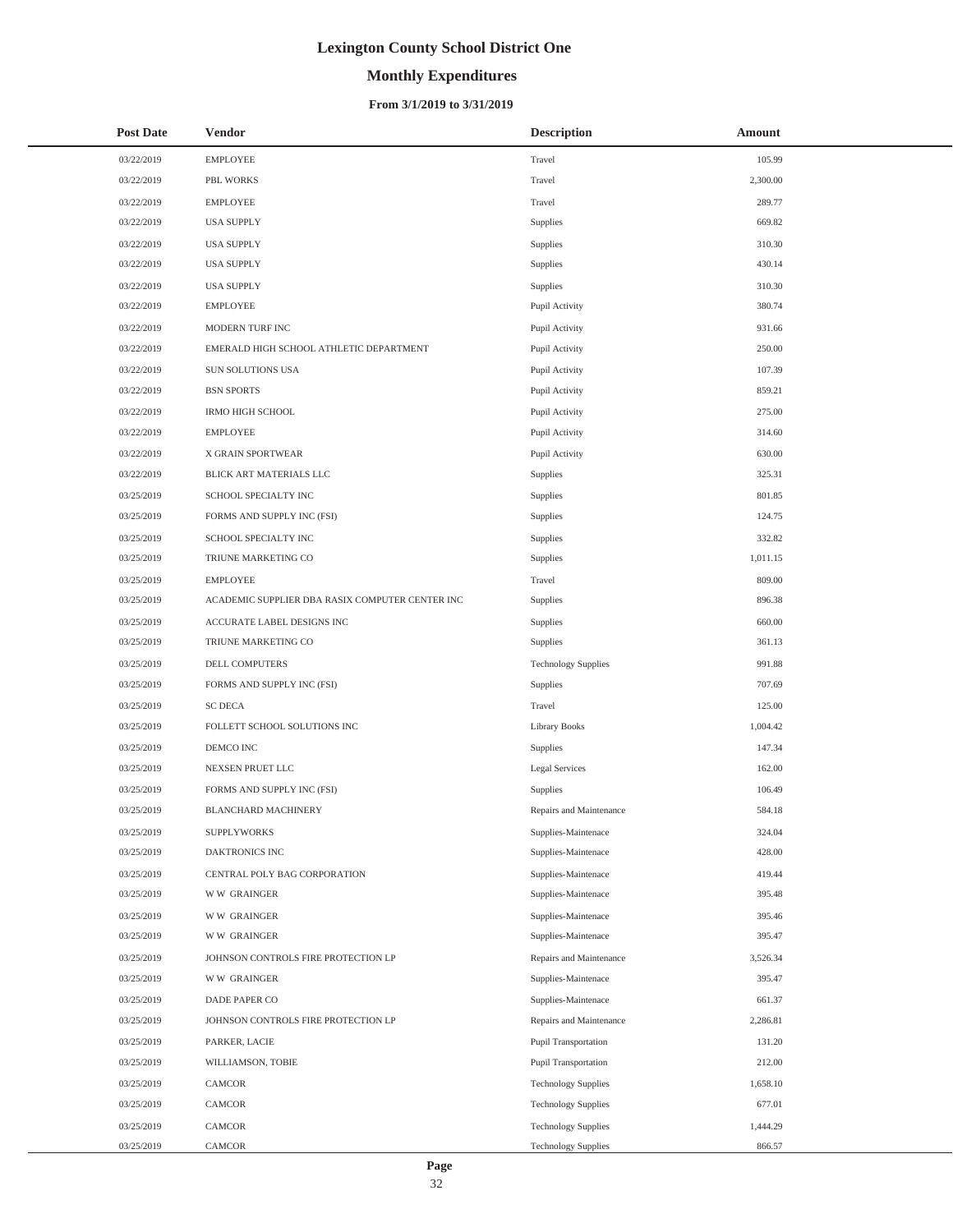# **Monthly Expenditures**

### **From 3/1/2019 to 3/31/2019**

| <b>Post Date</b> | <b>Vendor</b>                                   | <b>Description</b>         | Amount    |
|------------------|-------------------------------------------------|----------------------------|-----------|
| 03/25/2019       | <b>CAMCOR</b>                                   | <b>Technology Supplies</b> | 194.08    |
| 03/25/2019       | CAMCOR                                          | <b>Technology Supplies</b> | 405.06    |
| 03/25/2019       | <b>CAMCOR</b>                                   | <b>Technology Supplies</b> | 194.08    |
| 03/25/2019       | CAMCOR                                          | <b>Technology Supplies</b> | 388.16    |
| 03/25/2019       | CAMCOR                                          | <b>Technology Supplies</b> | 577.71    |
| 03/25/2019       | CAMCOR                                          | <b>Technology Supplies</b> | 194.08    |
| 03/25/2019       | CAMCOR                                          | <b>Technology Supplies</b> | 162.34    |
| 03/25/2019       | CAMCOR                                          | <b>Technology Supplies</b> | 866.57    |
| 03/25/2019       | CAMCOR                                          | <b>Technology Supplies</b> | 333.97    |
| 03/25/2019       | BISHOP, CATHERINE H                             | Inst Prog Improvement      | 13,445.71 |
| 03/25/2019       | ENLOWS AUTO SUPPLY                              | Supplies                   | 216.87    |
| 03/25/2019       | <b>SC DECA</b>                                  | Pupil Transportation       | 250.00    |
| 03/25/2019       | SCHOOL SPECIALTY INC                            | Supplies                   | 121.85    |
| 03/25/2019       | <b>BOOKSOURCE</b>                               | Supplies                   | 305.76    |
| 03/25/2019       | CAMCOR                                          | Supplies                   | 849.47    |
| 03/25/2019       | <b>GRIMCO INC</b>                               | Technology Equipment D F   | 19,114.65 |
| 03/25/2019       | <b>EMPLOYEE</b>                                 | Travel                     | 557.96    |
| 03/25/2019       | SCHOOL SPECIALTY INC                            | Supplies                   | 561.66    |
| 03/25/2019       | UNIVERSITY OF SOUTH CAROLINA                    | Travel                     | 398.00    |
| 03/25/2019       | MUSIC AND ARTS CENTER                           | Supplies                   | 4,475.81  |
| 03/25/2019       | ACADEMIC SUPPLIER DBA RASIX COMPUTER CENTER INC | Supplies                   | 106.95    |
| 03/25/2019       | BLICK ART MATERIALS LLC                         | Pupil Activity             | 269.61    |
| 03/25/2019       | FORMS AND SUPPLY INC (FSI)                      | Pupil Activity             | 120.75    |
| 03/25/2019       | SCHOOL SPECIALTY INC                            | Pupil Activity             | 2,301.04  |
| 03/25/2019       | FOLLETT SCHOOL SOLUTIONS INC                    | Pupil Activity             | 1,426.06  |
| 03/25/2019       | ASH, DAVID                                      | Pupil Activity             | 114.70    |
| 03/25/2019       | TURNER, ROBBIE                                  | Pupil Activity             | 109.00    |
| 03/25/2019       | PERFORMANCE HEALTH SUPPLY INC DBA MEDCO SUPPLY  | Pupil Activity             | 518.20    |
| 03/25/2019       | <b>BSN SPORTS</b>                               | Pupil Activity             | 373.43    |
| 03/25/2019       | T AND T SPORTS                                  | Pupil Activity             | 2,020.16  |
| 03/25/2019       | PENSA, BART                                     | Pupil Activity             | 129.90    |
| 03/25/2019       | RIDGEWAY, DOUGLAS JAMES                         | Pupil Activity             | 177.60    |
| 03/25/2019       | SHAY, THOMAS                                    | Pupil Activity             | 129.90    |
| 03/25/2019       | WOODRING, JIM                                   | Pupil Activity             | 142.50    |
| 03/25/2019       | DANIELS, ANDREW T                               | Pupil Activity             | 145.20    |
| 03/25/2019       | RIDGEWAY, DOUGLAS JAMES                         | Pupil Activity             | 164.10    |
| 03/25/2019       | COMBS, OBIE                                     | Pupil Activity             | 109.00    |
| 03/25/2019       | EMPLOYEE                                        | Pupil Activity             | 113.33    |
| 03/25/2019       | ABBOTT, STEVEN M                                | Pupil Activity             | 115.10    |
| 03/25/2019       | MANDISH, CRAIG                                  | Pupil Activity             | 116.00    |
| 03/25/2019       | PARADISE, DON                                   | Pupil Activity             | 100.70    |
| 03/25/2019       | MYHILL, KEVIN                                   | Pupil Activity             | 107.00    |
| 03/25/2019       | RAYLE, JON                                      | Pupil Activity             | 119.60    |
| 03/25/2019       | USTA SOUTH CAROLINA                             | Pupil Activity             | 125.00    |
| 03/25/2019       | BAILEY, JOHN RYAN                               | Pupil Activity             | 129.00    |
| 03/25/2019       | HARDEN, MARK A                                  | Pupil Activity             | 204.60    |
| 03/25/2019       | HAYWOOD, CHARLES R                              | Pupil Activity             | 484.80    |
| 03/25/2019       | <b>BSN SPORTS</b>                               | Pupil Activity             | 561.75    |

 $\overline{a}$  $\overline{a}$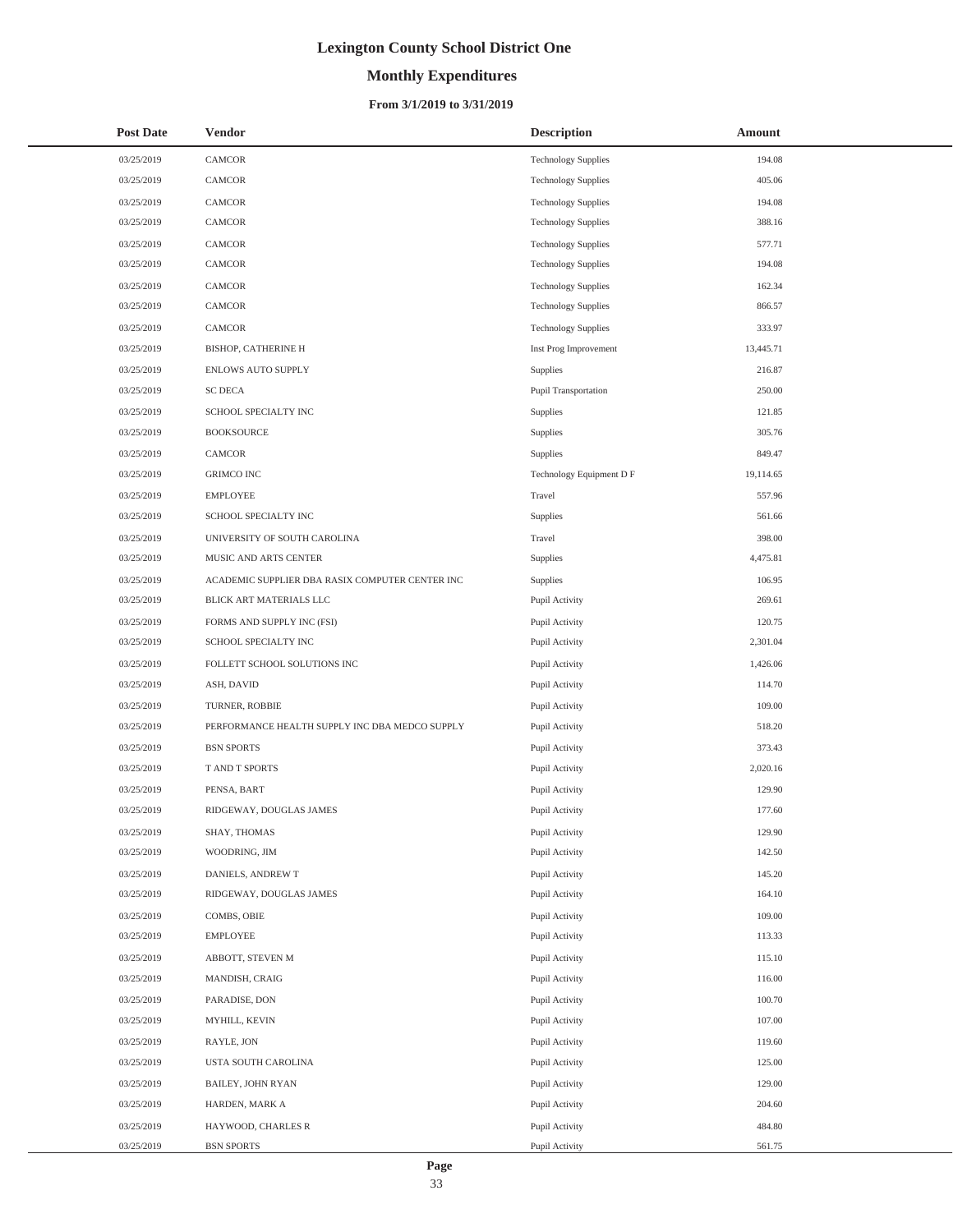# **Monthly Expenditures**

### **From 3/1/2019 to 3/31/2019**

| <b>Post Date</b> | <b>Vendor</b>                               | <b>Description</b>      | Amount   |
|------------------|---------------------------------------------|-------------------------|----------|
| 03/25/2019       | DARGAN LYBRAND FENCING INC                  | Pupil Activity          | 5,900.00 |
| 03/25/2019       | CLINTON W SEASE FARM LLC                    | Supplies                | 696.00   |
| 03/25/2019       | THE OFFICE PAL INC                          | Supplies                | 413.36   |
| 03/26/2019       | FORMS AND SUPPLY INC (FSI)                  | Supplies                | 591.09   |
| 03/26/2019       | SCHOOL SPECIALTY INC                        | Supplies                | 156.63   |
| 03/26/2019       | SCHOOL SPECIALTY INC                        | Supplies                | 421.87   |
| 03/26/2019       | SC DEPARTMENT OF REVENUE (SALES TAX RETURN) | Supplies                | 175.00   |
| 03/26/2019       | SCHOOL NURSE SUPPLY INC                     | Supplies                | 2,499.99 |
| 03/26/2019       | FTW ROBOTICS LLC                            | Supplies                | 494.34   |
| 03/26/2019       | FORMS AND SUPPLY INC (FSI)                  | Supplies                | 221.35   |
| 03/26/2019       | STAR MUSIC CO                               | Repairs and Maintenance | 1,086.00 |
| 03/26/2019       | FORMS AND SUPPLY INC (FSI)                  | Supplies                | 127.42   |
| 03/26/2019       | SC DEPARTMENT OF REVENUE (SALES TAX RETURN) | Supplies                | 220.50   |
| 03/26/2019       | WASHINGTON MUSIC CENTER INC                 | Supplies                | 3,150.00 |
| 03/26/2019       | FORMS AND SUPPLY INC (FSI)                  | Supplies                | 4,560.04 |
| 03/26/2019       | PERFECTION LEARNING CORP                    | Supplies                | 912.44   |
| 03/26/2019       | PINE PRESS OF LEXINGTON INC                 | Supplies                | 210.20   |
| 03/26/2019       | SCHOOL SPECIALTY INC                        | Supplies                | 574.25   |
| 03/26/2019       | FORMS AND SUPPLY INC (FSI)                  | Supplies                | 106.07   |
| 03/26/2019       | METALS AND ALLOYS CO LLC                    | Supplies                | 1,831.63 |
| 03/26/2019       | FORMS AND SUPPLY INC (FSI)                  | Supplies                | 525.12   |
| 03/26/2019       | <b>CAPITOL TOURS</b>                        | Pupil Transportation    | 1,500.00 |
| 03/26/2019       | FORMS AND SUPPLY INC (FSI)                  | Supplies                | 500.00   |
| 03/26/2019       | <b>BROWN INDUSTRIES INC</b>                 | Supplies                | 648.00   |
| 03/26/2019       | <b>CAROLINA IDEAS</b>                       | Supplies                | 2,180.12 |
| 03/26/2019       | CHEERLEADING COMPANY                        | Supplies                | 404.55   |
| 03/26/2019       | PECKNEL MUSIC CO INC                        | Supplies                | 240.75   |
| 03/26/2019       | FORMS AND SUPPLY INC (FSI)                  | Supplies                | 124.58   |
| 03/26/2019       | JUNIOR LIBRARY GUILD                        | <b>Library Books</b>    | 3,503.90 |
| 03/26/2019       | <b>EMPOWERING WRITERS LLC</b>               | Supplies                | 499.95   |
| 03/26/2019       | FORMS AND SUPPLY INC (FSI)                  | Supplies                | 844.60   |
| 03/26/2019       | ACTION SUPPLY PRODUCTS INC                  | Supplies-Maintenace     | 975.40   |
| 03/26/2019       | <b>WW GRAINGER</b>                          | Supplies-Maintenace     | 206.85   |
| 03/26/2019       | <b>SUPPLYWORKS</b>                          | Supplies-Maintenace     | 254.23   |
| 03/26/2019       | TMS TOTAL MAINTENANCE SOLUTIONS             | Supplies-Maintenace     | 105.93   |
| 03/26/2019       | <b>SUPPLYWORKS</b>                          | Supplies-Maintenace     | 222.77   |
| 03/26/2019       | <b>WW GRAINGER</b>                          | Supplies-Maintenace     | 136.96   |
| 03/26/2019       | <b>SUPPLYWORKS</b>                          | Supplies-Maintenace     | 257.83   |
| 03/26/2019       | <b>WW GRAINGER</b>                          | Supplies-Maintenace     | 1,069.98 |
| 03/26/2019       | <b>SUPPLYWORKS</b>                          | Supplies-Maintenace     | 334.32   |
| 03/26/2019       | SOUTHEASTERN PAPER GROUP                    | Supplies-Maintenace     | 1,615.26 |
| 03/26/2019       | <b>SUPPLYWORKS</b>                          | Supplies-Maintenace     | 116.90   |
| 03/26/2019       | SOUTHEASTERN PAPER GROUP                    | Supplies-Maintenace     | 1,388.18 |
| 03/26/2019       | TMS TOTAL MAINTENANCE SOLUTIONS             | Supplies-Maintenace     | 131.48   |
| 03/26/2019       | SOUTHEASTERN PAPER GROUP                    | Supplies-Maintenace     | 1,041.14 |
| 03/26/2019       | MAYER ELECTRIC SUPPLY COMPANY INC           | Supplies-Maintenace     | 1,037.74 |
| 03/26/2019       | <b>SUPPLYWORKS</b>                          | Supplies-Maintenace     | 302.17   |
| 03/26/2019       | REHABMART LLC                               | Supplies                | 202.22   |

 $\overline{\phantom{0}}$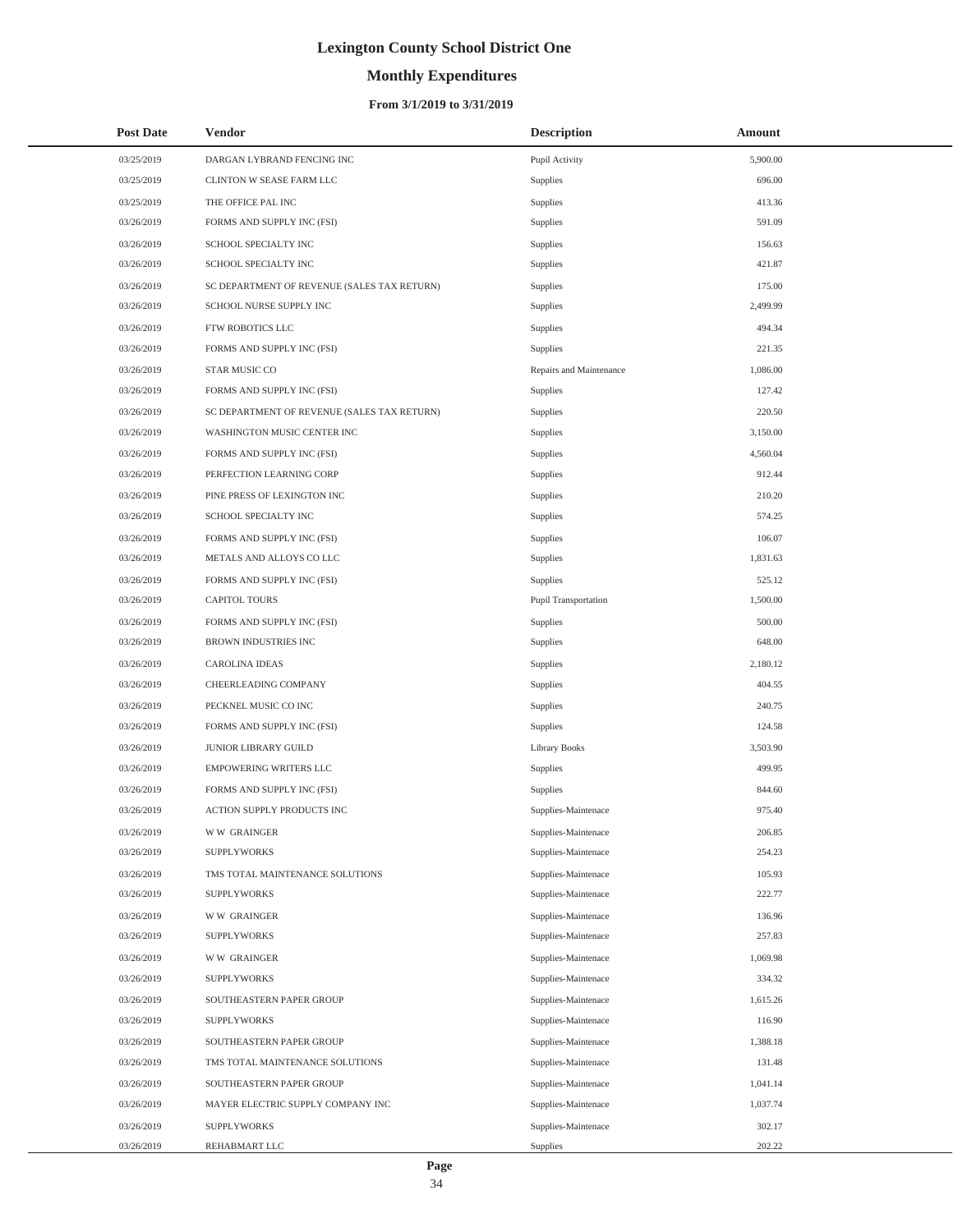# **Monthly Expenditures**

### **From 3/1/2019 to 3/31/2019**

| <b>Post Date</b> | Vendor                                             | <b>Description</b>         | Amount       |  |
|------------------|----------------------------------------------------|----------------------------|--------------|--|
| 03/26/2019       | HOUGHTON MIFFLIN HARCOURT PUBLISHING CO            | Supplies                   | 1,713.59     |  |
| 03/26/2019       | HP INC                                             | <b>Technology Supplies</b> | 392.78       |  |
| 03/26/2019       | ACADEMIC SUPPLIER DBA RASIX COMPUTER CENTER INC    | Supplies                   | 695.11       |  |
| 03/26/2019       | HENRY SCHEIN INC MEDICAL SPECIAL MARKETS           | Supplies                   | 596.32       |  |
| 03/26/2019       | FTW ROBOTICS LLC                                   | Supplies                   | 1,859.64     |  |
| 03/26/2019       | WARDS NATURAL SCIENCE EST LLC                      | Supplies                   | 125.51       |  |
| 03/26/2019       | GS2 ENGINEERING INC                                | <b>Building</b>            | 4,181.05     |  |
| 03/26/2019       | H G REYNOLDS COMPANY INC                           | <b>Building</b>            | 1,058,886.78 |  |
| 03/26/2019       | FORMS AND SUPPLY INC (FSI)                         | Pupil Activity             | 119.80       |  |
| 03/26/2019       | <b>BREAKOUT EDU</b>                                | Pupil Activity             | 294.25       |  |
| 03/26/2019       | PECKNEL MUSIC CO INC                               | Pupil Activity             | 839.90       |  |
| 03/26/2019       | PERFECTION LEARNING CORP                           | Pupil Activity             | 1,552.01     |  |
| 03/26/2019       | UNIFORM ADVANTAGE                                  | Pupil Activity             | 436.36       |  |
| 03/26/2019       | T AND T SPORTS                                     | Pupil Activity             | 1,075.35     |  |
| 03/26/2019       | <b>BSN SPORTS</b>                                  | Pupil Activity             | 427.96       |  |
| 03/26/2019       | T AND T SPORTS                                     | Pupil Activity             | 496.21       |  |
| 03/26/2019       | T AND T SPORTS                                     | Pupil Activity             | 244.23       |  |
| 03/26/2019       | <b>BSN SPORTS</b>                                  | Pupil Activity             | 235.41       |  |
| 03/27/2019       | SC DEPARTMENT OF JUVENILE JUSTICE (FISCAL AFFAIRS) | Tuition-LEA                | 177.65       |  |
| 03/27/2019       | ACADEMIC SUPPLIER DBA RASIX COMPUTER CENTER INC    | Supplies                   | 1,064.13     |  |
| 03/27/2019       | POLLOCK COMPANY                                    | Supplies                   | 214.00       |  |
| 03/27/2019       | PROJECT LEAD THE WAY INC                           | Supplies                   | 548.00       |  |
| 03/27/2019       | ACCURATE LABEL DESIGNS INC                         | Supplies                   | 1,100.00     |  |
| 03/27/2019       | MUSICIAN SUPPLY                                    | Repairs and Maintenance    | 660.00       |  |
| 03/27/2019       | RYDIN DECAL                                        | Printing and Binding       | 1,131.00     |  |
| 03/27/2019       | FORMS AND SUPPLY INC (FSI)                         | Supplies                   | 1,260.89     |  |
| 03/27/2019       | <b>SIGN A RAMA</b>                                 | Supplies                   | 203.30       |  |
| 03/27/2019       | IT WORKS 3D                                        | Supplies                   | 250.00       |  |
| 03/27/2019       | <b>APPLE INC</b>                                   | <b>Technology Supplies</b> | 1,122.43     |  |
| 03/27/2019       | SC DEPARTMENT OF JUVENILE JUSTICE (FISCAL AFFAIRS) | Tuition-LEA                | 348.00       |  |
| 03/27/2019       | MUSICIAN SUPPLY                                    | Supplies                   | 430.12       |  |
| 03/27/2019       | <b>CERTIFIED TRANSLATION SERVICES</b>              | Other Prof & Tech Service  | 130.00       |  |
| 03/27/2019       | <b>TEACH TOWN</b>                                  | Supplies                   | 3,594.70     |  |
| 03/27/2019       | ZOO PHONICS                                        | Supplies                   | 759.90       |  |
| 03/27/2019       | REPUBLIC SERVICES INC                              | Other Property Services    | 295.00       |  |
| 03/27/2019       | PALMETTO PROPANE                                   | Supplies-Maintenace        | 671.33       |  |
| 03/27/2019       | WP LAW INC                                         | Repairs and Maintenance    | 2,713.96     |  |
| 03/27/2019       | REPUBLIC SERVICES INC                              | Other Property Services    | 960.00       |  |
| 03/27/2019       | HYMAN PAPER CO INC                                 | Supplies-Maintenace        | 1,799.00     |  |
| 03/27/2019       | CULLUM SERVICES INC                                | Repairs and Maintenance    | 390.05       |  |
| 03/27/2019       | REPUBLIC SERVICES INC                              | Other Property Services    | 512.00       |  |
| 03/27/2019       | REPUBLIC SERVICES INC                              | Other Property Services    | 768.00       |  |
| 03/27/2019       | REPUBLIC SERVICES INC                              | Other Property Services    | 768.00       |  |
| 03/27/2019       | CULLUM SERVICES INC                                | Repairs and Maintenance    | 390.00       |  |
| 03/27/2019       | REPUBLIC SERVICES INC                              | Other Property Services    | 768.00       |  |
| 03/27/2019       | REPUBLIC SERVICES INC                              | Other Property Services    | 1,024.00     |  |
| 03/27/2019       | REPUBLIC SERVICES INC                              | Other Property Services    | 256.00       |  |
| 03/27/2019       | REPUBLIC SERVICES INC                              | Other Property Services    | 768.00       |  |

 $\overline{\phantom{0}}$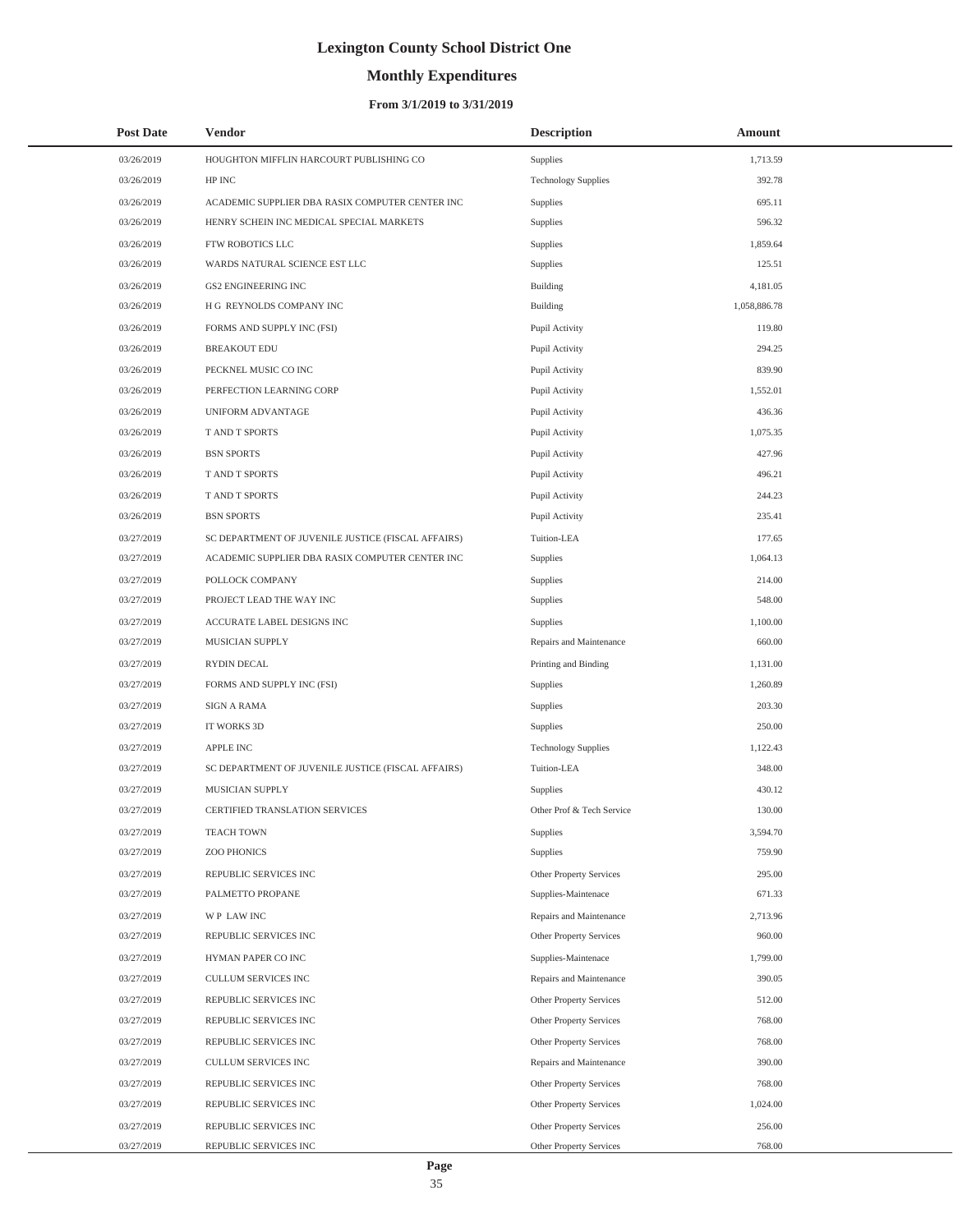# **Monthly Expenditures**

| <b>Post Date</b> | <b>Vendor</b>                               | <b>Description</b>         | Amount   |
|------------------|---------------------------------------------|----------------------------|----------|
| 03/27/2019       | REPUBLIC SERVICES INC                       | Other Property Services    | 512.00   |
| 03/27/2019       | REPUBLIC SERVICES INC                       | Other Property Services    | 512.00   |
| 03/27/2019       | REPUBLIC SERVICES INC                       | Other Property Services    | 386.00   |
| 03/27/2019       | REPUBLIC SERVICES INC                       | Other Property Services    | 512.00   |
| 03/27/2019       | REPUBLIC SERVICES INC                       | Other Property Services    | 448.00   |
| 03/27/2019       | REPUBLIC SERVICES INC                       | Other Property Services    | 768.00   |
| 03/27/2019       | REPUBLIC SERVICES INC                       | Other Property Services    | 768.00   |
| 03/27/2019       | SOUTHEASTERN PAPER GROUP                    | Supplies-Maintenace        | 1,789.04 |
| 03/27/2019       | REPUBLIC SERVICES INC                       | Other Property Services    | 512.00   |
| 03/27/2019       | DADE PAPER CO                               | Supplies-Maintenace        | 755.85   |
| 03/27/2019       | PALMETTO PROPANE                            | Energy                     | 745.70   |
| 03/27/2019       | REPUBLIC SERVICES INC                       | Other Property Services    | 512.00   |
| 03/27/2019       | CULLUM SERVICES INC                         | Repairs and Maintenance    | 451.39   |
| 03/27/2019       | REPUBLIC SERVICES INC                       | Other Property Services    | 512.00   |
| 03/27/2019       | REPUBLIC SERVICES INC                       | Other Property Services    | 512.00   |
| 03/27/2019       | REPUBLIC SERVICES INC                       | Other Property Services    | 768.00   |
| 03/27/2019       | REPUBLIC SERVICES INC                       | Other Property Services    | 512.00   |
| 03/27/2019       | REPUBLIC SERVICES INC                       | Other Property Services    | 512.00   |
| 03/27/2019       | REPUBLIC SERVICES INC                       | Other Property Services    | 512.00   |
| 03/27/2019       | REPUBLIC SERVICES INC                       | Other Property Services    | 512.00   |
| 03/27/2019       | DADE PAPER CO                               | Supplies-Maintenace        | 377.92   |
| 03/27/2019       | REPUBLIC SERVICES INC                       | Other Property Services    | 512.00   |
| 03/27/2019       | REPUBLIC SERVICES INC                       | Other Property Services    | 512.00   |
| 03/27/2019       | REPUBLIC SERVICES INC                       | Other Property Services    | 512.00   |
| 03/27/2019       | P AND S CONSTRUCTION COMPANY INC            | Repairs and Maintenance    | 303.75   |
| 03/27/2019       | REPUBLIC SERVICES INC                       | Other Property Services    | 512.00   |
| 03/27/2019       | REPUBLIC SERVICES INC                       | Other Property Services    | 512.00   |
| 03/27/2019       | REPUBLIC SERVICES INC                       | Other Property Services    | 512.00   |
| 03/27/2019       | REPUBLIC SERVICES INC                       | Other Property Services    | 512.00   |
| 03/27/2019       | MIDSTATE AUTO/ELECTRICAL REPAIR INC         | Repairs and Maintenance    | 1,530.24 |
| 03/27/2019       | SC DEPARTMENT OF ADMINISTRATION             | Repairs and Maintenance    | 7,473.17 |
| 03/27/2019       | CHECKER YELLOW CAB CO INC                   | Pupil Transportation       | 3,783.50 |
| 03/27/2019       | SC DEPARTMENT OF ADMINISTRATION             | Communication              | 305.58   |
| 03/27/2019       | APPLE INC                                   | <b>Technology Supplies</b> | 459.03   |
| 03/27/2019       | APPLE INC                                   | <b>Technology Supplies</b> | 203.30   |
| 03/27/2019       | APPLE INC                                   | <b>Technology Supplies</b> | 203.30   |
| 03/27/2019       | TELCOM OF SOUTH CAROLINA INC                | <b>Technology Supplies</b> | 330.00   |
| 03/27/2019       | APPLE INC                                   | <b>Technology Supplies</b> | 203.30   |
| 03/27/2019       | APPLE INC                                   | <b>Technology Supplies</b> | 203.30   |
| 03/27/2019       | APPLE INC                                   | <b>Technology Supplies</b> | 203.30   |
| 03/27/2019       | ETA HAND2MIND                               | Supplies                   | 445.28   |
| 03/27/2019       | <b>CAPITOL TOURS</b>                        | Pupil Transportation       | 634.40   |
| 03/27/2019       | APPLE INC                                   | <b>Technology Supplies</b> | 851.72   |
| 03/27/2019       | ED SMITH LUMBER MILL INC                    | Supplies                   | 2,172.27 |
| 03/27/2019       | IT WORKS 3D                                 | <b>Technology Supplies</b> | 2,374.04 |
| 03/27/2019       | SC DEPARTMENT OF REVENUE (SALES TAX RETURN) | <b>Technology Supplies</b> | 166.18   |
| 03/27/2019       | LEARNING WITHOUT TEARS                      | Supplies                   | 427.48   |
| 03/27/2019       | SCHOOL SPECIALTY INC                        | Supplies                   | 196.99   |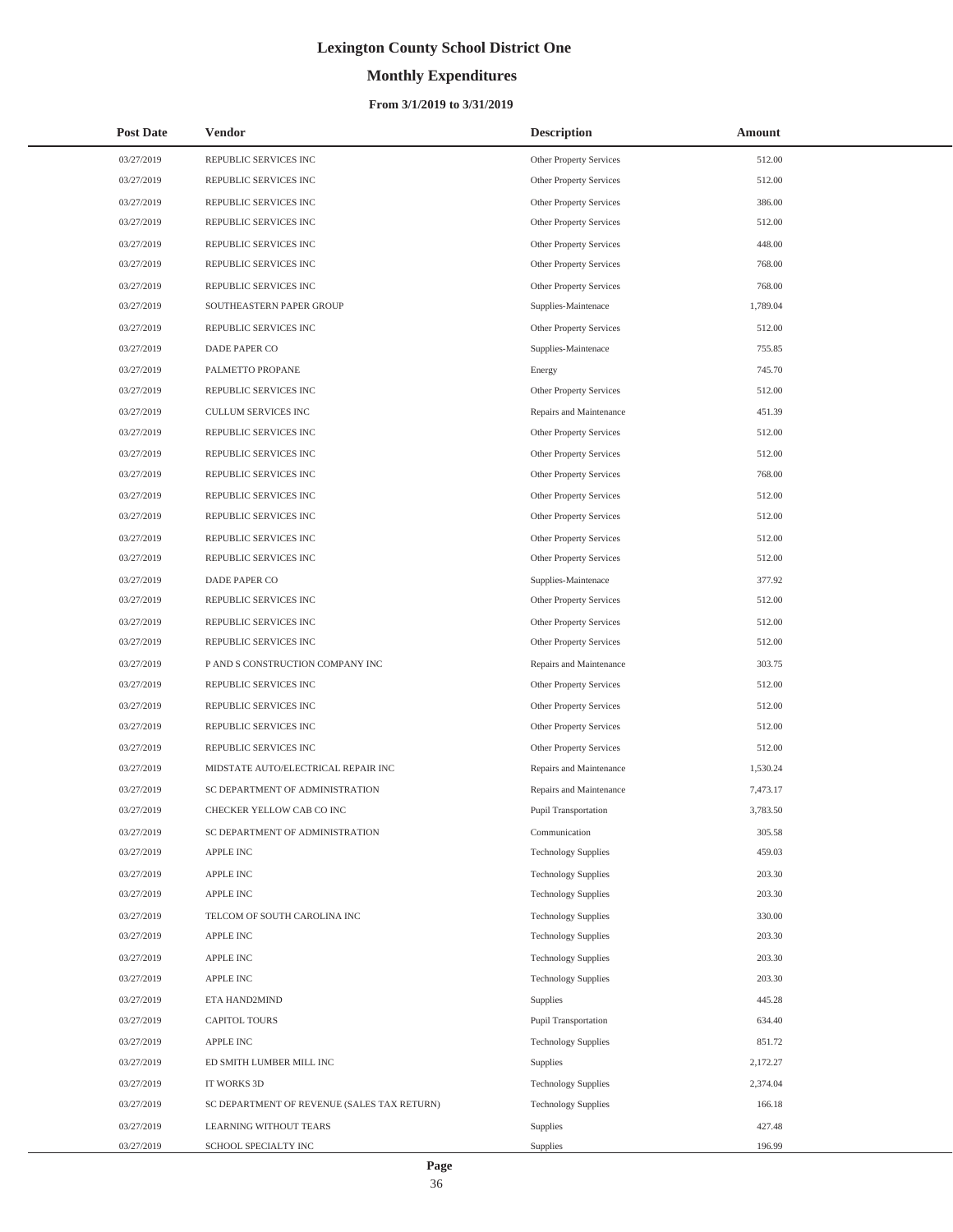# **Monthly Expenditures**

### **From 3/1/2019 to 3/31/2019**

| <b>Post Date</b> | <b>Vendor</b>                               | <b>Description</b>        | <b>Amount</b> |  |
|------------------|---------------------------------------------|---------------------------|---------------|--|
| 03/27/2019       | WARDS NATURAL SCIENCE EST LLC               | Supplies                  | 299.49        |  |
| 03/27/2019       | DILLON SUPPLY COMPANY                       | Supplies-Maintenace       | 153.47        |  |
| 03/27/2019       | <b>HEINEMANN</b>                            | Library Books             | 3,843.73      |  |
| 03/27/2019       | MUSICIAN SUPPLY                             | Pupil Activity            | 160.34        |  |
| 03/27/2019       | IT WORKS 3D                                 | Pupil Activity            | 495.00        |  |
| 03/27/2019       | RIDGEWAY, DOUGLAS JAMES                     | Pupil Activity            | 104.10        |  |
| 03/27/2019       | SELLE, MICHAEL W                            | Pupil Activity            | 115.80        |  |
| 03/27/2019       | CROMER, ANTHONY                             | Pupil Activity            | 108.60        |  |
| 03/27/2019       | MAURER, MARK R                              | Pupil Activity            | 136.20        |  |
| 03/27/2019       | PEEL, RUSSELL                               | Pupil Activity            | 108.60        |  |
| 03/27/2019       | SELLE, MICHAEL W                            | Pupil Activity            | 112.20        |  |
| 03/27/2019       | SMITH, JAMES ASHLEY                         | Pupil Activity            | 129.00        |  |
| 03/27/2019       | HEWITT, GEORGE                              | Pupil Activity            | 104.50        |  |
| 03/27/2019       | WARD, RANDY B                               | Pupil Activity            | 120.70        |  |
| 03/27/2019       | COMBS, OBIE                                 | Pupil Activity            | 111.70        |  |
| 03/27/2019       | TURGEON, ROBERT L                           | Pupil Activity            | 104.50        |  |
| 03/27/2019       | GREENE, CHRISTOPHER                         | Pupil Activity            | 150.00        |  |
| 03/27/2019       | GREENE, CHRISTOPHER                         | Pupil Activity            | 450.00        |  |
| 03/27/2019       | CORLEY, DONNA JO                            | Pupil Activity            | 110.60        |  |
| 03/27/2019       | CORLEY, WAYNE                               | Pupil Activity            | 107.00        |  |
| 03/27/2019       | FARIAS-PEREZ, CARLOS                        | Pupil Activity            | 118.30        |  |
| 03/27/2019       | FLICKER, SCOTT                              | Pupil Activity            | 112.00        |  |
| 03/27/2019       | AGUIAR, SCOTT                               | Pupil Activity            | 101.50        |  |
| 03/27/2019       | KRAMER, WILLIAM S                           | Pupil Activity            | 140.70        |  |
| 03/27/2019       | POZSIK, JOSHUA E                            | Pupil Activity            | 132.60        |  |
| 03/27/2019       | SAUNDERS, LARRY J                           | Pupil Activity            | 129.00        |  |
| 03/27/2019       | TANVERDI, JOHN                              | Pupil Activity            | 114.70        |  |
| 03/27/2019       | <b>BSN SPORTS</b>                           | Pupil Activity            | 821.76        |  |
| 03/27/2019       | THE TROPHY & AWARDS CENTER                  | Pupil Activity            | 402.86        |  |
| 03/27/2019       | GAMEDAY TURF LLC                            | Pupil Activity            | 990.00        |  |
| 03/27/2019       | <b>BOATHOUSE SPORTS</b>                     | Pupil Activity            | 2,492.80      |  |
| 03/28/2019       | PALMETTO STRINGS                            | Repairs and Maintenance   | 150.00        |  |
| 03/28/2019       | LITTLE JOHNNY LLC                           | Other Prof & Tech Service | 2,875.00      |  |
| 03/28/2019       | FOLLETT SCHOOL SOLUTIONS INC                | <b>Library Books</b>      | 375.24        |  |
| 03/28/2019       | NEARPOD INC                                 | Software Renewal/Agreemen | 2,600.00      |  |
| 03/28/2019       | SC DEPARTMENT OF REVENUE (SALES TAX RETURN) | Software Renewal/Agreemen | 182.00        |  |
| 03/28/2019       | <b>ABLENET INC</b>                          | <b>Supplies</b>           | 2,189.00      |  |
| 03/28/2019       | <b>LEARNING WITHOUT TEARS</b>               | Supplies                  | 3,133.17      |  |
| 03/28/2019       | SC DEPARTMENT OF REVENUE (SALES TAX RETURN) | Supplies                  | 139.30        |  |
| 03/28/2019       | <b>HEINEMANN</b>                            | Supplies                  | 121.98        |  |
| 03/28/2019       | REPUBLIC SERVICES INC                       | Other Property Services   | 295.00        |  |
| 03/28/2019       | REPUBLIC SERVICES INC                       | Other Property Services   | 912.00        |  |
| 03/28/2019       | REPUBLIC SERVICES INC                       | Other Property Services   | 486.40        |  |
| 03/28/2019       | GILBERTSUMMIT RURAL WATER DISTRICT          | Public Utilities          | 1,653.04      |  |
| 03/28/2019       | REPUBLIC SERVICES INC                       | Other Property Services   | 729.60        |  |
| 03/28/2019       | GILBERTSUMMIT RURAL WATER DISTRICT          | Public Utilities          | 851.91        |  |
| 03/28/2019       | REPUBLIC SERVICES INC                       | Other Property Services   | 729.60        |  |
| 03/28/2019       | REPUBLIC SERVICES INC                       | Other Property Services   | 729.60        |  |

÷,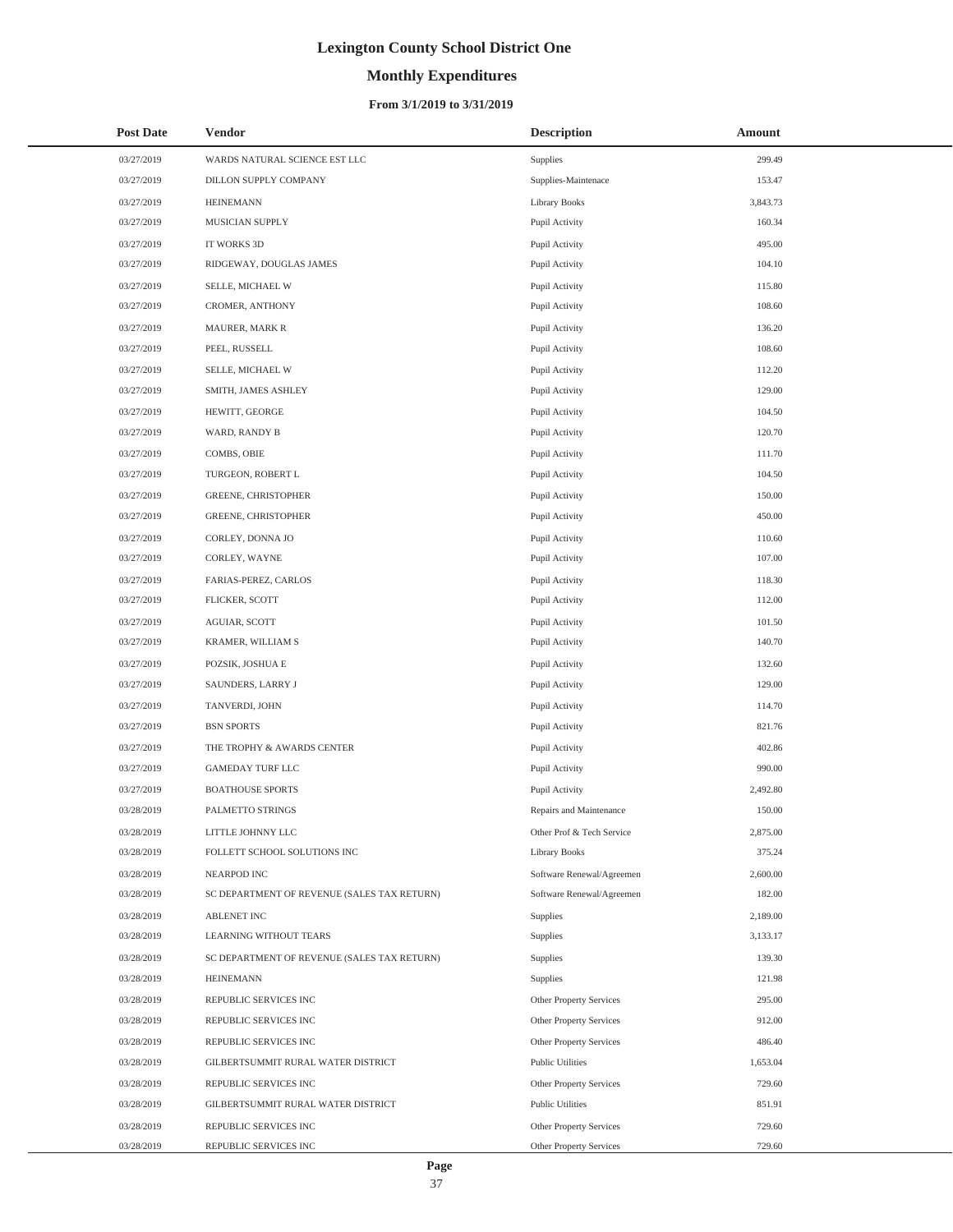# **Monthly Expenditures**

### **From 3/1/2019 to 3/31/2019**

| <b>Post Date</b> | <b>Vendor</b>                                     | <b>Description</b>         | Amount   |
|------------------|---------------------------------------------------|----------------------------|----------|
| 03/28/2019       | COOK & BOARDMAN LLC                               | Supplies-Maintenace        | 194.74   |
| 03/28/2019       | REPUBLIC SERVICES INC                             | Other Property Services    | 972.80   |
| 03/28/2019       | COOK & BOARDMAN LLC                               | Supplies-Maintenace        | 194.74   |
| 03/28/2019       | REPUBLIC SERVICES INC                             | Other Property Services    | 243.20   |
| 03/28/2019       | REPUBLIC SERVICES INC                             | Other Property Services    | 729.60   |
| 03/28/2019       | COOK & BOARDMAN LLC                               | Supplies-Maintenace        | 194.74   |
| 03/28/2019       | SMITH AND JONES JANITORIAL SUPPLIES AND EQUIP INC | Supplies-Maintenace        | 619.96   |
| 03/28/2019       | REPUBLIC SERVICES INC                             | Other Property Services    | 486.40   |
| 03/28/2019       | REPUBLIC SERVICES INC                             | Other Property Services    | 486.40   |
| 03/28/2019       | REPUBLIC SERVICES INC                             | Other Property Services    | 366.70   |
| 03/28/2019       | REPUBLIC SERVICES INC                             | Other Property Services    | 486.40   |
| 03/28/2019       | REPUBLIC SERVICES INC                             | Other Property Services    | 425.60   |
| 03/28/2019       | SMITH AND JONES JANITORIAL SUPPLIES AND EQUIP INC | Supplies-Maintenace        | 529.35   |
| 03/28/2019       | REPUBLIC SERVICES INC                             | Other Property Services    | 729.60   |
| 03/28/2019       | REPUBLIC SERVICES INC                             | Other Property Services    | 729.60   |
| 03/28/2019       | COOK & BOARDMAN LLC                               | Supplies-Maintenace        | 194.74   |
| 03/28/2019       | DADE PAPER CO                                     | Supplies-Maintenace        | 2,642.90 |
| 03/28/2019       | SMITH AND JONES JANITORIAL SUPPLIES AND EQUIP INC | Supplies-Maintenace        | 485.27   |
| 03/28/2019       | REPUBLIC SERVICES INC                             | Other Property Services    | 486.40   |
| 03/28/2019       | GILBERTSUMMIT RURAL WATER DISTRICT                | <b>Public Utilities</b>    | 482.36   |
| 03/28/2019       | REPUBLIC SERVICES INC                             | Other Property Services    | 486.40   |
| 03/28/2019       | REPUBLIC SERVICES INC                             | Other Property Services    | 486.40   |
| 03/28/2019       | REPUBLIC SERVICES INC                             | Other Property Services    | 486.40   |
| 03/28/2019       | SMITH AND JONES JANITORIAL SUPPLIES AND EQUIP INC | Supplies-Maintenace        | 280.08   |
| 03/28/2019       | GILBERTSUMMIT RURAL WATER DISTRICT                | <b>Public Utilities</b>    | 936.69   |
| 03/28/2019       | REPUBLIC SERVICES INC                             | Other Property Services    | 729.60   |
| 03/28/2019       | REPUBLIC SERVICES INC                             | Other Property Services    | 486.40   |
| 03/28/2019       | REPUBLIC SERVICES INC                             | Other Property Services    | 486.40   |
| 03/28/2019       | COOK & BOARDMAN LLC                               | Supplies-Maintenace        | 227.14   |
| 03/28/2019       | REPUBLIC SERVICES INC                             | Other Property Services    | 486.40   |
| 03/28/2019       | REPUBLIC SERVICES INC                             | Other Property Services    | 486.40   |
| 03/28/2019       | COOK & BOARDMAN LLC                               | Supplies-Maintenace        | 189.29   |
| 03/28/2019       | SMITH AND JONES JANITORIAL SUPPLIES AND EQUIP INC | Supplies-Maintenace        | 855.02   |
| 03/28/2019       | REPUBLIC SERVICES INC                             | Other Property Services    | 486.40   |
| 03/28/2019       | COOK & BOARDMAN LLC                               | Supplies-Maintenace        | 194.74   |
| 03/28/2019       | REPUBLIC SERVICES INC                             | Other Property Services    | 486.40   |
| 03/28/2019       | GILBERTSUMMIT RURAL WATER DISTRICT                | <b>Public Utilities</b>    | 571.24   |
| 03/28/2019       | REPUBLIC SERVICES INC                             | Other Property Services    | 486.40   |
| 03/28/2019       | REPUBLIC SERVICES INC                             | Other Property Services    | 486.40   |
| 03/28/2019       | REPUBLIC SERVICES INC                             | Other Property Services    | 486.40   |
| 03/28/2019       | SMITH AND JONES JANITORIAL SUPPLIES AND EQUIP INC | Supplies-Maintenace        | 112.99   |
| 03/28/2019       | REPUBLIC SERVICES INC                             | Other Property Services    | 486.40   |
| 03/28/2019       | REBEL YELL INC                                    | Supplies-Maintenace        | 224.70   |
| 03/28/2019       | SMITH AND JONES JANITORIAL SUPPLIES AND EQUIP INC | Supplies-Maintenace        | 537.57   |
| 03/28/2019       | REPUBLIC SERVICES INC                             | Other Property Services    | 486.40   |
| 03/28/2019       | CAMCOR                                            | Supplies                   | 1,603.93 |
| 03/28/2019       | <b>SIGN A RAMA</b>                                | Supplies                   | 151.11   |
| 03/28/2019       | DATA NETWORK SOLUTIONS                            | <b>Technology Supplies</b> | 1,542.07 |

÷,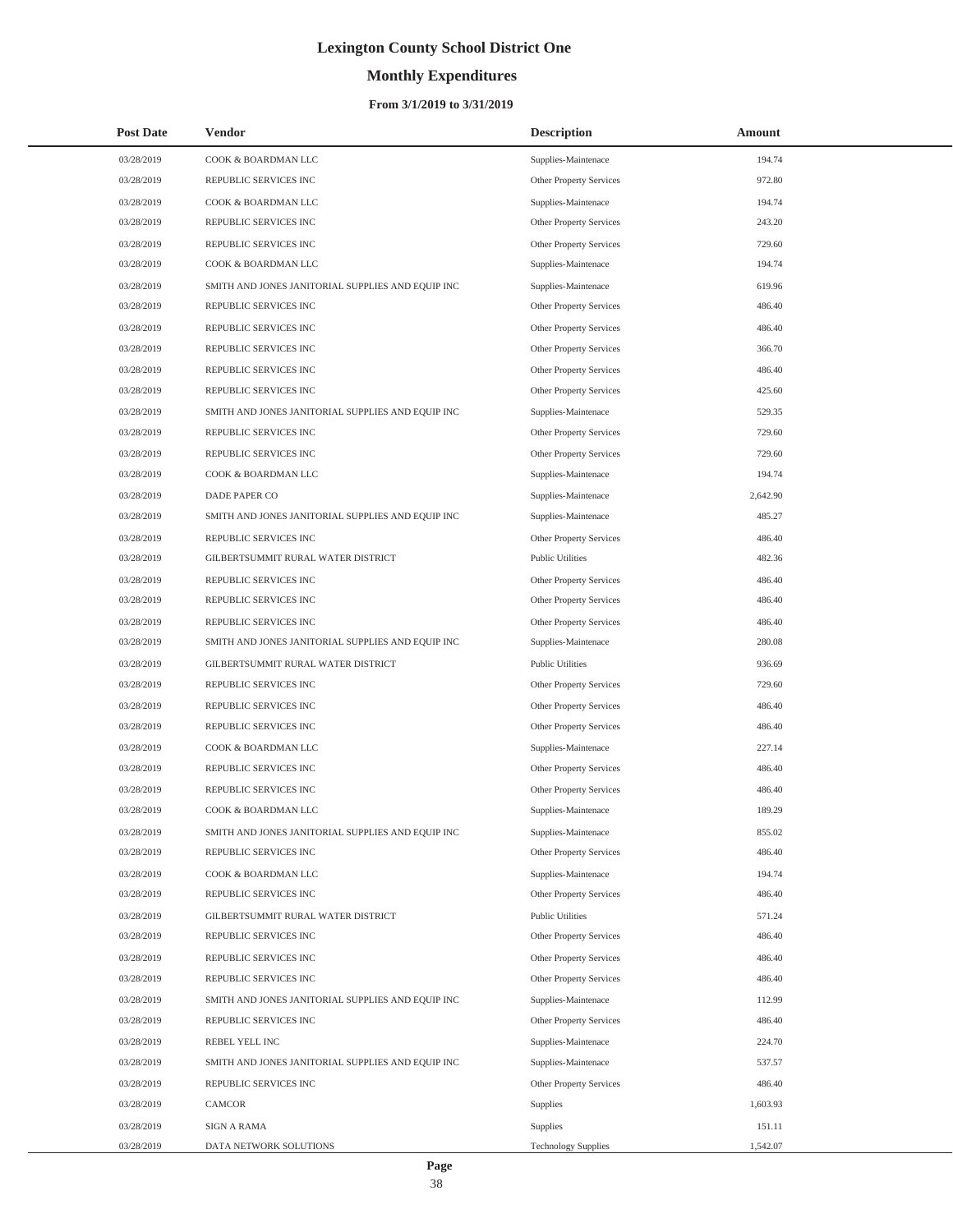# **Monthly Expenditures**

| <b>Post Date</b> | <b>Vendor</b>                         | <b>Description</b>         | Amount   |
|------------------|---------------------------------------|----------------------------|----------|
| 03/28/2019       | UNITY MEDIA SOLUTIONS LLC             | <b>Technology Supplies</b> | 1,078.56 |
| 03/28/2019       | CONVERSE COLLEGE                      | Inst Prog Improvement      | 3,000.00 |
| 03/28/2019       | <b>BOOKSOURCE</b>                     | Supplies                   | 134.80   |
| 03/28/2019       | CK PARTS LLC                          | Supplies                   | 2,281.67 |
| 03/28/2019       | SMARTPHONE MEDIC LLC                  | Pupil Activity             | 1,896.00 |
| 03/28/2019       | SMARTPHONE MEDIC LLC                  | Pupil Activity             | 3,135.00 |
| 03/28/2019       | SMARTPHONE MEDIC LLC                  | Pupil Activity             | 1,911.00 |
| 03/28/2019       | SMARTPHONE MEDIC LLC                  | Pupil Activity             | 297.00   |
| 03/28/2019       | SMARTPHONE MEDIC LLC                  | Pupil Activity             | 4,430.00 |
| 03/28/2019       | SMARTPHONE MEDIC LLC                  | Pupil Activity             | 1,926.00 |
| 03/28/2019       | SMARTPHONE MEDIC LLC                  | Pupil Activity             | 2,768.00 |
| 03/28/2019       | SMARTPHONE MEDIC LLC                  | Pupil Activity             | 198.00   |
| 03/28/2019       | SMARTPHONE MEDIC LLC                  | Pupil Activity             | 4,280.00 |
| 03/28/2019       | SMARTPHONE MEDIC LLC                  | Pupil Activity             | 1,194.00 |
| 03/28/2019       | SMARTPHONE MEDIC LLC                  | Pupil Activity             | 1,194.00 |
| 03/28/2019       | SMARTPHONE MEDIC LLC                  | Pupil Activity             | 694.00   |
| 03/28/2019       | SANTIAGO, DAVID MICHAEL               | Pupil Activity             | 300.00   |
| 03/28/2019       | ACE EDUCATIONAL SUPPLIES INC          | Pupil Activity             | 382.40   |
| 03/28/2019       | <b>BSN SPORTS</b>                     | Pupil Activity             | 125.19   |
| 03/28/2019       | <b>BSN SPORTS</b>                     | Pupil Activity             | 269.64   |
| 03/29/2019       | <b>EMPLOYEE</b>                       | Travel                     | 110.20   |
| 03/29/2019       | POLLOCK COMPANY                       | Supplies                   | 214.00   |
| 03/29/2019       | THE OFFICE PAL INC                    | Supplies                   | 350.40   |
| 03/29/2019       | FORMS AND SUPPLY INC (FSI)            | Supplies                   | 228.25   |
| 03/29/2019       | SCHOOL SPECIALTY INC                  | Supplies                   | 266.39   |
| 03/29/2019       | <b>EMPLOYEE</b>                       | Travel                     | 177.50   |
| 03/29/2019       | <b>EMPLOYEE</b>                       | Travel                     | 124.61   |
| 03/29/2019       | <b>EMPLOYEE</b>                       | Travel                     | 102.50   |
| 03/29/2019       | <b>EMPLOYEE</b>                       | Travel                     | 102.50   |
| 03/29/2019       | <b>EMPLOYEE</b>                       | Supplies                   | 152.70   |
| 03/29/2019       | MSC INDUSTRIAL SUPPLY CO              | Supplies                   | 205.33   |
| 03/29/2019       | FORMS AND SUPPLY INC (FSI)            | Supplies                   | 745.79   |
| 03/29/2019       | GET TRAVEL SPORTS AND EVENTS          | Pupil Transportation       | 4,133.20 |
| 03/29/2019       | SUPPLEMENTAL HEALTH CARE SERVICES INC | Other Prof & Tech Service  | 2,512.50 |
| 03/29/2019       | <b>EMPLOYEE</b>                       | Travel                     | 613.62   |
| 03/29/2019       | <b>JW PEPPER</b>                      | Supplies                   | 1,317.50 |
| 03/29/2019       | <b>EMPLOYEE</b>                       | Travel                     | 606.52   |
| 03/29/2019       | <b>EMPLOYEE</b>                       | Travel                     | 207.64   |
| 03/29/2019       | FAKE-FLING, LAUREN                    | Other Prof & Tech Service  | 350.00   |
| 03/29/2019       | GILBERT, DIANE                        | Other Prof & Tech Service  | 175.00   |
| 03/29/2019       | HARDENBERGH, NICOLE                   | Other Prof & Tech Service  | 150.00   |
| 03/29/2019       | JORDAN, LANE ELIZABETH                | Other Prof & Tech Service  | 300.00   |
| 03/29/2019       | LEITNER, VICTORIA KATELYN             | Other Prof & Tech Service  | 400.00   |
| 03/29/2019       | RAYNER, LISA                          | Other Prof & Tech Service  | 450.00   |
| 03/29/2019       | RICHARDSON, ANNE S                    | Other Prof & Tech Service  | 175.00   |
| 03/29/2019       | WASHINGTON, VINCENT                   | Other Prof & Tech Service  | 125.00   |
| 03/29/2019       | WILSON, BRENT                         | Other Prof & Tech Service  | 275.00   |
| 03/29/2019       | WILSON, DONNA                         | Other Prof & Tech Service  | 450.00   |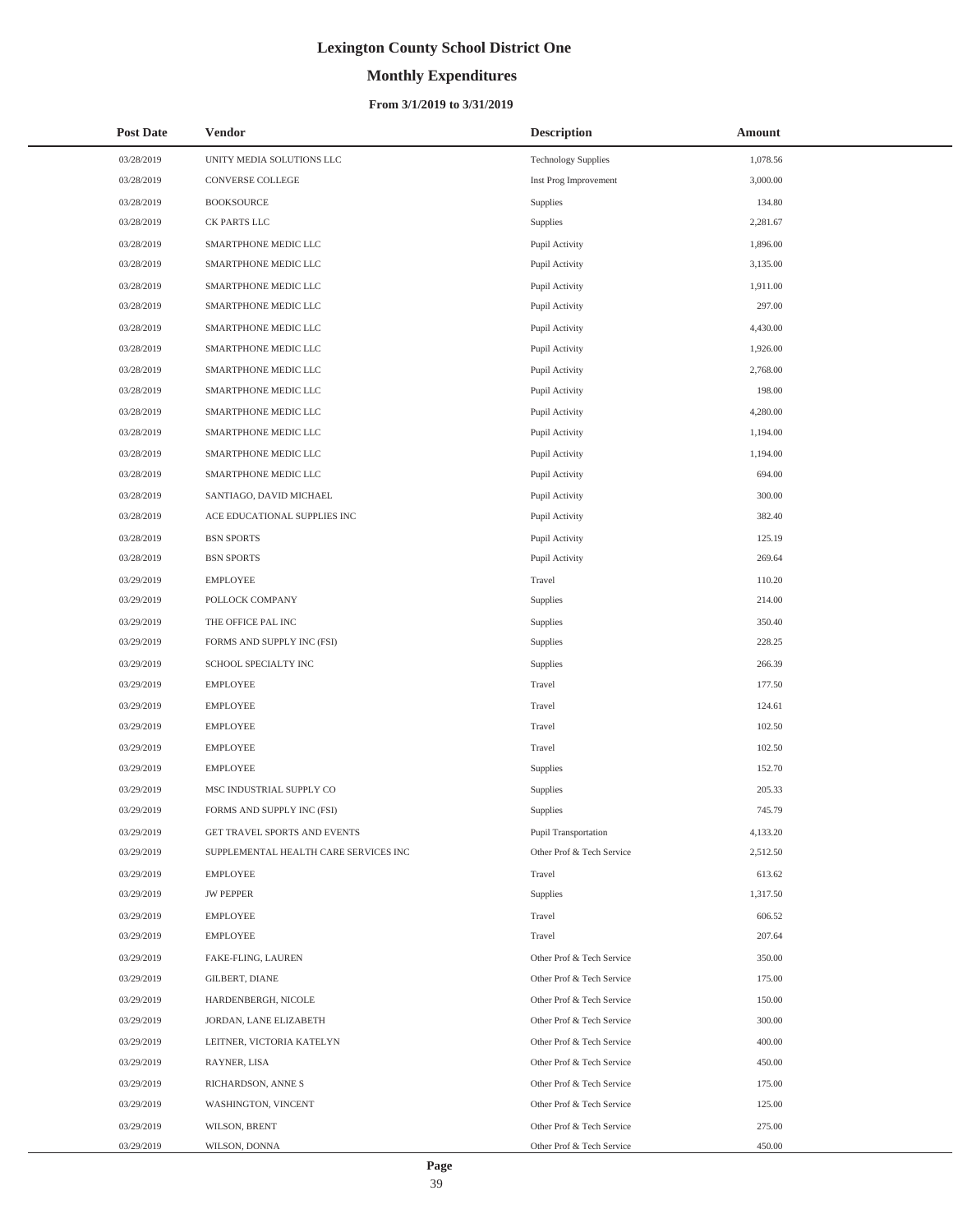# **Monthly Expenditures**

### **From 3/1/2019 to 3/31/2019**

| <b>Post Date</b> | Vendor                                      | <b>Description</b>         | Amount    |
|------------------|---------------------------------------------|----------------------------|-----------|
| 03/29/2019       | <b>EMPLOYEE</b>                             | Travel                     | 301.31    |
| 03/29/2019       | COMPUTER DESIGN CONSULTING SERVICE LLC      | Printing and Binding       | 1,546.15  |
| 03/29/2019       | <b>SCHOOL HEALTH CORP</b>                   | Supplies                   | 320.66    |
| 03/29/2019       | EDU HEALTHCARE LLC                          | Other Prof & Tech Service  | 2,600.00  |
| 03/29/2019       | FOLLETT SCHOOL SOLUTIONS INC                | Library Books              | 884.48    |
| 03/29/2019       | FOLLETT SCHOOL SOLUTIONS INC                | Library Books              | 418.07    |
| 03/29/2019       | FOLLETT SCHOOL SOLUTIONS INC                | <b>Library Books</b>       | 1,828.46  |
| 03/29/2019       | <b>EMPLOYEE</b>                             | Travel                     | 122.09    |
| 03/29/2019       | <b>EMPLOYEE</b>                             | Travel                     | 103.00    |
| 03/29/2019       | <b>EMPLOYEE</b>                             | Travel                     | 354.38    |
| 03/29/2019       | <b>EMPLOYEE</b>                             | Travel                     | 103.00    |
| 03/29/2019       | <b>EMPLOYEE</b>                             | Travel                     | 103.00    |
| 03/29/2019       | <b>EMPLOYEE</b>                             | Travel                     | 103.00    |
| 03/29/2019       | <b>EMPLOYEE</b>                             | Travel                     | 111.88    |
| 03/29/2019       | <b>EMPLOYEE</b>                             | Travel                     | 103.00    |
| 03/29/2019       | <b>EMPLOYEE</b>                             | Travel                     | 103.00    |
| 03/29/2019       | <b>EMPLOYEE</b>                             | Travel                     | 103.00    |
| 03/29/2019       | CERTIFIED TRANSLATION SERVICES              | Other Prof & Tech Service  | 150.00    |
| 03/29/2019       | SOCIAL THINKING                             | Supplies                   | 380.94    |
| 03/29/2019       | <b>EMPLOYEE</b>                             | Travel                     | 147.32    |
| 03/29/2019       | <b>EMPLOYEE</b>                             | Travel-MMGW/HSTW Staff Dev | 322.50    |
| 03/29/2019       | <b>EMPLOYEE</b>                             | Travel-MMGW/HSTW Staff Dev | 161.24    |
| 03/29/2019       | <b>EMPLOYEE</b>                             | Travel                     | 707.73    |
| 03/29/2019       | <b>EMPLOYEE</b>                             | Travel                     | 267.73    |
| 03/29/2019       | <b>EMPLOYEE</b>                             | Travel                     | 373.78    |
| 03/29/2019       | P AND S CONSTRUCTION COMPANY INC            | Repairs and Maintenance    | 605.00    |
| 03/29/2019       | ACE GLASS CO INC                            | Repairs and Maintenance    | 310.07    |
| 03/29/2019       | SLOAN CONSTRUCTION                          | Supplies-Maintenace        | 776.57    |
| 03/29/2019       | JOHNSON CONTROLS FIRE PROTECTION LP         | Repairs and Maintenance    | 552.00    |
| 03/29/2019       | SOUTHEASTERN PAPER GROUP                    | Supplies-Maintenace        | 1,043.73  |
| 03/29/2019       | SOUTHEASTERN PAPER GROUP                    | Supplies-Maintenace        | 1,047.47  |
| 03/29/2019       | SOUTHEASTERN PAPER GROUP                    | Supplies-Maintenace        | 847.17    |
| 03/29/2019       | SOUTHEASTERN PAPER GROUP                    | Supplies-Maintenace        | 240.36    |
| 03/29/2019       | SOUTHEASTERN PAPER GROUP                    | Supplies-Maintenace        | 1,068.29  |
| 03/29/2019       | MAYER ELECTRIC SUPPLY COMPANY INC           | Supplies-Maintenace        | 2,450.42  |
| 03/29/2019       | CASCADE WATER SERVICES                      | Repairs and Maintenance    | 336.00    |
| 03/29/2019       | <b>EMPLOYEE</b>                             | Travel                     | 455.88    |
| 03/29/2019       | CLARK POWELL ASSOCIATES INC                 | Software Renewal/Agreemen  | 2,988.00  |
| 03/29/2019       | SC DEPARTMENT OF REVENUE (SALES TAX RETURN) | Software Renewal/Agreemen  | 209.16    |
| 03/29/2019       | <b>EMPLOYEE</b>                             | Travel                     | 156.60    |
| 03/29/2019       | <b>EMPLOYEE</b>                             | Travel                     | 176.88    |
| 03/29/2019       | COMPORIUM                                   | Communication              | 15,423.33 |
| 03/29/2019       | DIGICERT INC                                | Software Renewal/Agreemen  | 750.00    |
| 03/29/2019       | COMPORIUM                                   | Communication              | 6,039.18  |
| 03/29/2019       | COMPORIUM                                   | Communication              | 1,977.54  |
| 03/29/2019       | COMPORIUM                                   | Communication              | 3,782.07  |
| 03/29/2019       | COMPORIUM                                   | Communication              | 2,026.51  |
| 03/29/2019       | <b>COMPORIUM</b>                            | Communication              | 3,051.86  |

 $\overline{\phantom{0}}$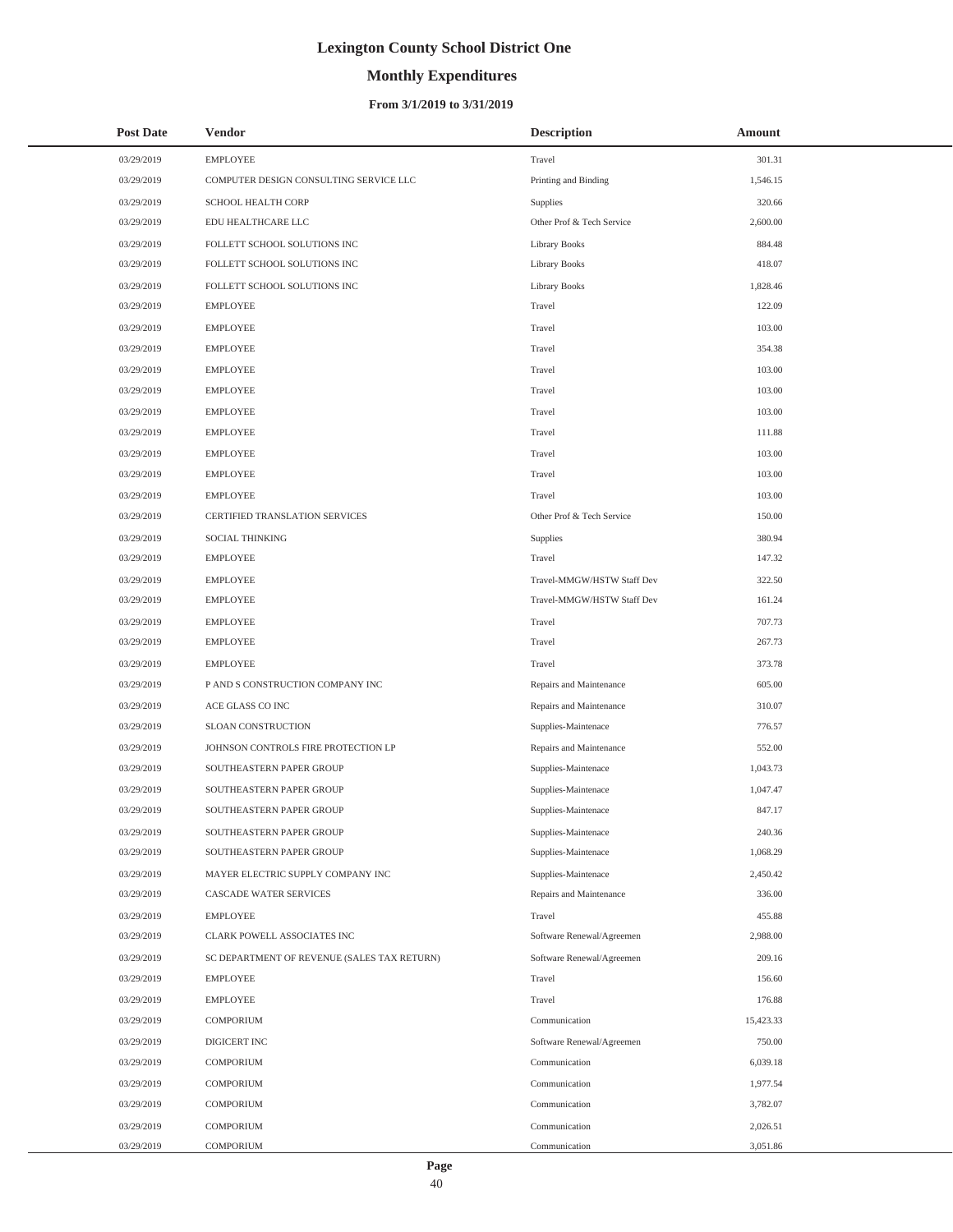# **Monthly Expenditures**

### **From 3/1/2019 to 3/31/2019**

| <b>Post Date</b> | <b>Vendor</b>                      | <b>Description</b>         | Amount   |
|------------------|------------------------------------|----------------------------|----------|
| 03/29/2019       | <b>COMPORIUM</b>                   | Communication              | 2,433.89 |
| 03/29/2019       | <b>COMPORIUM</b>                   | Communication              | 1,310.60 |
| 03/29/2019       | <b>COMPORIUM</b>                   | Communication              | 2,770.71 |
| 03/29/2019       | <b>COMPORIUM</b>                   | Communication              | 2,034.86 |
| 03/29/2019       | <b>COMPORIUM</b>                   | Communication              | 2,014.45 |
| 03/29/2019       | <b>COMPORIUM</b>                   | Communication              | 2,097.30 |
| 03/29/2019       | <b>COMPORIUM</b>                   | Communication              | 2,195.01 |
| 03/29/2019       | <b>COMPORIUM</b>                   | Communication              | 2,203.01 |
| 03/29/2019       | COMPORIUM                          | Communication              | 2,943.62 |
| 03/29/2019       | COMPORIUM                          | Communication              | 5,368.93 |
| 03/29/2019       | <b>COMPORIUM</b>                   | Communication              | 2,307.33 |
| 03/29/2019       | <b>COMPORIUM</b>                   | Communication              | 2,474.39 |
| 03/29/2019       | COMPORIUM                          | Communication              | 2,429.44 |
| 03/29/2019       | <b>COMPORIUM</b>                   | Communication              | 2,123.74 |
| 03/29/2019       | <b>COMPORIUM</b>                   | Communication              | 2,508.84 |
| 03/29/2019       | <b>COMPORIUM</b>                   | Communication              | 3,047.59 |
| 03/29/2019       | COMPORIUM                          | Communication              | 2,446.75 |
| 03/29/2019       | COMPORIUM                          | Communication              | 2,535.79 |
| 03/29/2019       | <b>COMPORIUM</b>                   | Communication              | 2,214.61 |
| 03/29/2019       | <b>COMPORIUM</b>                   | Communication              | 1,891.45 |
| 03/29/2019       | COMPORIUM                          | Communication              | 1,861.65 |
| 03/29/2019       | <b>COMPORIUM</b>                   | Communication              | 2,217.48 |
| 03/29/2019       | <b>COMPORIUM</b>                   | Communication              | 2,395.58 |
| 03/29/2019       | <b>COMPORIUM</b>                   | Communication              | 2,936.18 |
| 03/29/2019       | COMPORIUM                          | Communication              | 7,039.24 |
| 03/29/2019       | COMPORIUM                          | Communication              | 2,824.82 |
| 03/29/2019       | <b>COMPORIUM</b>                   | Communication              | 116.69   |
| 03/29/2019       | <b>EMPLOYEE</b>                    | Travel                     | 160.00   |
| 03/29/2019       | <b>EMPLOYEE</b>                    | Travel                     | 160.00   |
| 03/29/2019       | <b>EMPLOYEE</b>                    | Travel                     | 160.00   |
| 03/29/2019       | <b>EMPLOYEE</b>                    | Travel                     | 160.00   |
| 03/29/2019       | <b>EMPLOYEE</b>                    | Travel                     | 160.00   |
| 03/29/2019       | <b>EMPLOYEE</b>                    | Travel                     | 160.00   |
| 03/29/2019       | BISHOP, CATHERINE H                | Inst Prog Improvement      | 9,772.90 |
| 03/29/2019       | AIKIDO ACADEMY OF SELF DEFENSE LLC | Other Prof & Tech Service  | 300.00   |
| 03/29/2019       | <b>EMPLOYEE</b>                    | Travel                     | 500.80   |
| 03/29/2019       | <b>EMPLOYEE</b>                    | Travel                     | 507.76   |
| 03/29/2019       | <b>EMPLOYEE</b>                    | Travel                     | 512.40   |
| 03/29/2019       | <b>EMPLOYEE</b>                    | Travel                     | 128.00   |
| 03/29/2019       | <b>EMPLOYEE</b>                    | Travel                     | 128.00   |
| 03/29/2019       | <b>EMPLOYEE</b>                    | Travel                     | 368.12   |
| 03/29/2019       | <b>EMPLOYEE</b>                    | Travel                     | 128.00   |
| 03/29/2019       | APPLE INC                          | <b>Technology Supplies</b> | 5,345.72 |
| 03/29/2019       | MCKESSON MEDICAL SURGICAL INC      | Supplies                   | 2,480.02 |
| 03/29/2019       | <b>EMPLOYEE</b>                    | Travel                     | 310.00   |
| 03/29/2019       | <b>EMPLOYEE</b>                    | Travel                     | 310.00   |
| 03/29/2019       | LAURENS COUNTY SCHOOL DISTRICT 55  | Software Renewal/Agreemen  | 184.38   |
| 03/29/2019       | <b>EMPLOYEE</b>                    | Travel                     | 1,708.40 |

 $\overline{a}$ 

L,